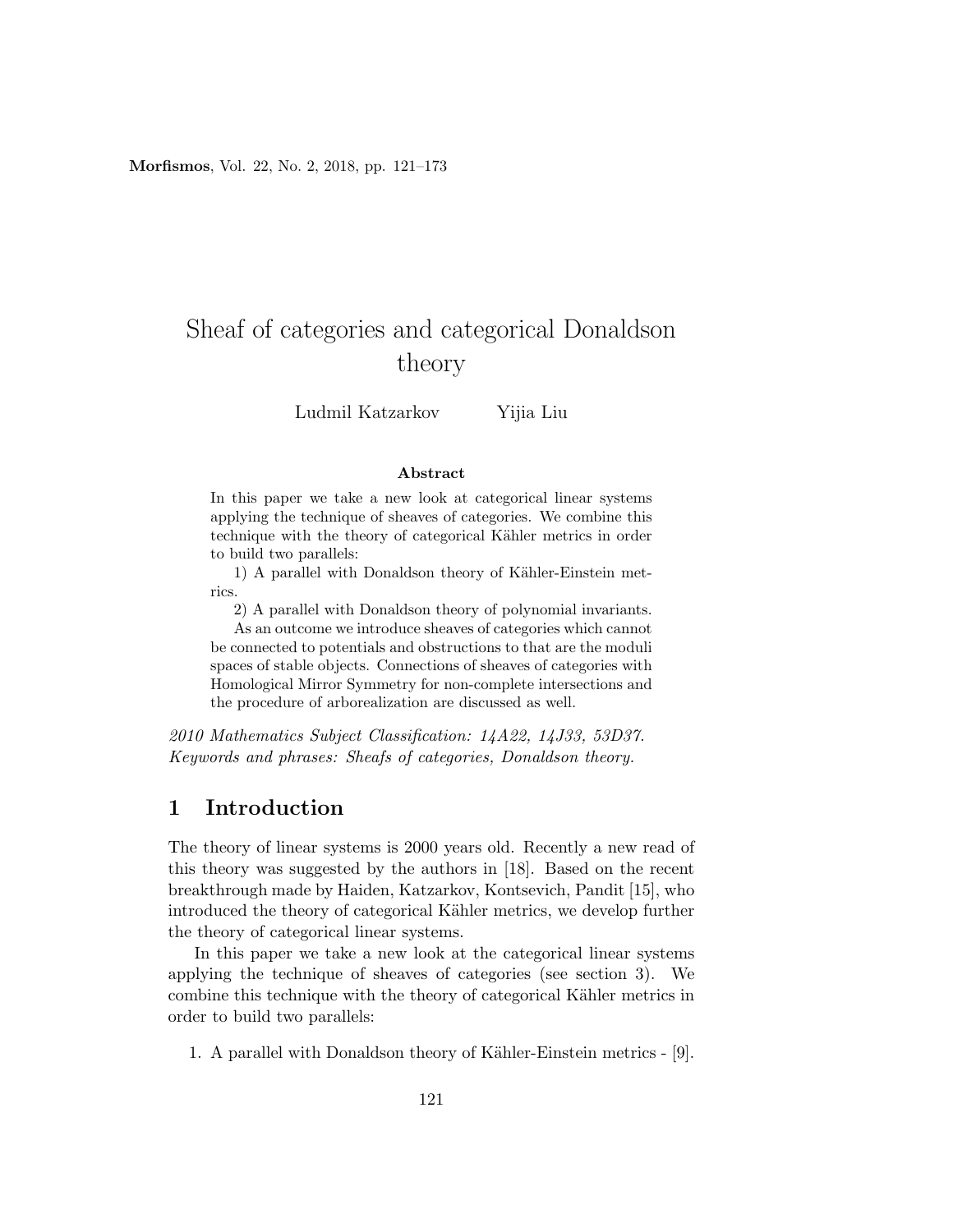#### 2. A parallel with Donaldson theory of polynomial invariants - [\[8\]](#page-51-1).

We briefly recall the theory of categorical Kähler metrics developed in [\[15\]](#page-52-1). We represent this work in terms of a categorical Donaldson-Uhlenbeck-Yau correspondence outlined in the table below. We start with the classical GIT theory of the action of a group  $G$  with a unitary subgroup  $K$  on a manifold  $X$ .

$$
X/K \xrightarrow{\tau} X/G
$$
  
\n
$$
\Phi^{-1}(0) \overset{\checkmark}{\longrightarrow} \text{Kempf-Ness}
$$
  
\nFunctional

The categorical interpretation of the above classical GIT setup, as followed in [\[15\]](#page-52-1), can be presented as follows:

$$
\overbrace{\mathcal{L}}^{c_0} \xrightarrow{\mathcal{L}} \overbrace{\mathcal{L}}^{c} S_{\mathbb{C}}
$$
stable objects  
stable Lagrangians

<span id="page-1-0"></span>The theory developed in [\[15\]](#page-52-1) is based on the following correspondences:

| C                       | X/G                              |
|-------------------------|----------------------------------|
| $\mathcal{C}^0$         | X/K                              |
| equivariant line bundle | $\Phi: X \to K^V$                |
| Met(E)                  | G/K                              |
| Flow                    | pullback of grat $\Phi$ to $G/K$ |
| $Mass\ M$               | Φ                                |
| M< Z                    | Bogomolny condition              |

| adie |  |
|------|--|
|      |  |

We briefly explain the above categorical setup in section [5.](#page-21-0)

In his seminal work [\[7\]](#page-51-2) Donaldson used the non-rationality of Dolgachev surfaces in order to find examples of homeomorphic but nondiffeomorphic surfaces. After developing the theory of sheaves of categories we propose a categorical interpretation of Donaldson's results.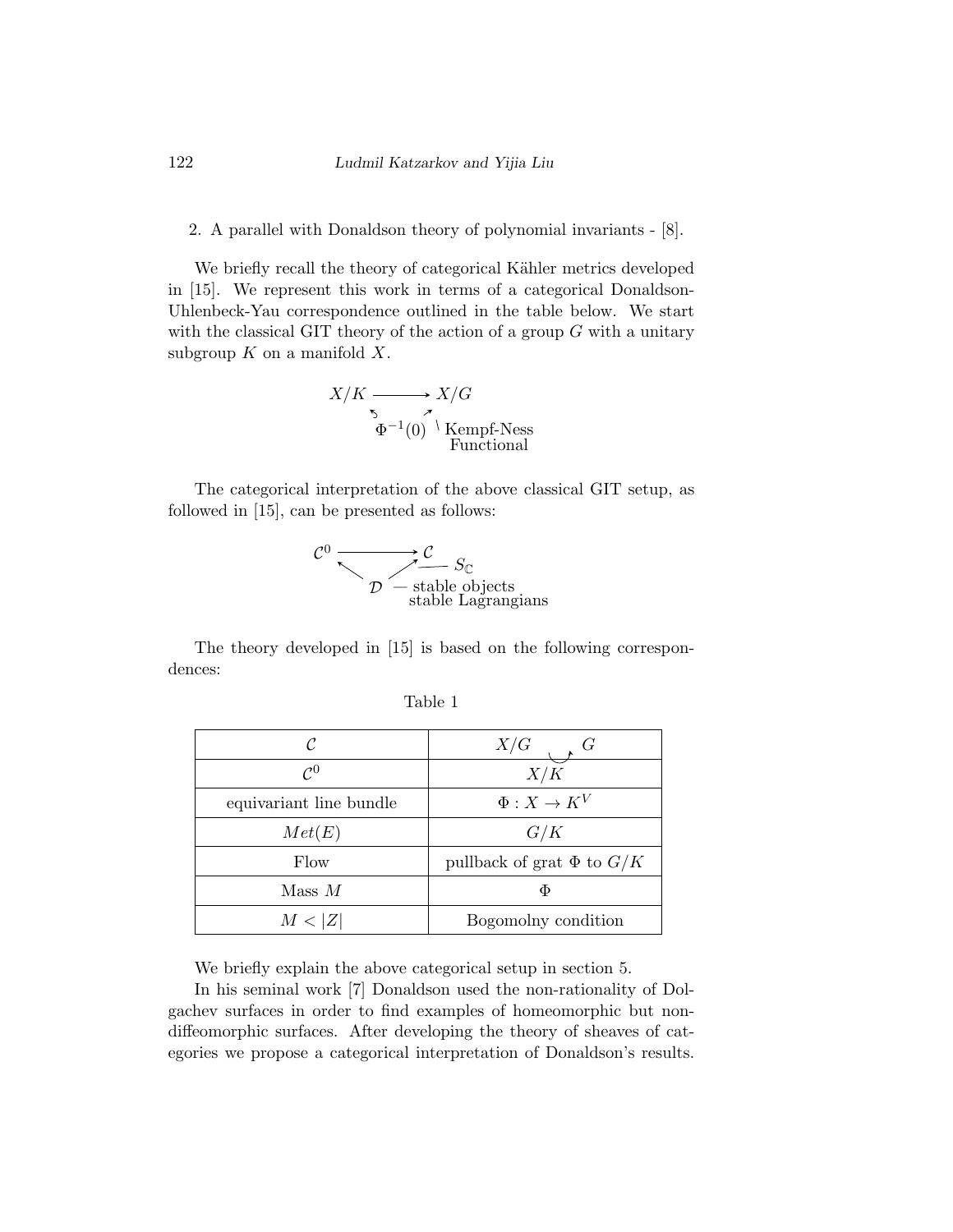We start with replacing the classical blow-up formulas in Donaldson theory with a blow-up formula of semi-orthogonal decompositions.

**Conjecture 1.1.** Let  $C = \langle C_1, C_2 \rangle$  be a semi-orthogonal decomposition of a triangulated category C by admissible subcategories  $C_1, C_2$ . (Typical examples we have in mind are the bounded derived categories of coherent sheaves and Fukaya-Seidel categories - see e.g. [\[2\]](#page-50-0).) Let Φ be a categorical version of Donaldson polynomial invariants (see section [7\)](#page-29-0). Then

(1) 
$$
\Phi(C) = \Phi(C_1) \cdot \Phi(C_2) \cdot T(C),
$$

where  $T(C)$  is a standard term.

In section [7](#page-29-0) we discuss wall crossing issues connected with the above conjecture. We consider some far-going applications of this conjecture in section [7.](#page-29-0) Using the categorical Kähler metrics we define canonical categorical Kähler-Einstein degenerations. We formulate:

**Conjecture 1.2.** Let  $X_0 \cup X_i$  be a canonical categorical Kähler-Einstein degeneration. Then we have the following equality defining the soul of polynomial invariants:

$$
(2) \qquad (X_0 \cup X_i) = \Phi(X_0) \cdot T(C).
$$

A major building block for applications is the following:

<span id="page-2-0"></span>**Conjecture 1.3.** Let  $LG$  be a part of a four-dimensional LG model which contains all vanishing cycles corresponding to all cohomologies but  $h^{0,0}$ ,  $h^{4,4}$ . Assume that these vanishing cycles produce  $b_2^+ \geq 1$  cohomologies of a minimal symplectic fourfold. Then  $LG \neq LG_1 \# LG_2$ , where each LG<sub>i</sub> is a LG model with  $b_2^+ \geq 1$  mirrors of minimal symplectic fourfolds.

At the moment the conjectures formulated above are rather vague. In section [7](#page-29-0) we outline some possible applications in the case of Fukaya categories. The considerations above suggest that we have a parallel:

| Classical                   | Categorical            |
|-----------------------------|------------------------|
| Donaldson invariants        | categorical invariants |
| non-diffeomorphic manifolds | non-rational varieties |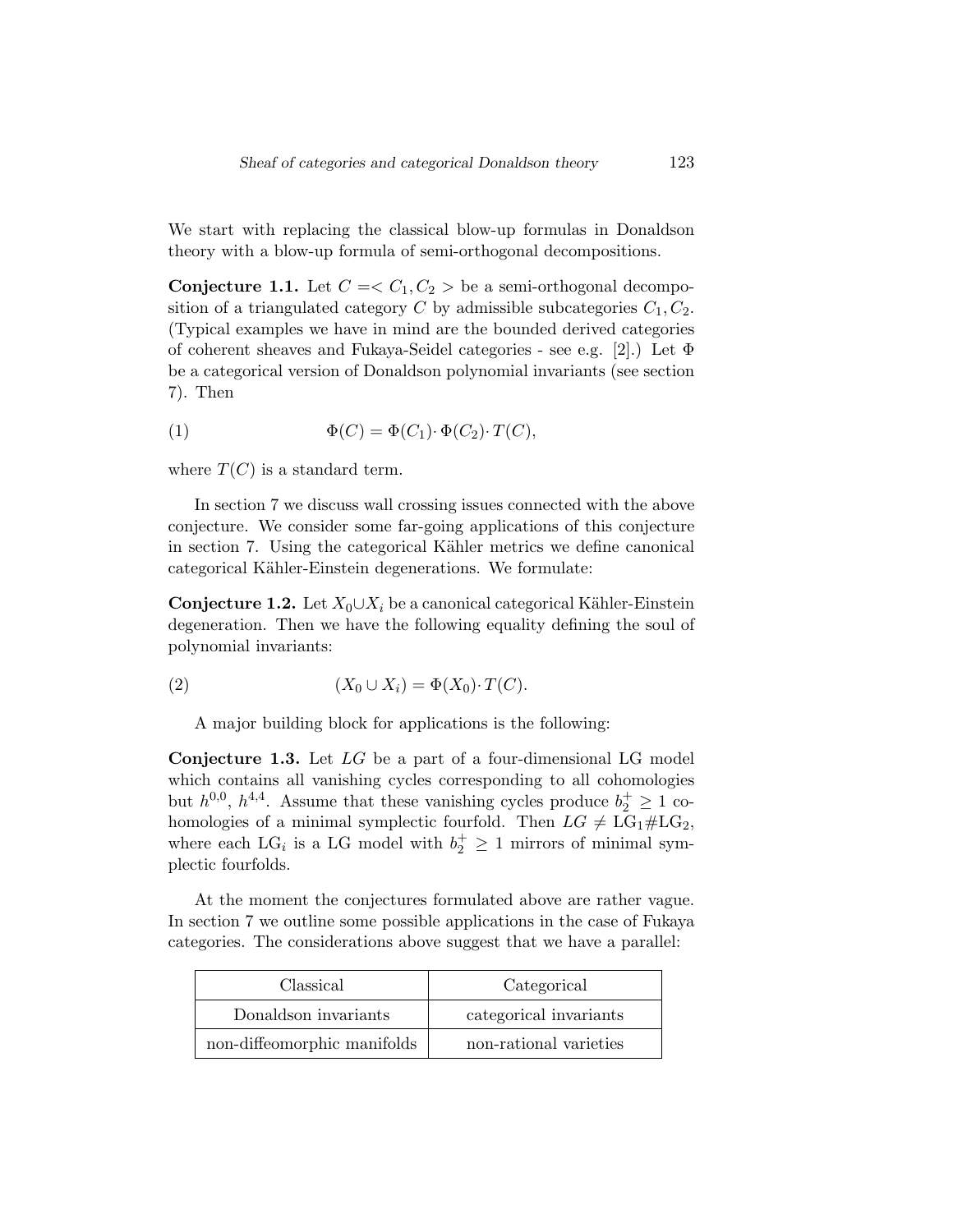This parallel suggests that categorical Donaldson polynomial invariants are very deep invariants which measure the gluing of categories. In section [7](#page-29-0) we spell out the connection between categorical basic classes and gaps in Orlov spectra as well as the connection between basic classes and dynamical spectra of the corresponding Fano manifolds.

We propose that categorical Donaldson invariants define new birational invariants and we develop two techniques for studying the theory of categorical Donaldson invariants - categorical linear systems and the theory of sheaves of categories. There might be better ways of doing that. We discuss different applications of the idea of shaves of categories related to the proof of Homological Mirror Symmetry (HMS) for non-complete intersections. An important outcome of this paper is the following correspondence.

| Classical Donaldson Theory | Categorical Donaldson Theory                          |
|----------------------------|-------------------------------------------------------|
| $X \neq X_1 \#_C X_2$      | sheaf of categories is not connected with a potential |
| nontrivial moduli spaces   | nontrivial moduli spaces of stable objects            |
| wall crossing on metrics   | wall crossing recorded in sheaves of categories       |

The paper is organized as follows. In section [2](#page-3-0) we recall the theory of categorical linear systems. In section [3](#page-11-0) we develop the theory of sheaves of categories. In section [4](#page-20-0) we introduce the notion of categorical Kähler metrics. In section [5](#page-21-0) we build the theory of categorical Okounkov bodies and in section [6](#page-24-0) categorical Kähler-Einstein metrics. In section [7](#page-29-0) we consider further applications.

## <span id="page-3-0"></span>2 Categorical linear systems

In this section we define two new notions - categorical linear systems and categorical base loci. We try to indicate the potential of these new notions for studying categories by connecting them with well-known categorical notions - gaps of spectra and phantoms.

Let  $T$  be a saturated dg-category. Consider the endofunctors  $A, F$ of T.

Definition 2.1. A noncommutative linear system is a collection of morphisms  $s \in \text{Hom}(A, F)$ . A pair of morphisms,  $s_1, s_2 \in \text{Hom}(A, F)$ , is a noncommutative pencil.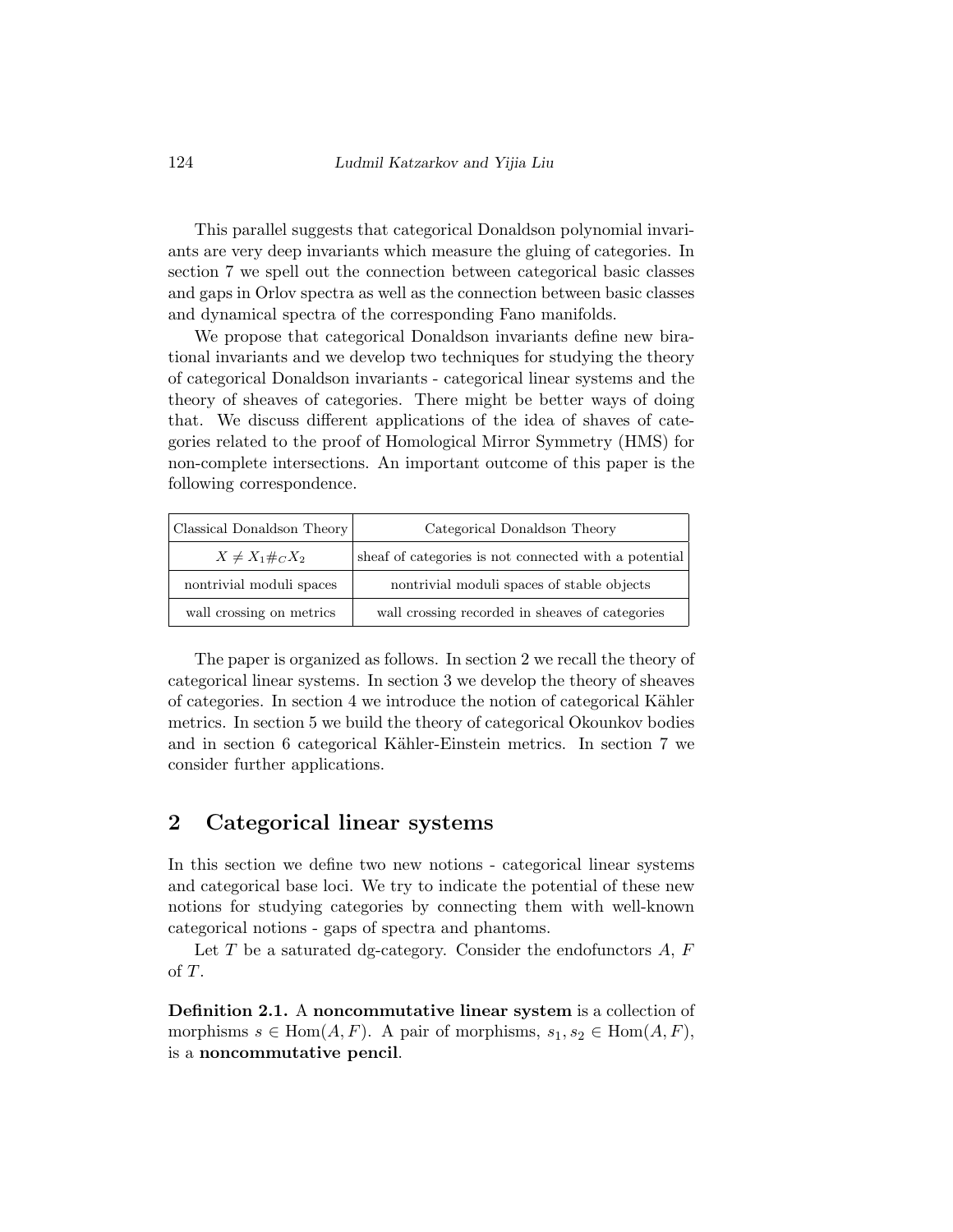We may think of these morphisms as natural transformations  $s_i$ :  $A \rightarrow F$ . We also define:

Definition 2.2. The scheme-theoretic base locus of a noncommutative linear system  $\mathcal C$  is the full subcategory of objects of  $T$  on which all  $s \in \mathcal{C}$  vanish in the homotopy category. The **triangulated base locus** of C is the full subcategory of objects of T on which all  $s \in \mathcal{C}$  act nilpotently in the homotopy category.

Consider the case where X is an algebraic variety,  $T = D^{b}(X)$  and F corresponds to tensoring with a line bundle. In this case, a noncommutative linear system abuts to the classical notion of a linear system by taking the homotopy classes of these morphisms. The scheme-theoretic base locus is precisely the full subcategory of complexes such that the cohomology is scheme-theoretically supported on the base locus. This is not a triangulated category. On the other hand, the triangulated base locus is the full subcategory of objects on which the cohomology is set-theoretically supported on the base locus. This is a triangulated category.

Now, let  $L$  be any object of  $T$ . Consider

$$
R_{L,F} = \bigoplus_{n=0} \text{RHom}(L, F^n(L)).
$$

We consider every r in RHom $(L, F<sup>n</sup>(L))$ ,  $n > 0$  as a morphism of graded bimodules  $r : \mathrm{RHom}(L, F^n(L)) \to \mathrm{RHom}(L, F^n(L))[i]$ . We define  $Tors(R_{L,F})$  to be the full subcategory consisting of all objects T in grmod over  $R_{L,F}$  such that for every r in  $R_L$  there exists  $N >> 0$  such that  $r^{N}(T) = 0$ . Finally we define DGProj $(R_{L,F}) =$  grmod over  $R_{L,F}/$  $Tors(R_{L,F}).$ 

**Definition 2.3.** We define  $Tors(R_{L,F})$  to be the L-base locus of the functor F.

The definition above is very complex and suggests that the categorical base locus measures the complexity of the functor  $F$  for a reasonable choice of the object L.

In the case where  $F$  is a twist by a very ample line bundle on a smooth projective variety X and L is a line object (see e.g. [\[10\]](#page-51-3)) in  $D^{b}(X)$ , we get that  $\mathrm{DGProj}(R_{L,F}) = \mathrm{grmod}$  over  $R_{L,F}/\mathrm{Tors}(R_{L,F})$  is just  $D^b(X)$ . For Artin-Zhang twists we get some noncommutative deformations of  $D^b(X)$ . But for more general functors some new phenomena appear in this categorical setting.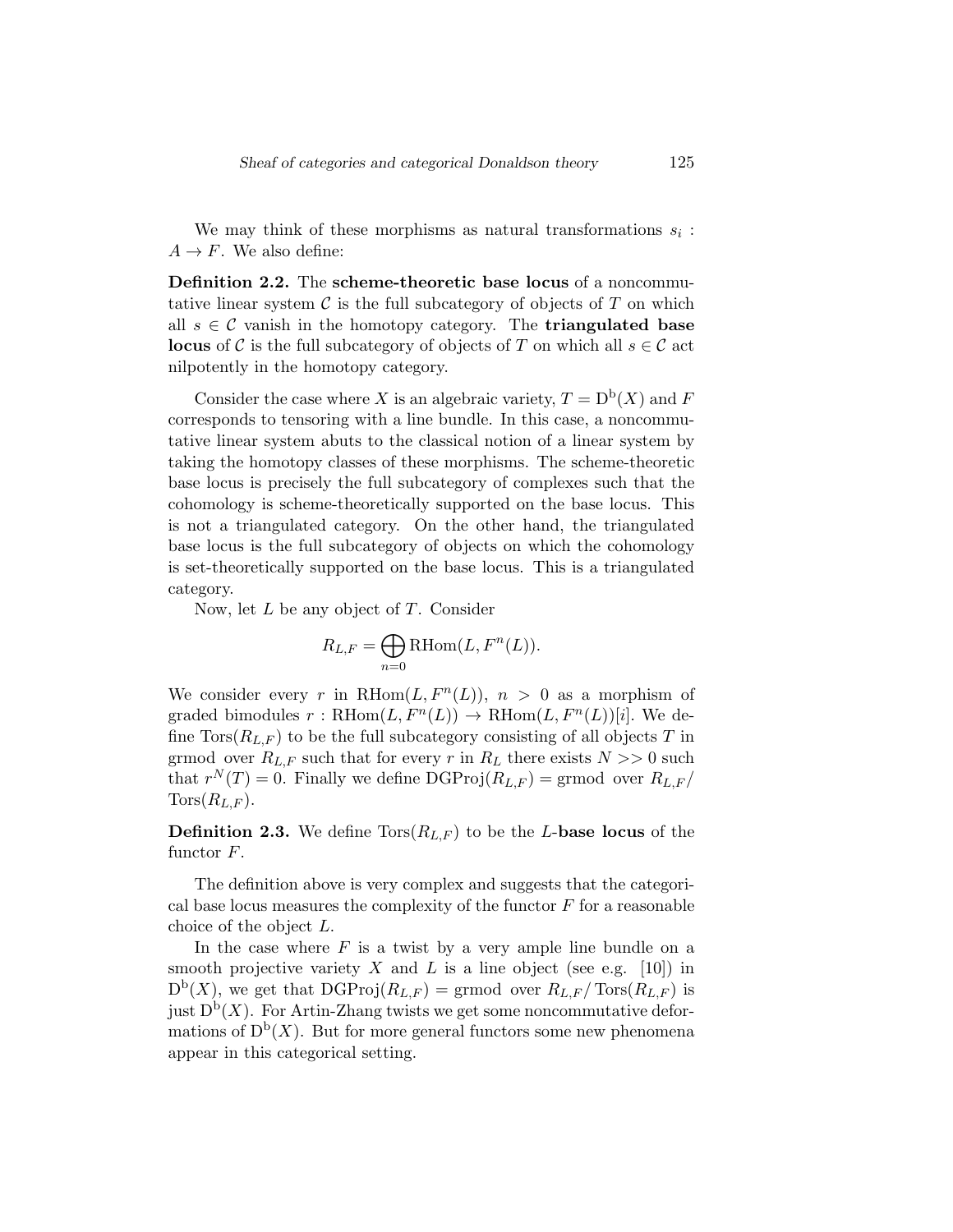The approach we suggest records the categorical base loci via marking divisors at infinity of the LG model, where we take the point of view that functors with high exts lead to bigger gaps in the Orlov spectra. In some cases the last phenomenon is recorded by the monodromy of the LG model. When working with mixed variations of stability structures we note that nontrivial exts in  $\text{DGProj}(R_{L,F}) =$ grmod over  $R_{L,F}/\text{Tors}(R_{L,F})$  are connected with ghost sequences of length equal to the nontrivial exts.

The categories  $\text{DGProj}(R_{L,F}) = \text{grmod}$  over  $R_{L,F}/\text{Tors}(R_{L,F})$  and  $Tors(R<sub>L,F</sub>)$  behave well under the following operations:

- 1. Birational maps.
- 2. Taking invariant or anti-invariant parts or combining  $F$  with any Schur functor.
- 3. We can modify  $Tors(R_{L,F})$  to be defined as a full subcategory consisting of all objects T such that for every r in  $R_{L,F}$  there exists  $N < k_i$  such that  $r^N(T) = 0$ . So we have  $Tors(R_{L,F})_{k_1} \subset$  $Tors(R_{L,F})_{k_2}$  for  $k_1 < k_2$ .
- 4. Pencils, nets as well as fibrations of categories can be defined by choosing sections in

 $\mathrm{DGProj}(R_{L,F}) = \mathrm{grmod}$  over  $R_{L,F}/\mathrm{Tors}(R_{L,F}).$ 

Using the ghost sequences of the base categories  $(D^b(\mathbb{P}^1), D^b(\mathbb{P}^2))$ and so on) we obtain ghost sequences for

 $\mathrm{DGProj}(R_{L,F}) = \mathrm{grmod}$  over  $R_{L,F}/\mathrm{Tors}(R_{L,F}).$ 

5. Assume that the functor F splits as a product of functors  $F =$  $F_m \cdots F_1$ . then we have  $R_{L,F} \subset R_{L,F_m} \cdots R_{L,F_1}$ . This formula will be implemented as the main ingredient of the K-calculus. Both formulas provide us with the opportunity to "glue" ghost sequences in order to calculate Orlov spectra.

We give some simple examples.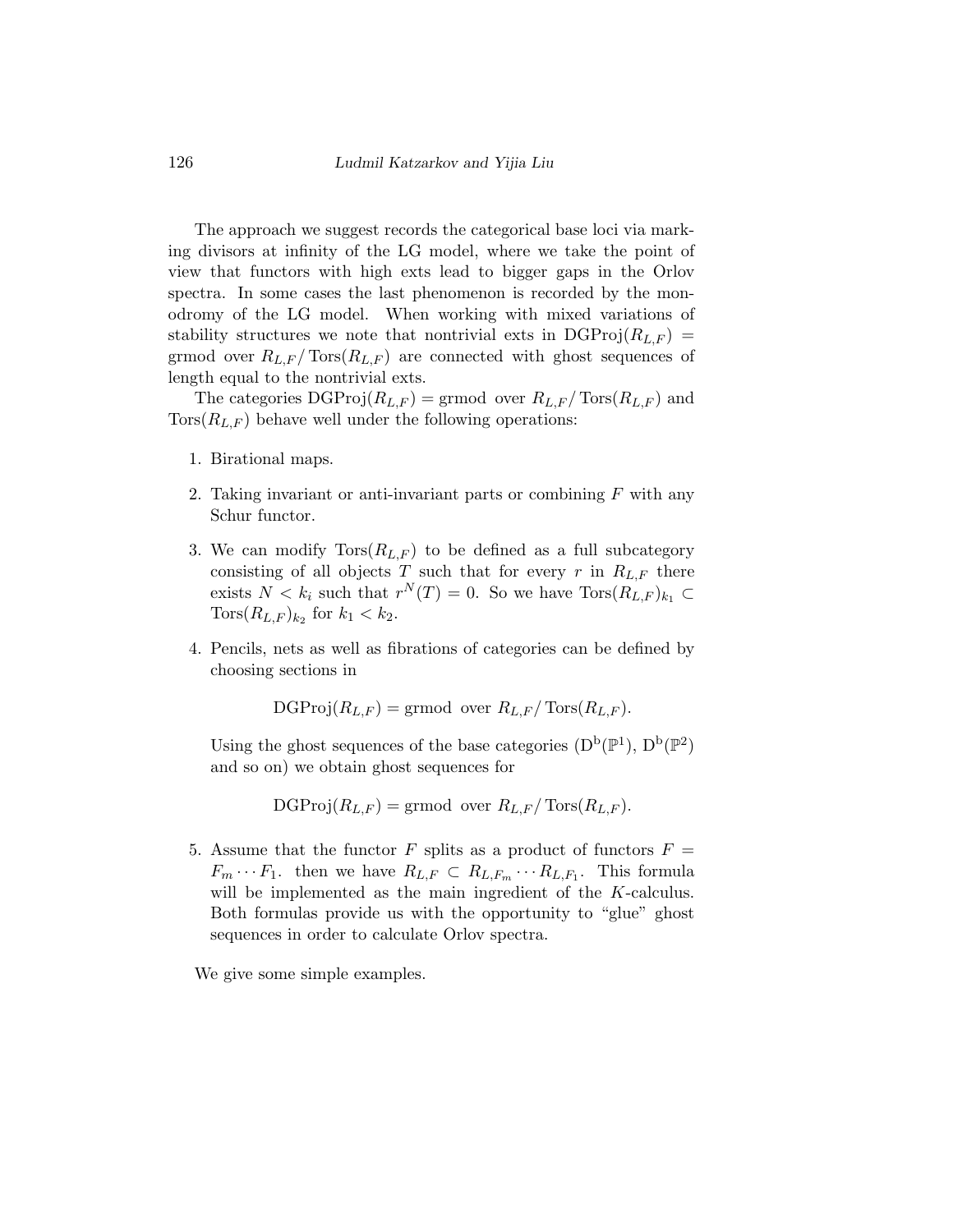

<span id="page-6-0"></span>

- 1. Consider  $\mathbb{P}_p^2$  the image of  $\mathbb{P}^2$  by the anti-canonical system with one base point  $p$ . Consider its mirror - an elliptic fibration with 4 fibers with usual double points singularities and an  $I_8$  fiber - see Table [2.](#page-6-0) The category generated by the image of the thimble vanishing in the fourth singular fiber in the generic open elliptic curve is the categorical base locus for the functor rotation around infinity. This is a simple consequence of Homological Mirror Symmetry - see e.g. [\[2\]](#page-50-0). There are two ways we can think of the creation of this base locus:
	- 1) We localize FS category of the LG model for  $\mathbb{P}_p^2$  by one thimble corresponding to the point  $p$ . (We return this singular fiber to infinity.)
	- 2) We mark the point on the circle configuration of rational curves  $I_9.$

Both of these correspond to creating classical base loci of the linear system  $-K_{\mathbb{P}^2} - p$ . So by analogy with the classical situation we will think of this base locus as the marking of a point on the fiber at infinity. This marked point (this localized thimble) becomes a base point, categorical base locus, for the functor twist by  $-K_{\mathbb{P}^2} - p$  - the rotation around the fiber at infinity with the marked point fixed. We can think of this point as slightly moved from infinity but still close to infinity. The rotation functor keeps it fixed.

2. The example above can be interpreted as a projection functor. In general projection functors produce many examples of categorical liner systems many of which are new non-classical examples. Partial rotations in LG models also provide such examples.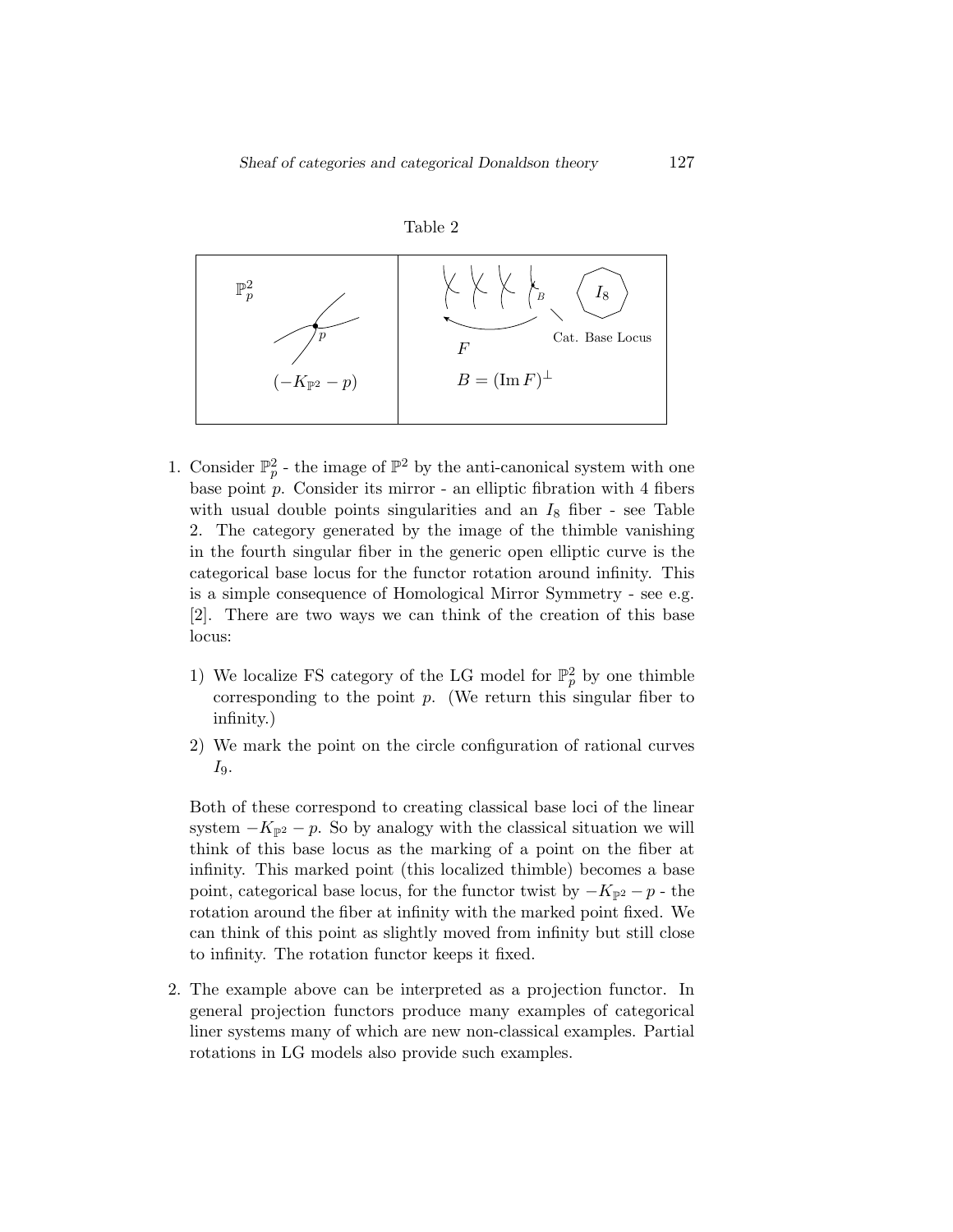- 3. Noncommutative Lefschetz pencils:
	- a) Week notion two natural transformations  $s, t$  from the identity functor to the functor F. This does not give a functor from  $D^b(\mathbb{P}^1)$ to the category T, because there is no requirement that  $st =$ ts. This notion produces a  $\mathbb{P}^1$ -family of noncommutative divisors (the linear combinations of  $s$  and  $t$ ) and the notion of base locus (objects on which s and t both vanish).
	- b) The stronger notion requires a functor from  $D^b(\mathbb{P}^1)$  to the category  $T$ , which amounts to the requirement that all the natural transformations considered must commute with each other.
	- c) An intermediate notion which does not require  $st = ts$ , but only that st and ts agree up to some multiplicative factor - for 3 natural transformations  $r, s, t$  we just ask that the 9 natural transformations  $r^2$ ,  $s^2$ ,  $t^2$ ,  $rs$ ,  $st$ ,  $tr$ ,  $rt$ ,  $ts$ ,  $sr$  satisfy 3 linear relationships so that their span has rank 6 (as in a noncommutative  $\mathbb{P}^2$ ).

By analogy with the classical situation we will call the pencils from c) topological and the pencils from b) algebraic. We will work with algebraic noncommutative systems mainly. For a pictorial explanation of categorical base loci for Fukaya-Seidel categories - see Table [3.](#page-8-0) We can think of natural transformations of rotation functors and the identity functor as paths around the fiber at infinity. Intersections of these paths are the categorical base loci - the thimbles we have localized by. The geometry of this marked set plays an important role in our considerations.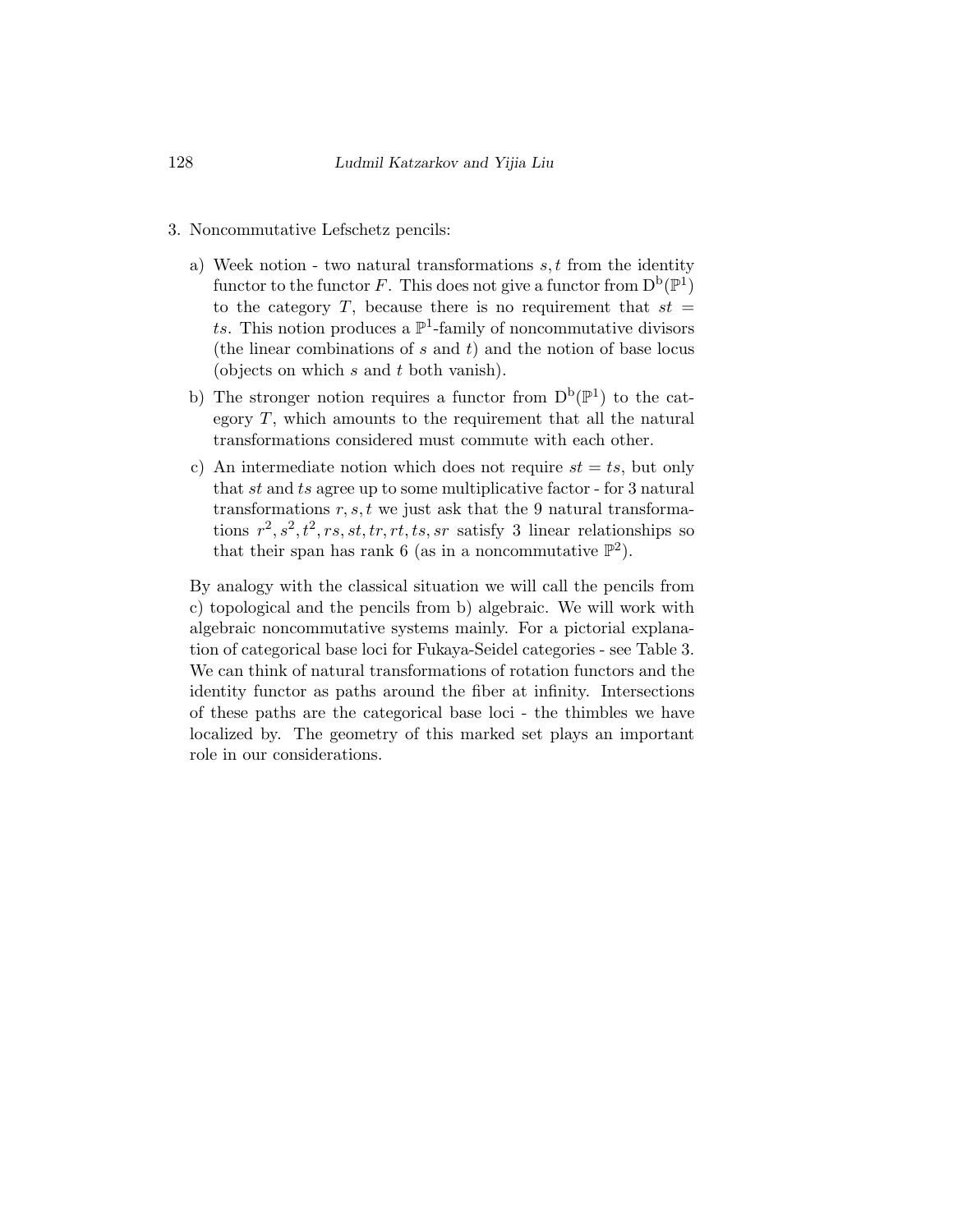<span id="page-8-0"></span>

Table 3: Categorical Base Loci

Blowing up this base locus corresponds to creating a fiber at the LG model - see [\[2\]](#page-50-0). We move now to the definition of categorical multiplier ideal sheaf. Classically multiplier ideal sheaf is defined as follows. For a projective variety  $X$  and a linear system of the divisor  $D$  we define  $J_{\lambda_i}(D) = \mu'_*(\mathcal{O}_Y(K_{Y/X} - \lfloor \lambda_i \mu^* \Sigma_i s_i \cdot E_i \rfloor)),$  where  $s_i \cdot E_i$  are divisors in the exceptional loci. We obtain the classical multiplier ideal sheaf by resolving singularities and taking the floor function, corresponding to taking parts of these divisors. As a result  $J_{\lambda_i}(D)$  measure singularities of the pair  $(X, D)$ .

We define the categorical multiplier ideal sheaf based on the approach via

(3) DGProj $(R_{L,F})$  = grmod over  $R_{L,F}/\text{Tors}(R_{L,F})$ 

developed above. We consider categorically a sequence of functors  $\lambda_i F$ acting on modified categories  $C<sup>i</sup>$  defined as (4)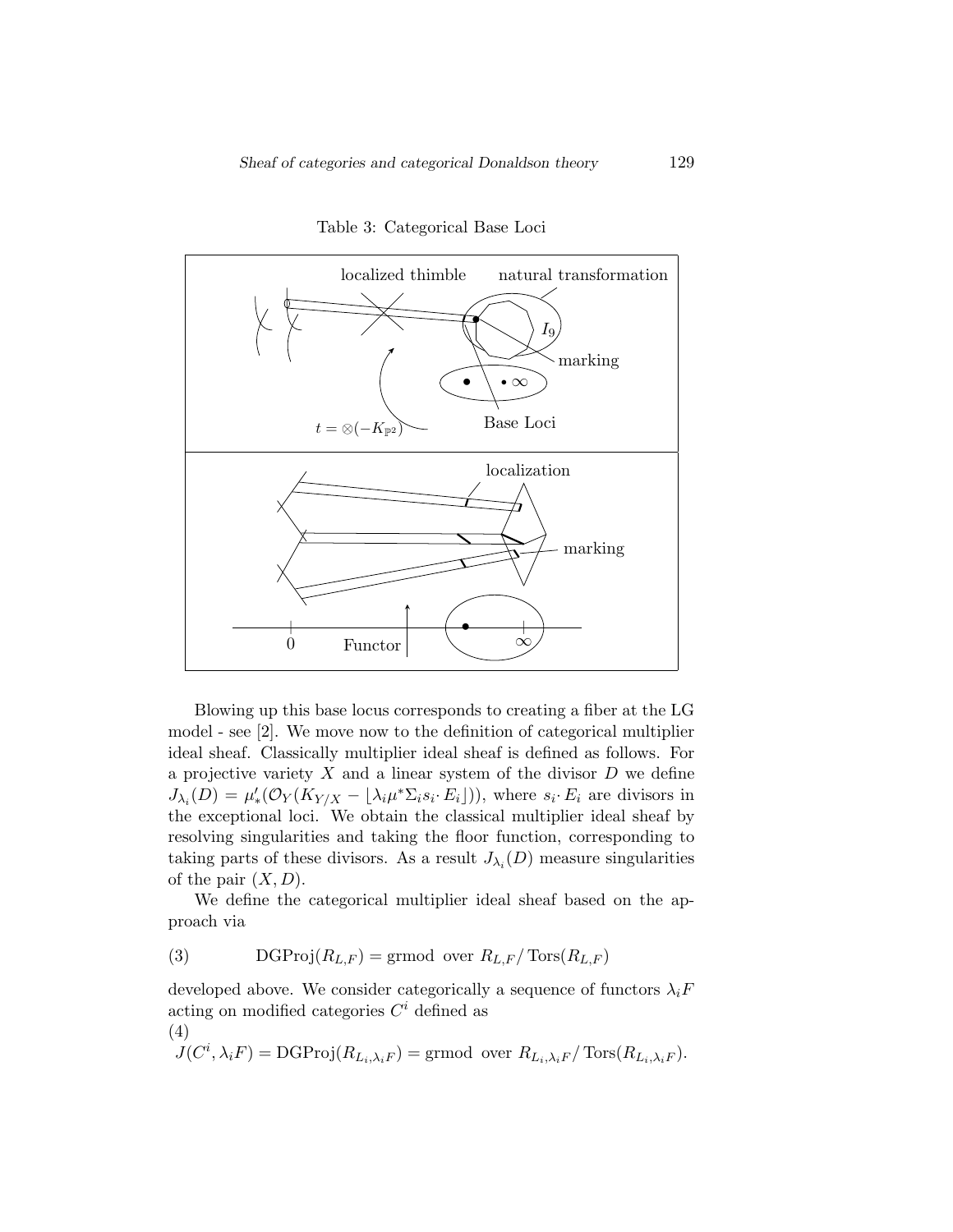If the functor  $F = F\lambda_k \cdots F\lambda_1$ , then  $\lambda_i F = F\lambda_{i-1} \cdots F\lambda_1$ .

**Definition 2.4.** We define the sequence of categories  $J(C^i, \lambda_i F)$  to be a categorical multiplier ideal sheaf.

In the case of  $X$  being a smooth projective variety,  $L$  a line object (e.g.  $\mathcal{O}_X$ ) and F a twist by an ample line bundle  $R_{L,\lambda_i}$  we have an analogue to the classical multiplier ideal sheaf situation. Indeed if F is a twist by a divisor  $D = D_1 + \cdots + D_k = \sum_i s_i \cdot E_i$  we get a functor  $F = F_k \cdots F_1$ . This observation suggests a generalization - the definition of categorical multiplier ideal sheaf. Assume that  $F_i$  commute. We get  $R_{L,F} \subset R_{L,F_k\cdots F_1}$  with the corresponding sequence of categories. From this prospective:

(5) 
$$
F = F_k, \quad \lambda_{k-1} F = F_k \cdot F_{k-1}, \quad \dots, \quad \lambda_1 F = F_k \cdots F_1.
$$

So the categorical multiplier ideal sheaf is defined by (6)

$$
J(C^i, \lambda_i F) = \text{DGProj}(R_{L_i, \lambda_i F}) = \text{grmod over } R_{L_i, \lambda_i F} / \text{Tors}(R_{L_i, \lambda_i F})
$$

as a sequence of localizations which measure the complexity of the functor  $F$ . Classically for the mixed Hodge structure (MHS) associated with the function f defining  $D$  we have a spectrum of the MHS (see [\[5\]](#page-51-4)). The monodromy  $e^{i\lambda_i}$  of the MHS of f is connected with the classical multiplier ideal sheaf  $J(X, \lambda_i F)$ . By analogy with [\[5\]](#page-51-4) we conjecture that there exists a matrix factorization category  $MF$  so that the spectrum of the mixed noncommutative Hodge structure associated with it produces the jumping numbers of the categorical multiplier ideal sheaf. We give as an example the following theorem - see [\[18\]](#page-52-0).

**Theorem 2.5.** The multiplier ideal sheaf for the category  $A_n$  and the localization functor - restricting to  $A_{n-1}$  determine the Orlov spectrum of  $A_n$ .

In this case the categorical multiplier ideal sheaf is a sequence of localizations. We plan to compute more examples. One important case is the so-called LG functor.

**Definition 2.6.** We will call  $F$  a LG functor of the Fukaya-Seidel category if  $F$  is a functor of a rotation around the fiber at infinity and some other fibers of the LG model associated with the mirror of a smooth projective variety.

This means that these fibers are unchanged under the rotations see Figure [1.](#page-10-0)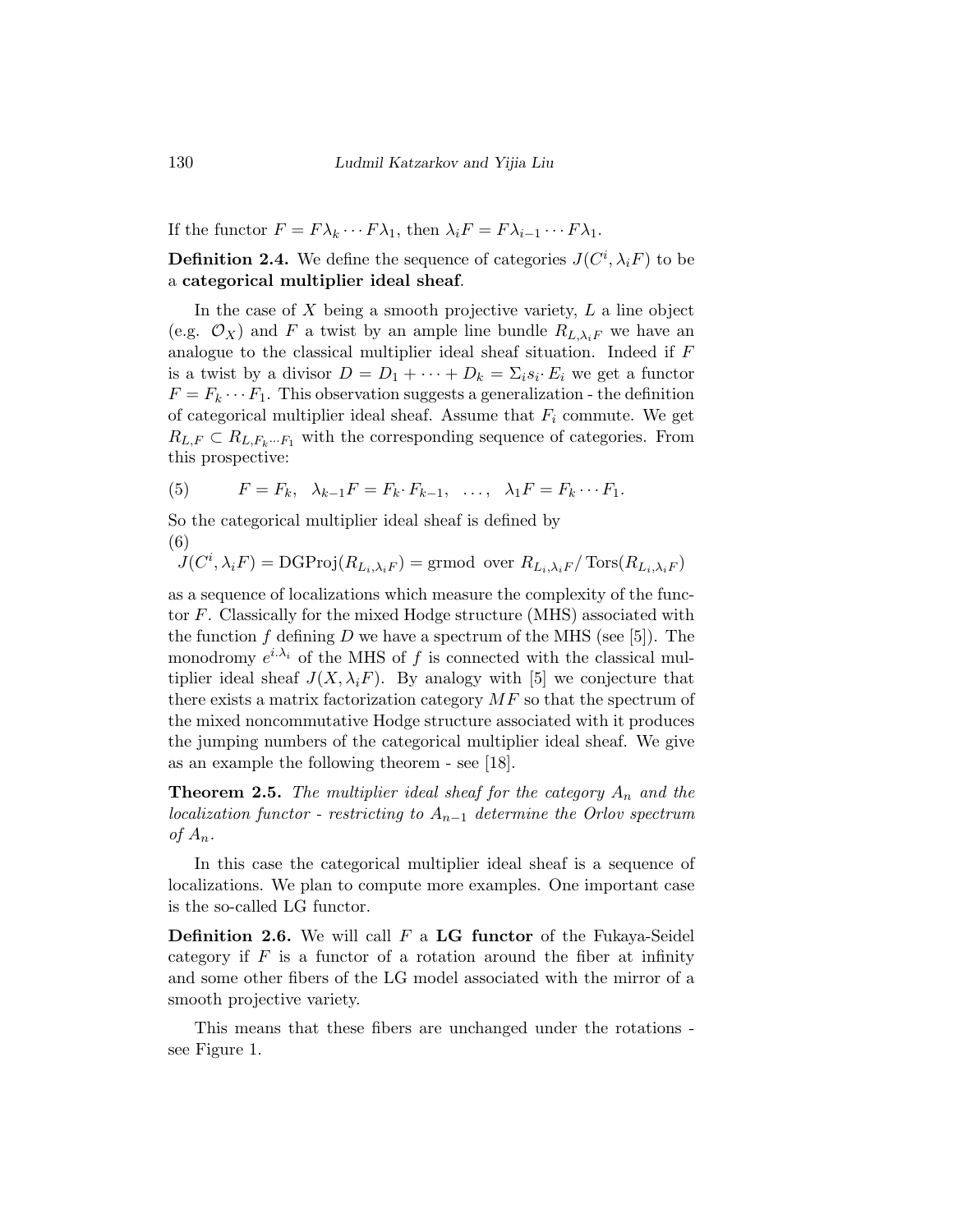<span id="page-10-0"></span>Figure 1: Canonical LG functors



Examples of LG functors are the A side realizations of the Serre functor. In most of the examples in this paper we will consider the mirrors of smooth Fano manifolds. Most of the LG models associated with the mirror of a smooth projective Fano manifold have a singular fiber at infinity (this is certainly true for non-rational Fano manifolds).

**Definition 2.7.** We will call  $F$  a **canonical LG functor** of the Fukaya-Seidel category of the mirror of a smooth Fano manifold if  $F$  is a functor of a rotation around the fiber at infinity and all other nonzero singular fibers.

In other words all fibers but the zero fiber is left fixed or this is a rotation around the fiber at zero. Building the theory of categorical multiplier ideal sheaves for LG functors and especially for canonical LG functors is the main part of this project. The categorical multiplier ideal sheaf

(7) 
$$
J(C_k, \lambda_k F) \subset \cdots \subset J(C_1, \lambda_1 F)
$$

in the case of LG functors is a sequence of localizations  $J(C_i, \lambda_i F)$ . By analogy with the  $A_n$  case we start with the localization by the biggest thimble and we obtain  $J(C_k, \lambda_k F)$  - this corresponds to marking the whole singular fiber over zero. We start unmarking this singular fiber so that the rank  $HP(T)$  of the category T we localize by goes down by one.

$$
\begin{array}{cc}\n & \nearrow J(C_k, \lambda_k F) \\
 & \searrow J(C_{k-1}, \lambda_{k-1} F) \\
 & \searrow J(C_{k-2}, \lambda_{k-2} F) \\
 & \searrow J(C_{k-2}, \lambda_{k-2} F)\n\end{array}
$$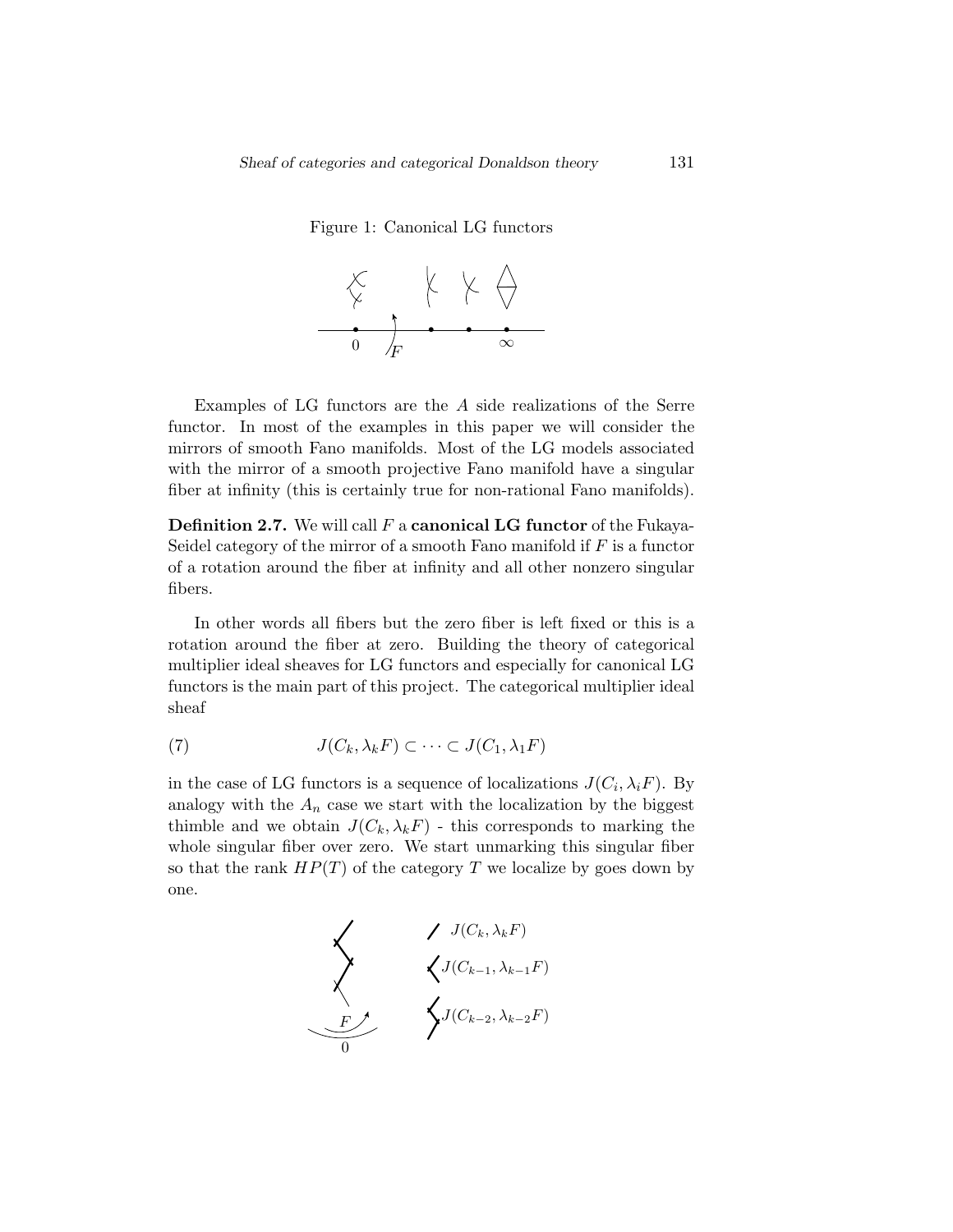Similarly we can define the categorical multiplier ideal sheaf

(8)  $J(C_k, \lambda_k F) \subset \cdots \subset J(C_1, \lambda_1 F)$ 

for the derived category of singularities. In this case localizations are nothing else but blowing-down components of the central fiber, A deeper analysis of

 $\mathrm{DGProj}(R_{L,F}) = \mathrm{grmod}$  over  $R_{L,F}/\mathrm{Tors}(R_{L,F})$  and  $\mathrm{Tors}(R_{L,F})$ supports these expectations.

## <span id="page-11-0"></span>3 Real blow-ups, sheaves of categories and linear systems

In this section we develop a connection between sheaves of categories and LG models. We first define a sheaf of categories. Our treatment is parallel to [\[17\]](#page-52-2) but somewhat different.

**Definition 3.1.** Let  $Graph$  be the incidence category of a graph  $\Gamma$ . Let  $F$  be a topological local system of categories. We call

(9) 
$$
Sheaf(\mathcal{F}) := \varinjlim_{g} Func(C_{graph} \mapsto \mathcal{F}), \qquad g \in Graph
$$

a simple sheaf of categories, where  $g$  is the incidence graph of the embedded in  $C_{graph}$ .



**Definition 3.2.** Let  $Sheaf(\mathcal{F}_1)$  and  $Sheaf(\mathcal{F}_2)$  be two simple sheaves of categories and  $Blow_{S^1}$  be a real blow-up of C.



We call  $Sheaf(\mathcal{F}_1) \bigcup_R Sheaf(\mathcal{F}_2)$  a perverse sheaf of categories over  $C$  glued by the functor  $R$ .

#### Example 3.3.

1. 1-dim LG model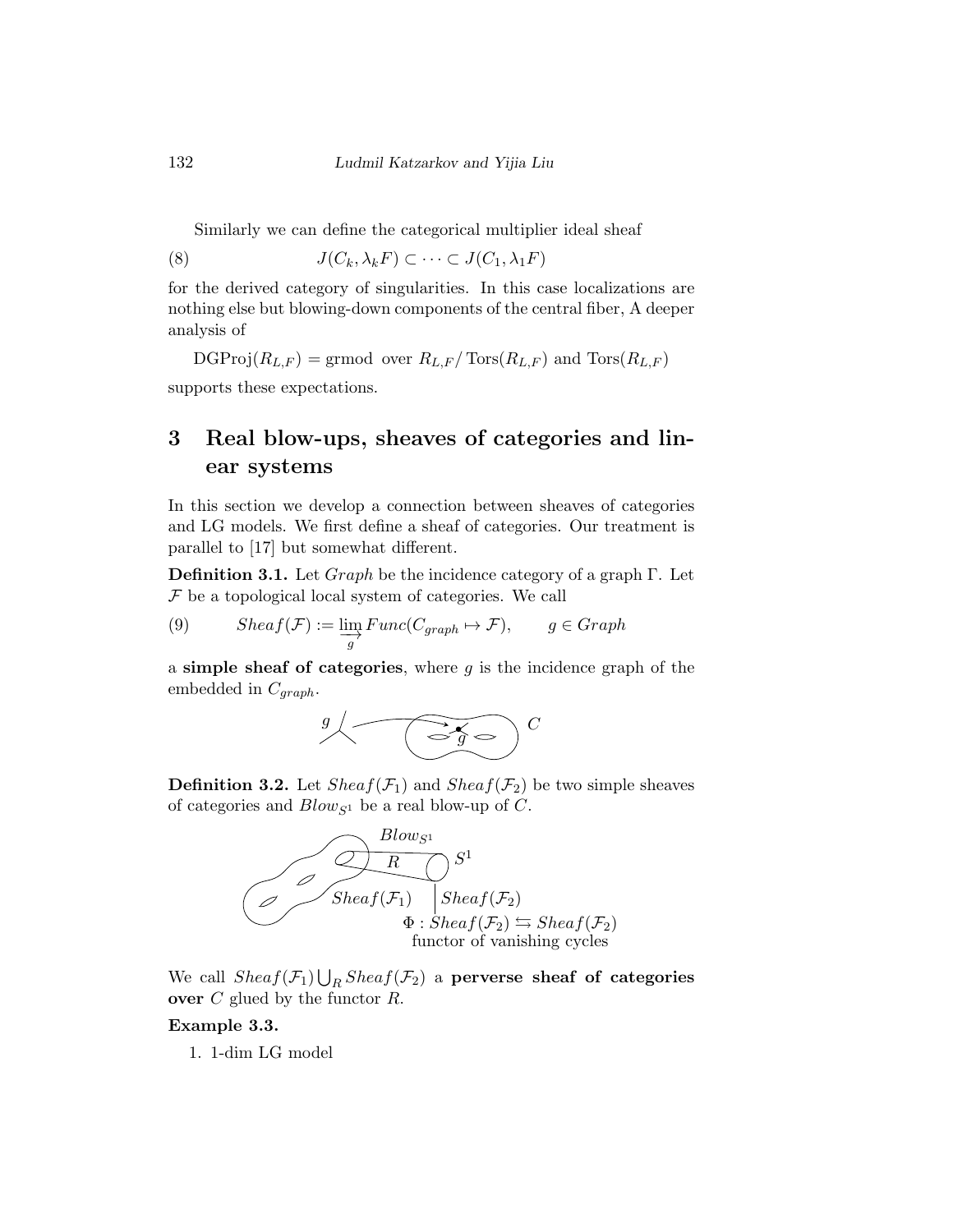

2. 2-dim LG model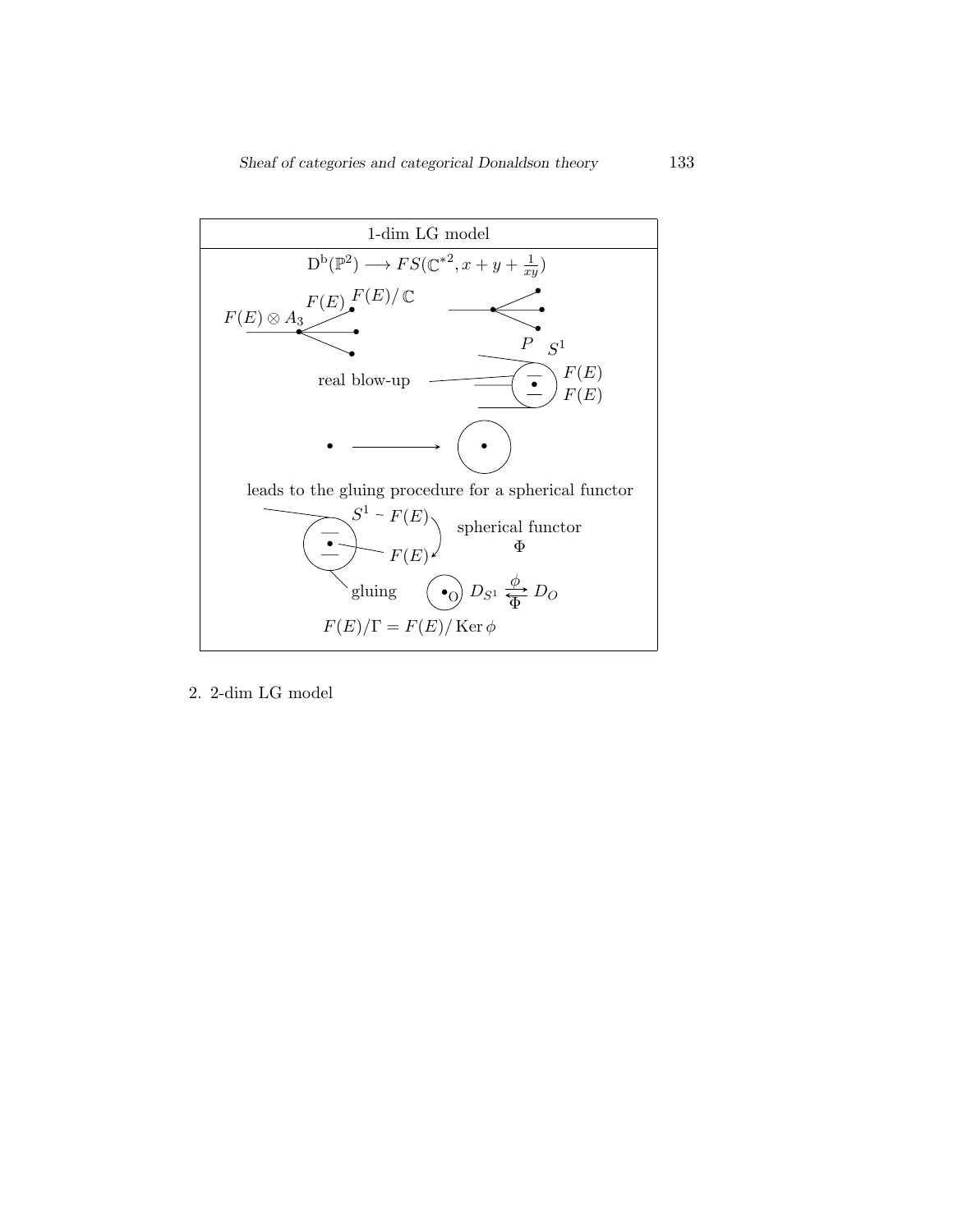

#### Example 3.4.

We give one more example of applications of sheaves of categories the example of stability Hodge structures.



The general picture is:



The above  $M_{\Gamma}$  can be used as a LG mirror of the category of representations of the quiver Γ.

**Conjecture 3.5.**  $\mathbb{C}^k / \cup H_{d,n}$  is the moduli space of stability conditions.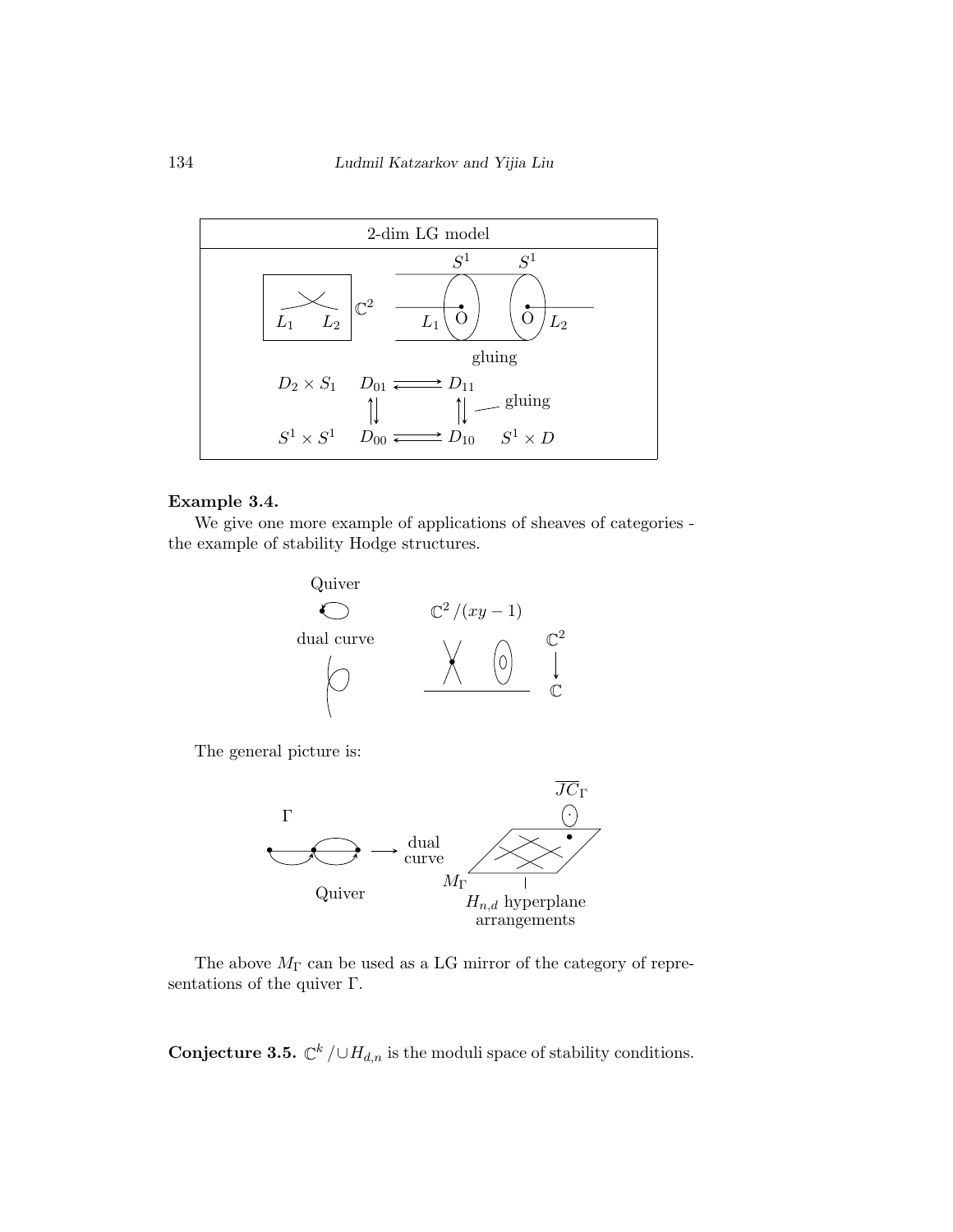Definition 3.6. We call

$$
\mathcal{H}: \begin{array}{c} \overline{JC}_{\Gamma} \to \mathbb{C}^k \, / \cup H_{d,n} \\ \downarrow \\ \mathbb{C}^n \end{array}
$$

a stability Hodge structure.

**Theorem 3.7** (Torelli). H recovers category  $\Gamma$ .

Proof. It follows from the definition of sheaves of categories in multidimensional LG models.  $\Box$ 

**Corollary 3.8.**  $\mathcal{H}: \overline{JC}_{\Gamma} \longrightarrow \mathbb{C}^k / \cup H_{d,n}$  recovers the Orlov spectrum of Γ.

For  $A_n$  and  $A_n \, \langle \, \Gamma_1, \ldots, \Gamma_p \, \rangle$ , we checked this conjecture in [\[18\]](#page-52-0), where a detailed account of Orlov spectra and its gaps are given.



The theory of sheaves of categories suggests the following:

**Definition 3.9.** Let  $LG_1$  be a part of a LG model which contains all vanishing cycles corresponding to all cohomologies but  $h^{0,0}$ ,  $h^{n,n}$ . We call  $LG_1\#LG_2$  the min topological sum of LG models.

One of the most celebrated example of a LG model (non)stretching is the example of Dolgachev surface worked out by Donaldson in [\[7\]](#page-51-2). We interpret Donaldson's result from the point of view of sheaf of categories. We start with the change of the sheaf of categories structure on rational elliptic surfaces to Dolgachev surface - see below.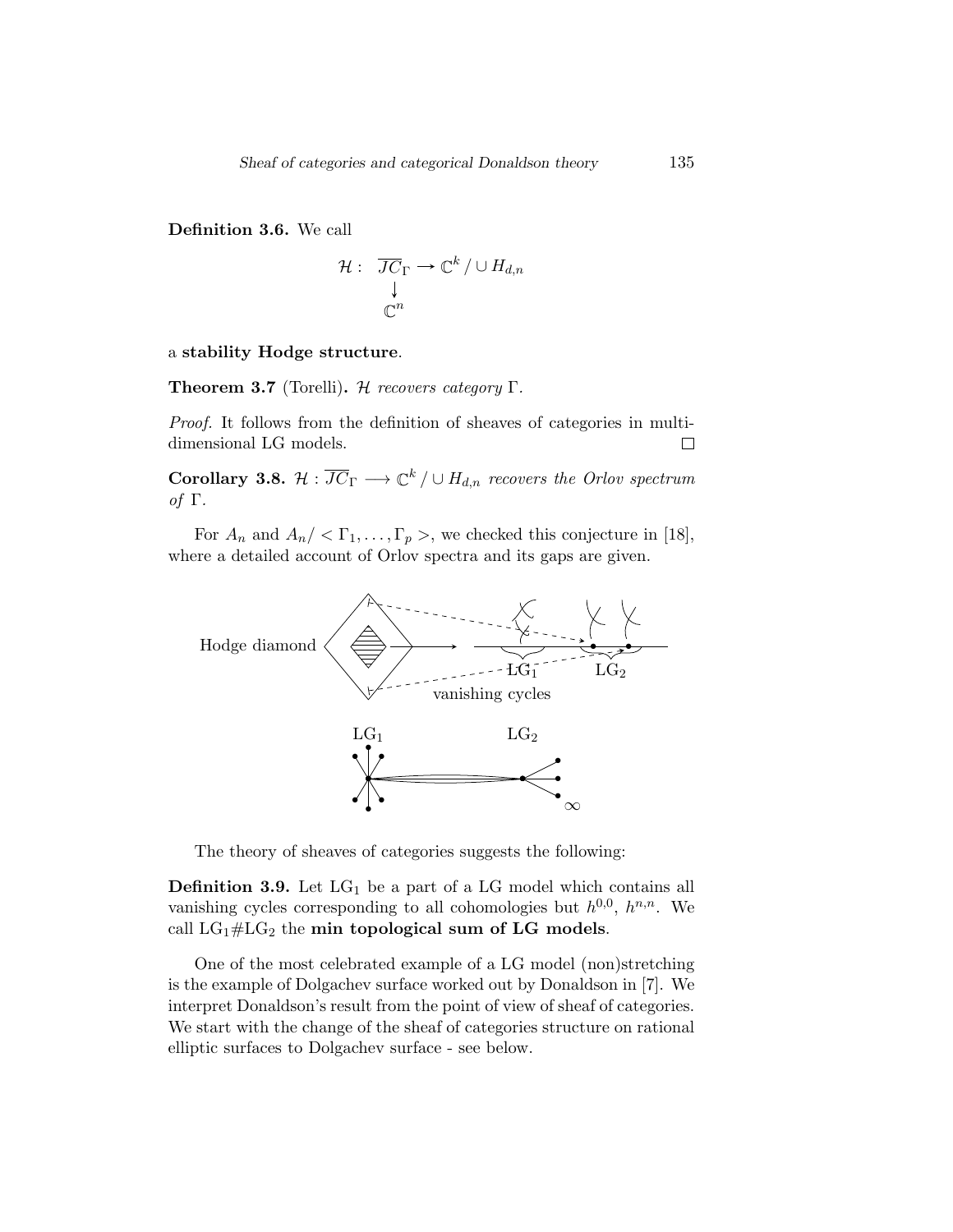

Table 4: Log transform

We give some more examples of the splitting of LG models. We start with the example of Hirzebruch surface  $F^1$ .

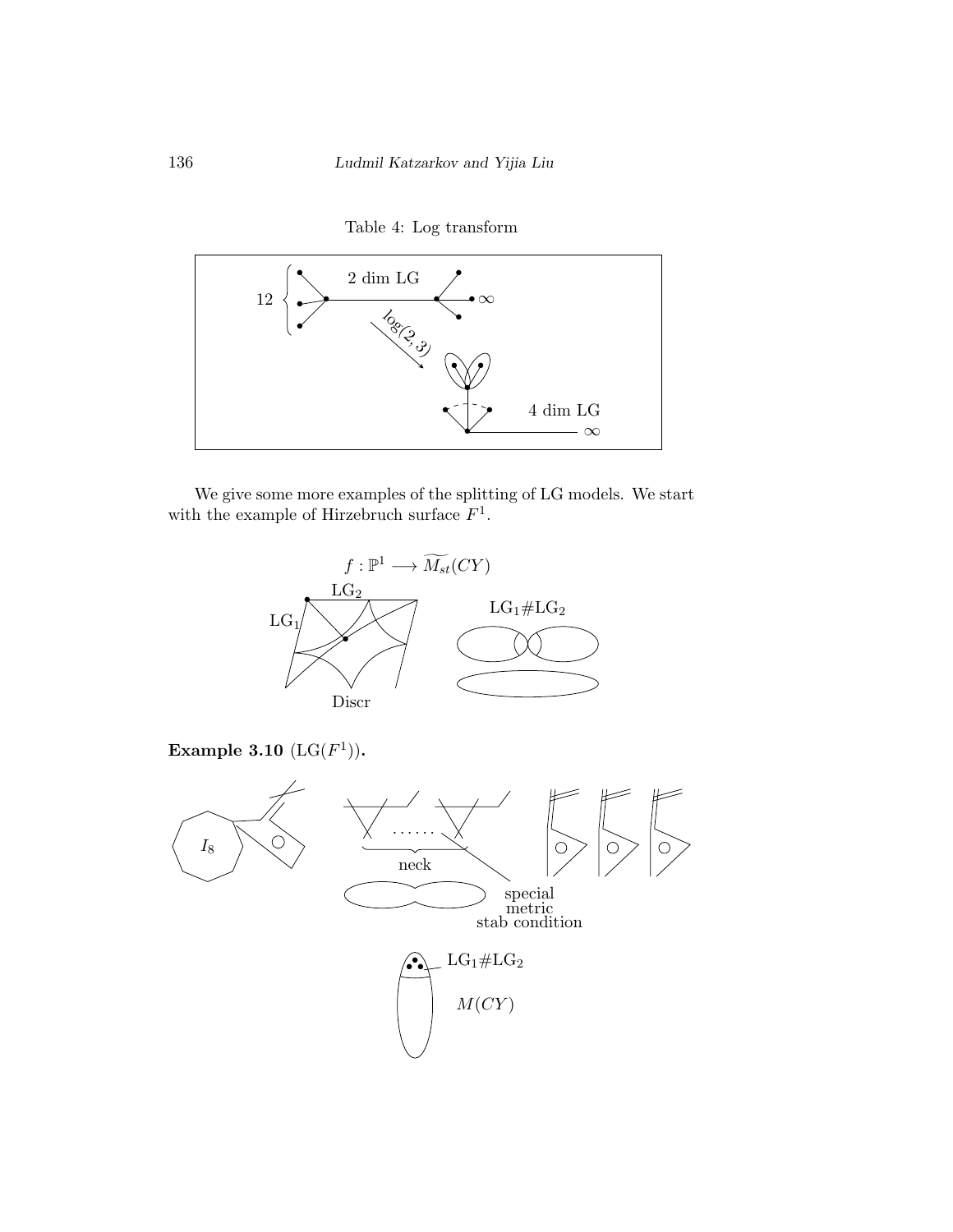**Example 3.11** (LG of  $F^1 = \mathbb{C} \mathbb{P}^2 \# \overline{\mathbb{C} \mathbb{P}^2}$ ).



An important observation is the following conjecture.

Conjecture 3.12. The sheaf of categories associate with Dolgachev surface is not connected with a potential.

This is an analogue of Donaldson's statement that Dolgachev surface is not a connected sum of two 4-dimensional manifolds.

Similarly we can introduce the stretching in a 2-dimensional LG model too. The procedure of stretching the neck is the resolving of the singularities of the curves in the base of the 2-dimensional LG model. Creating obstructions to stretching as in the classical Seiberg-Witten theory can be done with surgeries - changing the Alexander polynomials - see [\[14\]](#page-51-5). We briefly describe the procedure below.

Example 3.13 (2-dim LG model).



Observe that being a "stretched neck" is more than a semi-orthogonal decomposition. So to measure this we take Donaldson's point of view use moduli spaces of objects. We suggest the parallel in conjecture [1.3.](#page-2-0)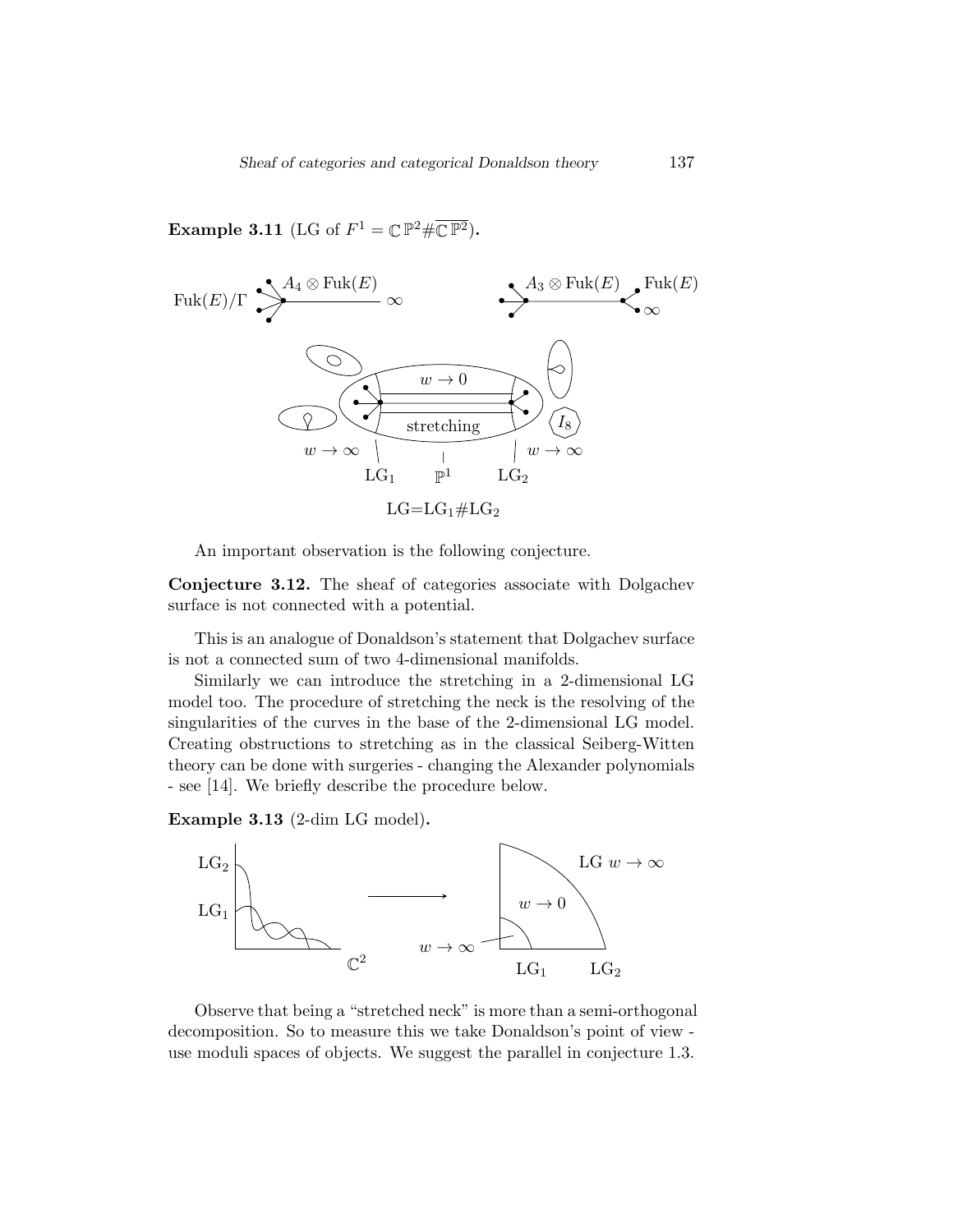A proof of this statement will lead to building an analogy between Donaldson theory and categorical Kähler metric. We summarize the analogy in the table below:

| Table |  |
|-------|--|
|-------|--|

|                                                                                                | Categorical Donaldson theory                                                                                                                                                                                 |  |
|------------------------------------------------------------------------------------------------|--------------------------------------------------------------------------------------------------------------------------------------------------------------------------------------------------------------|--|
| Donaldson Theory                                                                               |                                                                                                                                                                                                              |  |
| $H^2(B/ASD$ connections) $\stackrel{\mu}{\rightarrow} H^2(X)$                                  |                                                                                                                                                                                                              |  |
| $\beta$ - moduli space of ASD connections                                                      |                                                                                                                                                                                                              |  |
| M - compact moduli space                                                                       |                                                                                                                                                                                                              |  |
| Donaldson F-invariant<br>$\Gamma() = 2\mu(M) + c_1(K_X)$                                       |                                                                                                                                                                                                              |  |
| Categorical theory                                                                             |                                                                                                                                                                                                              |  |
| Classical                                                                                      | Categorical                                                                                                                                                                                                  |  |
| ĸ<br>$H^2(\mathcal{B}) \longrightarrow H^2(X)$<br>Chamber structure<br>$\Gamma = \mu(M) + c_1$ | $Met = \{\mathcal{E}, h\}$<br>$\overline{Met} \longrightarrow \overline{\text{Stab}}(\mathcal{C})$<br>reducible metrizable object<br>limiting HN filtrations<br>Chamber structure<br>$\Gamma = \mu(M) + c_1$ |  |

We also build the parallel with Bridgeland's theory of stability conditions.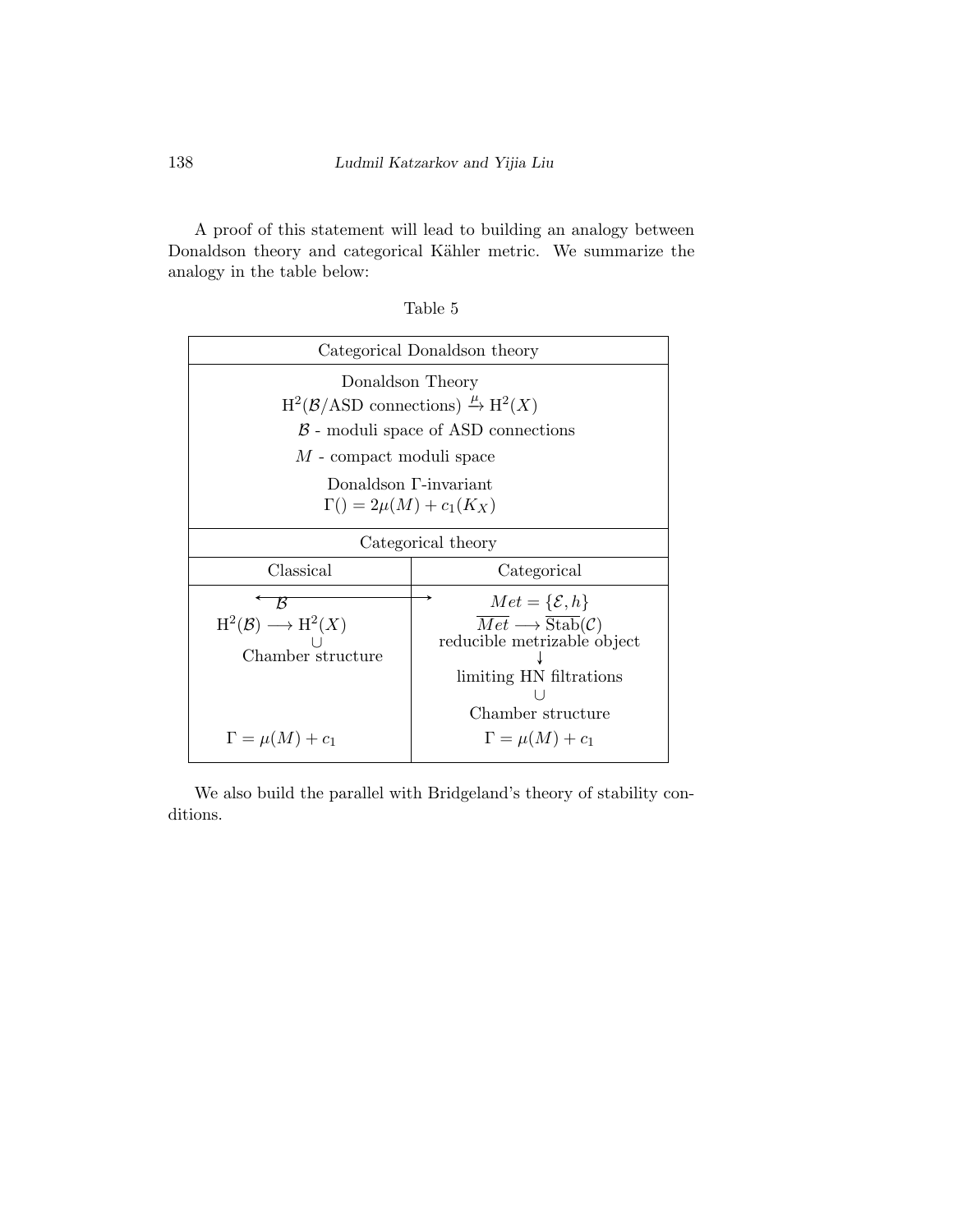

Table 6: Example Dolg 2, 3

The approach with sheaves of categories can be useful in many directions. We give two applications connected with HMS. We start with the following categorification of classical Enrique-Petri theorem, see [\[11\]](#page-51-6).

Let C be a trigonal canonical curve,  $g(C) = g$ . In  $\mathbb{P}^{g-1}$ , we have

(10) 
$$
C \subset S = \bigcap_{c \subset Q_i},
$$

here  $Q_i$  are quadrics in  $\mathbb{P}^{g-1}$  and S is the ruled surface. We describe a procedure of building HMS for genus  $g$  curve which is mod a complete intersection.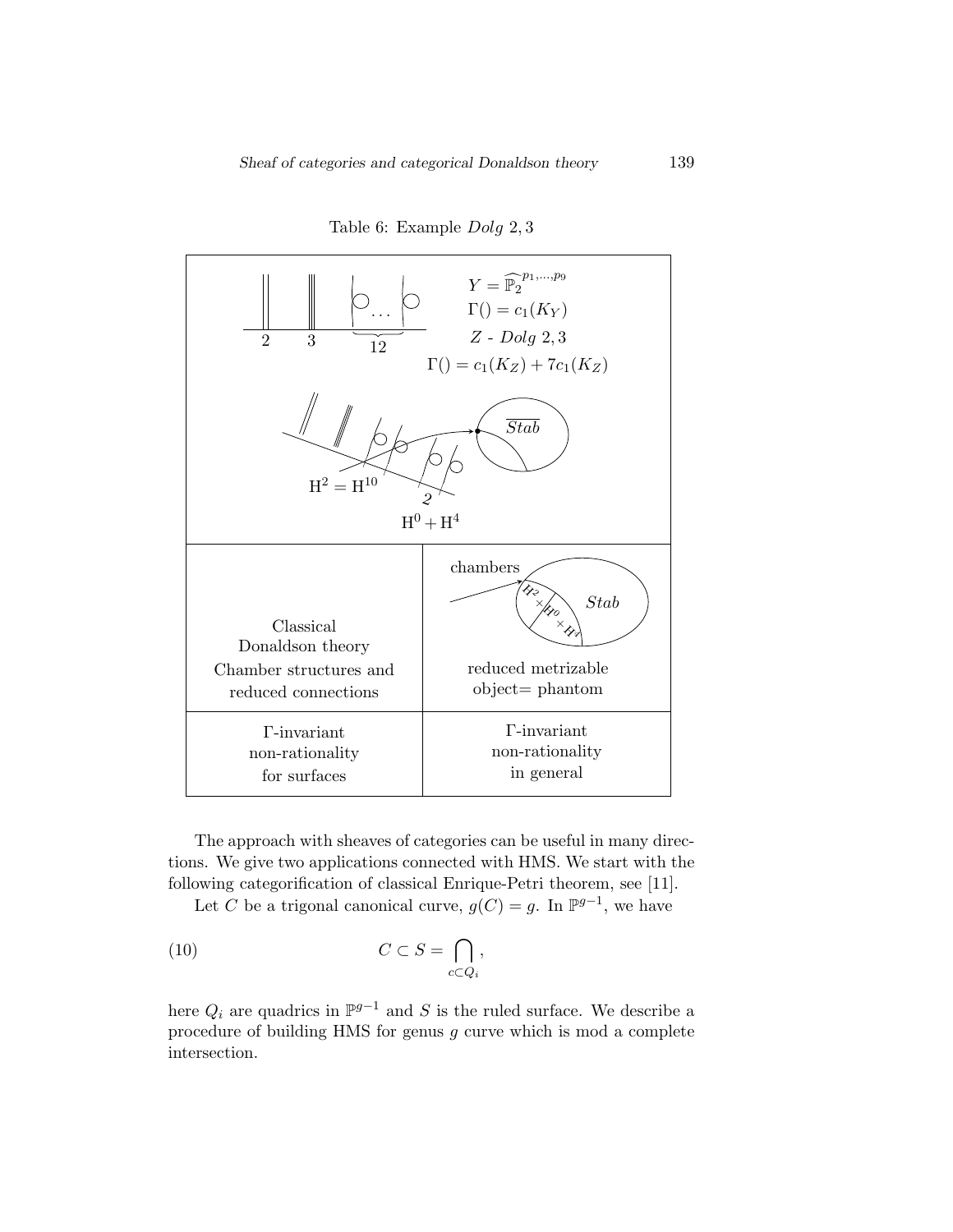Step 1. We degenerate S to the union of  $\mathbb{P}^1 \times \mathbb{P}^1$ .



Step 2. Now we apply [\[1\]](#page-50-1) to each  $S^1$ . We get sheaves of categories.



Step 3. Then we regenerate gluing sheaves of categories and using [\[1\]](#page-50-1).



We get the HMS for C. Similarly we can do it for any canonical curve using Enrique-Petri theorem.

Theorem 3.14. The procedure above proves HMS for canonical curves.

The procedure above can be seen as a part of a much more general procedure of arborealization introduced by Nadler [\[22\]](#page-52-3).

Let X be a 3-dim Fano and  $LG_1(W \to \mathbb{C})$  is 1-potential Landau-Ginzburg model and  $LG_2(W \to \mathbb{C}^2)$  is Landau-Ginzburg with two potentials.

**Theorem 3.15.** The transform from sheaf of categories  $LG_1(W \to \mathbb{C})$ to  $LG_2(W \to \mathbb{C}^2)$  is a sheaf of categories version of arborealization.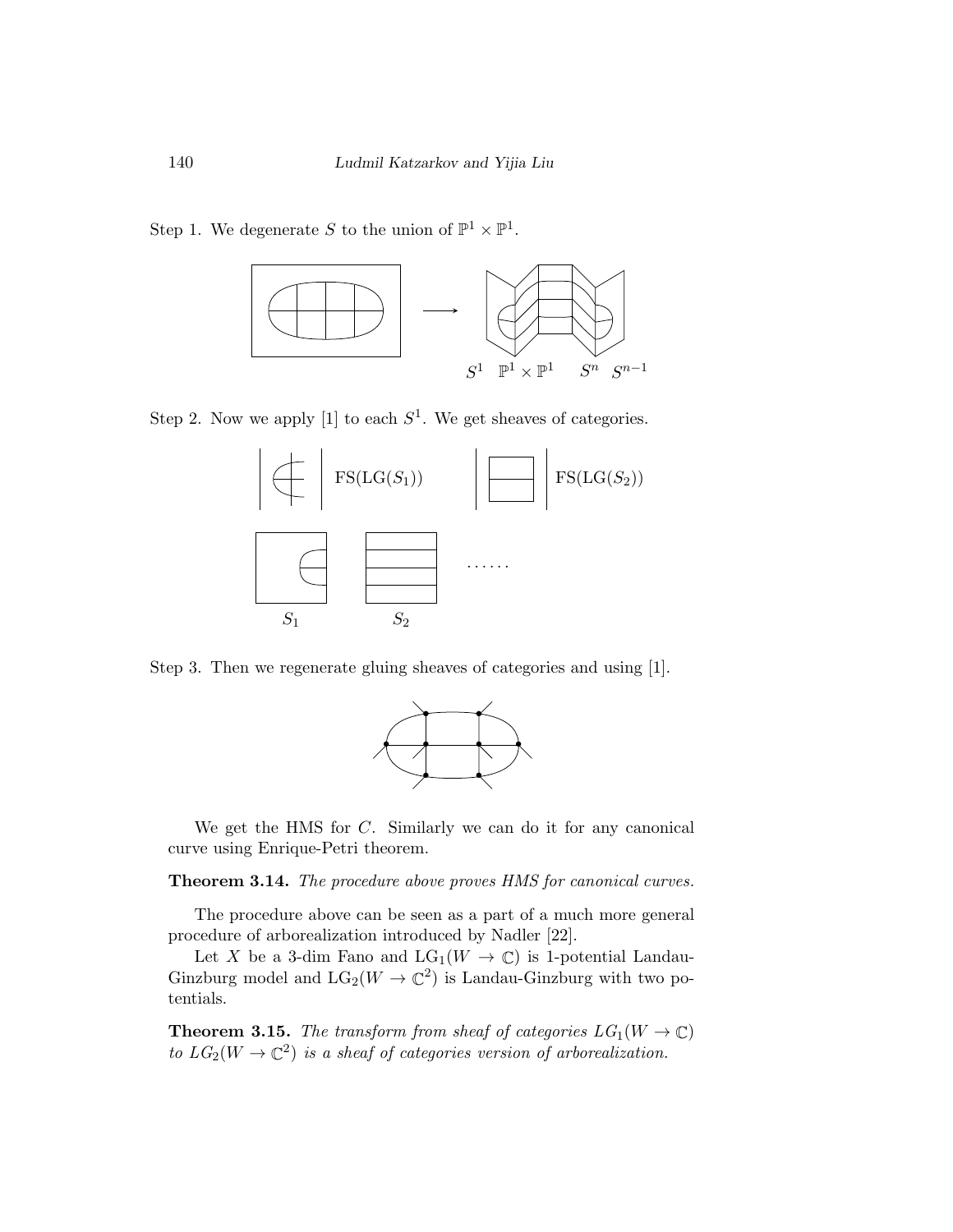For more see [\[22\]](#page-52-3) and [\[14\]](#page-51-5).



Arborealization

## <span id="page-20-0"></span>4 Categorical Kähler metrics

In this section we briefly describe the categorical Kähler metric. The notion was developed in [\[15\]](#page-52-1). We recall the definitions and explain Table [1](#page-1-0) from the introduction.

The idea of Kähler metric of a category imitates the classical definition up to a point.

Let C be a triangulated category. We define a new category  $C^0$ . Object of  $C^0 := \mathcal{E}, h : \frac{\otimes_{\mathcal{O}_K} K}{\otimes_{\mathcal{O}_K} K} \mathcal{E}$ , where h is a metric on  $\mathcal{E}$ .

(11) 
$$
Met(\mathcal{E}, h) = \left\{ \widetilde{\mathcal{E}} \in Ob \mathcal{C}^0 + iso \ h : \widetilde{\mathcal{E}} \otimes_{\mathcal{O}_K} K \sim \mathcal{E} \right\}
$$

We give a definition of categorical Kähler metric - it is a bit of cloud which allows us to define moduli spaces of objects.

**Definition 4.1.** Let C be a triangulated category and let  $Z: K(C) \to \mathbb{C}$ be a central charge. We define the moduli space  $Met(\mathcal{E}, h)$  as above. We say that C is a **categorical Kähler metric** if C is enhanced with the following data:

- $D(1)$  Function  $Mass: Met(\mathcal{E}, h) \to \mathbb{R}$ .
- $D(2)$  Flow  $\mathcal{F}$ :  $Met(\mathcal{E}, h) \rightarrow \mathbb{R}$ .
- D(3) Two other functions  $Amp_-\leq Amp_+ : Met(\mathcal{E}, h) \to \mathbb{R}$ .
- $D(4)$  Potential function  $S: Ob(\mathcal{C}^0) \to \mathbb{C}$ .

(additional care is needed to make data from different t-structures compatible and make  $Met(\mathcal{E}, h)$  a nice space) satisfying the following axioms: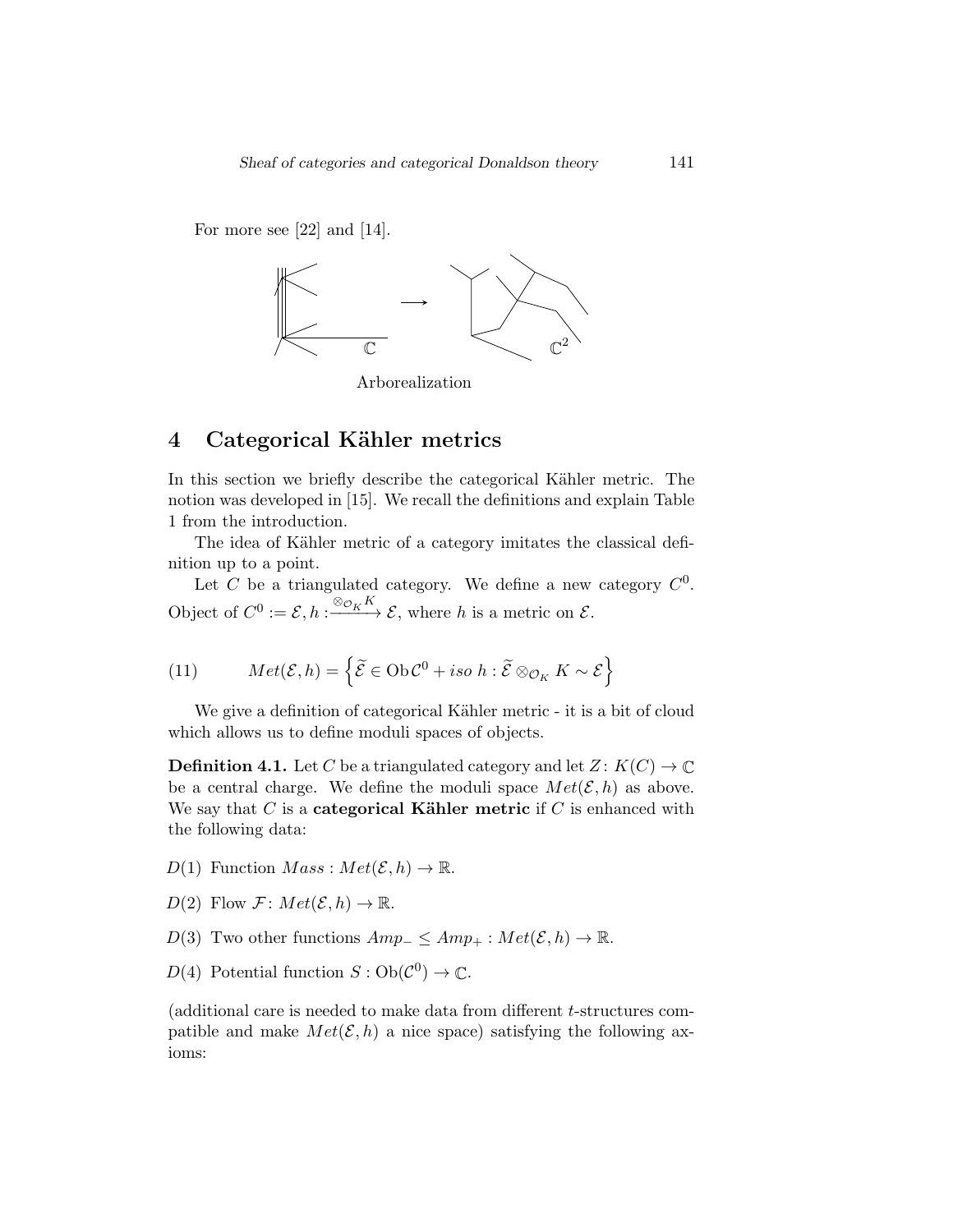- $A(1)$  The triangulated structure on C is recorded by the following actions: Z-shift,  $\mathbb{R}_{\geq 0}$ -flow,  $\mathbb{R}$ -rescaling. They form a group Z  $\ltimes$  $(\mathbb{R}_{\geqslant 0} \times \mathbb{R}).$
- $A(2)$  These actions are compatible with the functions Mass, Amp<sub>-</sub>,  $Amp_{+}, S.$
- $A(3)$  Additivity of all these functions on  $Met(\mathcal{E}, h)$ , namely:

$$
Z((\mathcal{E}, h), (\mathcal{F}, h)) = Z + Z;
$$
  
\n
$$
S^{\mathbb{C}}(\oplus) = S^{\mathbb{C}} + S^{\mathbb{C}};
$$
  
\n
$$
Amp_{-}(\oplus) = \min(Amp_{-}, Amp_{-});
$$
  
\n
$$
Amp_{+}(\oplus) = \min(Amp_{+}, Amp_{+}).
$$

 $A(4)$  Qualitative properties - fixed points of the flow.

 $\text{Mass}(\mathcal{E}, h) \geqslant Z(\mathcal{E})$ Mass=  $|Z(\mathcal{E})| \leftrightarrow \exists! \ \theta \in \mathbb{R}, F \cdot \theta \mathbb{R} = 0$  on  $(\mathcal{E}, h)$ . Then  $\mathcal{E}$  is stable.  $\forall (\mathcal{E}, h), \lim_{t \to \infty} e^{\mathcal{F}t}(\mathcal{E}, h), \exists \text{ in the flag compactification}$ 

$$
(\mathcal{E}_1,h_1),\ldots,(\mathcal{E}_n,h_n).
$$

 $\forall i, \exists ! \ \theta_i, \ \theta_1 > \cdots > \theta_n, \ (\mathcal{F} - \theta_i \mathbb{R})|_{(\mathcal{E}_i, h_i)} = 0.$  We call these fixed points Harder–Narasimhan filtrations.

 $A(5)$  There exists a compactification of the moduli space of Z-stable objects which consists of HN filtrations.

These axioms were used in [\[15\]](#page-52-1) to prove the existence of compact moduli spaces of stable objects. We will use these moduli spaces to build categorical Donaldson invariants.

## <span id="page-21-0"></span>5 Categorical base loci and categorical Okounkov bodies

In this section we introduce the notions of categorical linear systems and categorical base loci. We connect these notions with gaps of spectra of categories.

From what we have said it becomes clear that Okounkov bodies play an important role in studying the complexity of functors. In order to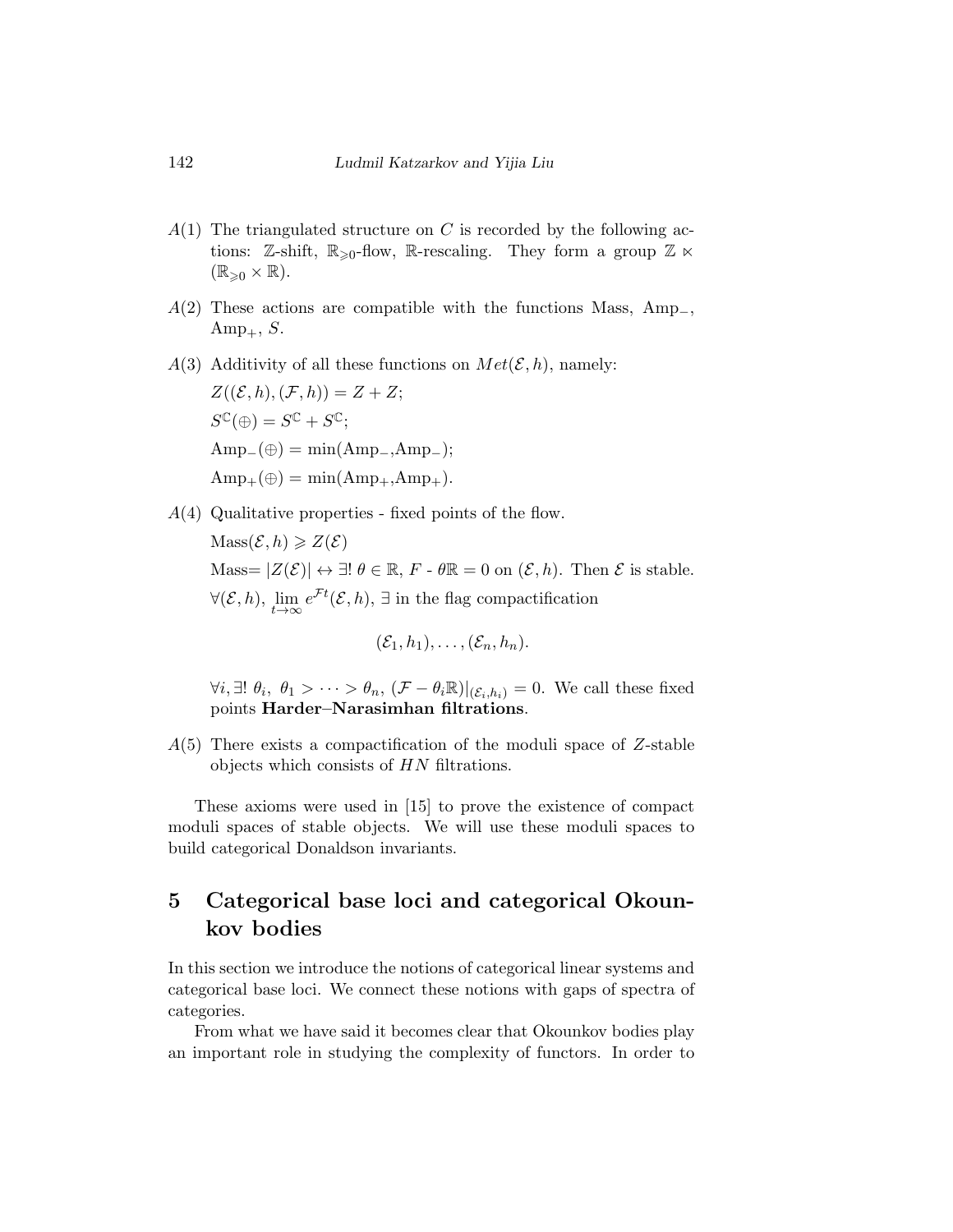make it suitable to our noncommutative birational approach we devise a categorical analogue of the notion of Okounkov body  $\Delta(D)$ . Indeed, the notions of divisors and their sections and multiplicities can be immediately translated into categorical language. The flag of submanifolds becomes a flag of subcategories. The sections become natural transformations between spherical and restriction functors, and valuations  $\nu_i$ correspond to how far along one can lift these natural transformations - see the Figure [2](#page-22-0) and Figure [3](#page-22-1) below. In these figures  $S$  is the restriction functor and  $t$  is a spherical functor of a twist by a divisor.

<span id="page-22-0"></span>
$$
\cdots \xrightarrow{S} \{-3R_1\} \xrightarrow{S} \{-2R_1\} \xrightarrow{S} \{-R_1\} \xrightarrow{S} Id
$$
  

$$
t \downarrow
$$
  

$$
\{-D\}
$$

Figure 2: Step 1 ( $\nu_1 = k_1 = 2$ )

<span id="page-22-2"></span>**Definition 5.1.** Following the figure above we define  $\nu_1$  as the maximal number of liftings of the natural transformation  $t$ .

<span id="page-22-1"></span>
$$
\cdots \xrightarrow{S} \{-3R_2\} \xrightarrow{S} \{-2R_2\} \xrightarrow{S} \{-R_2\} \xrightarrow{Id_{R_1}} t
$$
\n
$$
\uparrow t
$$
\n
$$
\uparrow t
$$
\n
$$
\uparrow t
$$
\n
$$
\uparrow t
$$
\n
$$
\uparrow t
$$
\n
$$
\uparrow t
$$
\n
$$
\uparrow t
$$
\n
$$
\uparrow t
$$
\n
$$
\uparrow t
$$
\n
$$
\uparrow t
$$
\n
$$
\uparrow t
$$
\n
$$
\uparrow t
$$
\n
$$
\uparrow t
$$
\n
$$
\uparrow t
$$
\n
$$
\uparrow t
$$
\n
$$
\uparrow t
$$
\n
$$
\uparrow t
$$
\n
$$
\uparrow t
$$
\n
$$
\uparrow t
$$
\n
$$
\uparrow t
$$
\n
$$
\uparrow t
$$
\n
$$
\uparrow t
$$
\n
$$
\uparrow t
$$
\n
$$
\uparrow t
$$
\n
$$
\uparrow t
$$
\n
$$
\uparrow t
$$
\n
$$
\uparrow t
$$
\n
$$
\uparrow t
$$
\n
$$
\uparrow t
$$
\n
$$
\uparrow t
$$
\n
$$
\uparrow t
$$
\n
$$
\uparrow t
$$
\n
$$
\uparrow t
$$
\n
$$
\uparrow t
$$
\n
$$
\uparrow t
$$
\n
$$
\uparrow t
$$
\n
$$
\uparrow t
$$
\n
$$
\uparrow t
$$
\n
$$
\uparrow t
$$
\n
$$
\uparrow t
$$
\n
$$
\uparrow t
$$
\n
$$
\uparrow t
$$
\n
$$
\uparrow t
$$
\n
$$
\uparrow t
$$
\n
$$
\uparrow t
$$
\n
$$
\uparrow t
$$
\n
$$
\uparrow t
$$
\n
$$
\uparrow t
$$
\n
$$
\uparrow t
$$
\n
$$
\uparrow t
$$
\n
$$
\uparrow t
$$
\n
$$
\uparrow t
$$
\n
$$
\uparrow t
$$
\n
$$
\uparrow t
$$

Figure 3: Step 2 ( $\nu_2 = k_2 = 3$ )

Similarly we define  $\nu_2$  as the maximal number of liftings in the figure above. In the same way we define  $\nu_i$  using the flag of subvarieties  $R_1, ..., R_d$  or of subcategories.

Remark 5.2. Definition [5.1](#page-22-2) is a categorification of the usual definition of Okounkov body. Classically  $k_i$  is the multiplicity with which  $D$  passes through  $R_i$ .

We give several examples of flags of categories mainly coming from derived categories of flags of subvarieties. The cube of categories below is given by two quadrics  $Q_1$  and  $Q_2$  in  $\mathbb{P}^3$  and their intersection - an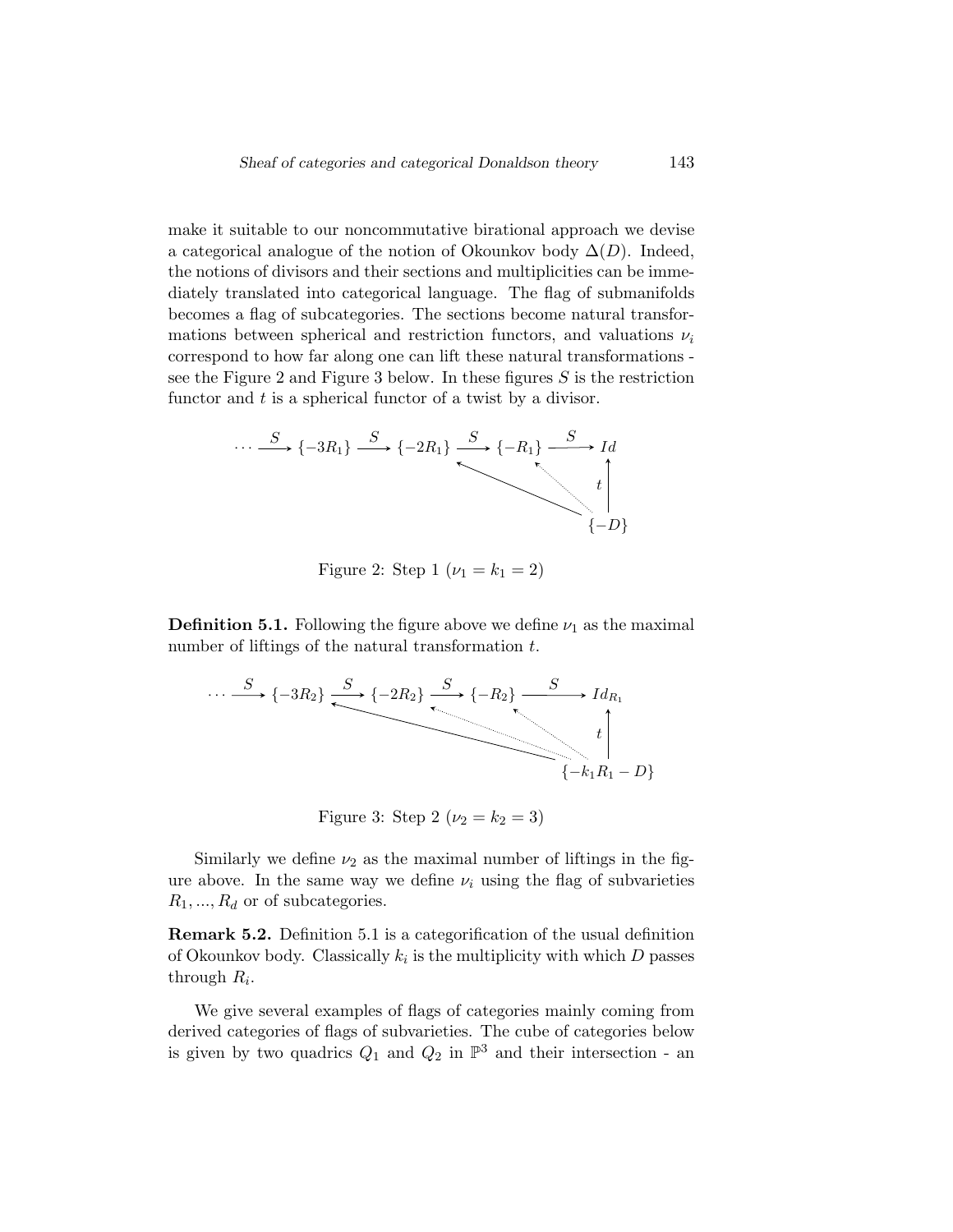<span id="page-23-0"></span>elliptic curve  $E$ . As shown in Figure [4,](#page-23-0) derived categories of  $Q_i$  and  $E$ define a flag of categories  $R_1, R_2$ .



Figure 4: B side

The Homological Mirror Symmetry defines equivalent Fukaya-Seidel (FS) categories (see e.g. [\[2\]](#page-50-0), [\[20\]](#page-52-4)) with a mirror cube given below in Figure [5](#page-23-1) as well as the mirror of the flag of derived categories.

<span id="page-23-1"></span>

Figure 5: A side

**Definition 5.3.** Consider a flag of categories  $R_1, ..., R_d$ . For  $m \in \mathbb{Z}_{>0}$ , denote  $t^{\circ m}$  by  $m \cdot t$ . Now we can define the  $\text{Im}(m \cdot t)$  as  $(\nu_1, ..., \nu_d)$ , where every  $\nu_i$  depends on  $m \tcdot t$ .

As a result we have:

**Definition 5.4.** We define  $\delta(t)$  as the closed convex hull of

$$
\lim_{m \to \infty} \frac{1}{m} Im(m \cdot t).
$$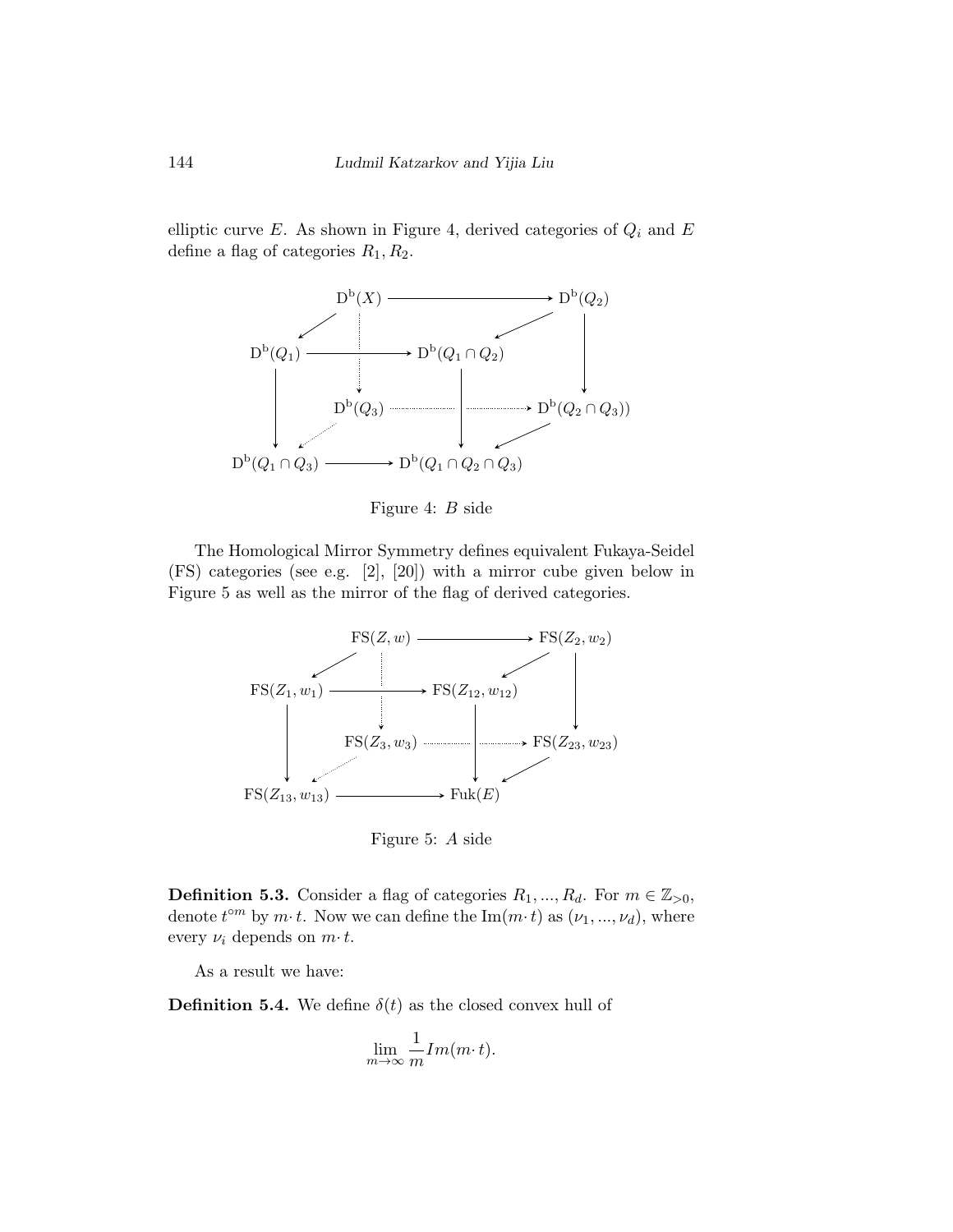$\delta(t)$  is a categorical notion. We start with two functors.  $\delta(t)$  measures how these two functors interact asymptotically with respect to a flag of subcategories. We will give more examples later. The categorical Okounkov body will play an important role in classifying the base loci of a category.

Remark 5.5. Observe that we get some modifications of Okounkov body if we additionally twist divisor  $D$  by a multiplier ideal sheaf - test configuration. In fact we get a sequence of Okounkov bodies associated with the filtration on the sheaf of ideals. For more see [\[18\]](#page-52-0).

## <span id="page-24-0"></span>6 Categorical multiplier ideal sheaves and categorical Kähler-Einstein metrics

In this section we present a scheme for building theory of categorical Kähler-Einstein metrics. We start with examples of categorical multiplier ideal sheaves.

#### Categorical Multiplier Ideal Sheaf for  $A_n$ :

One of the main observations of [\[18\]](#page-52-0) is that the spectra of  $A_n$  can be interpreted from the point of view of categorical multiplier ideal sheaves for the category  $A_n$ . We have a sheaf of generators (a sheaf of localized categories) for which the jump numbers determine how many sides do we take from the whole polygon in order to form the forbidden part.

We record our observation in the following theorem - see also Table [8.](#page-25-0)

<span id="page-24-1"></span>**Theorem 6.1.** The multiplier ideal sheaf for the category  $A_n$  and the  $localization\ function$  - restricting an n-gon has jump numbers  $\frac{n-1}{n}, \ldots, \frac{1}{n}$  $\frac{1}{n}$ . The multiplier ideal sheaf  $J(\lambda_1, \ldots, \lambda_k)$  determines the Orlov spectrum of  $A_n$ .

The proof of this theorem is a direct consequence of the definition of  $J(\lambda_1, \ldots, \lambda_k)$  - see Table [8.](#page-25-0)

In this case the categorical multiplier ideal sheaf is a sequence of localizations  $J(C_k, \lambda_k F) \subset \cdots \subset J(C_1, \lambda_1 F)$ . Marking a polygon corresponds to localizing by a subcategory. The localization by the biggest polygon produces the first non-trivial category  $J(C_k, \lambda_k F)$  and by the smallest  $J(C_1, \lambda_1 F)$ . In the table below we represent the multiplier ideal sheaf in this case as rotation by angles of  $\lambda_i$  of the localization functor F.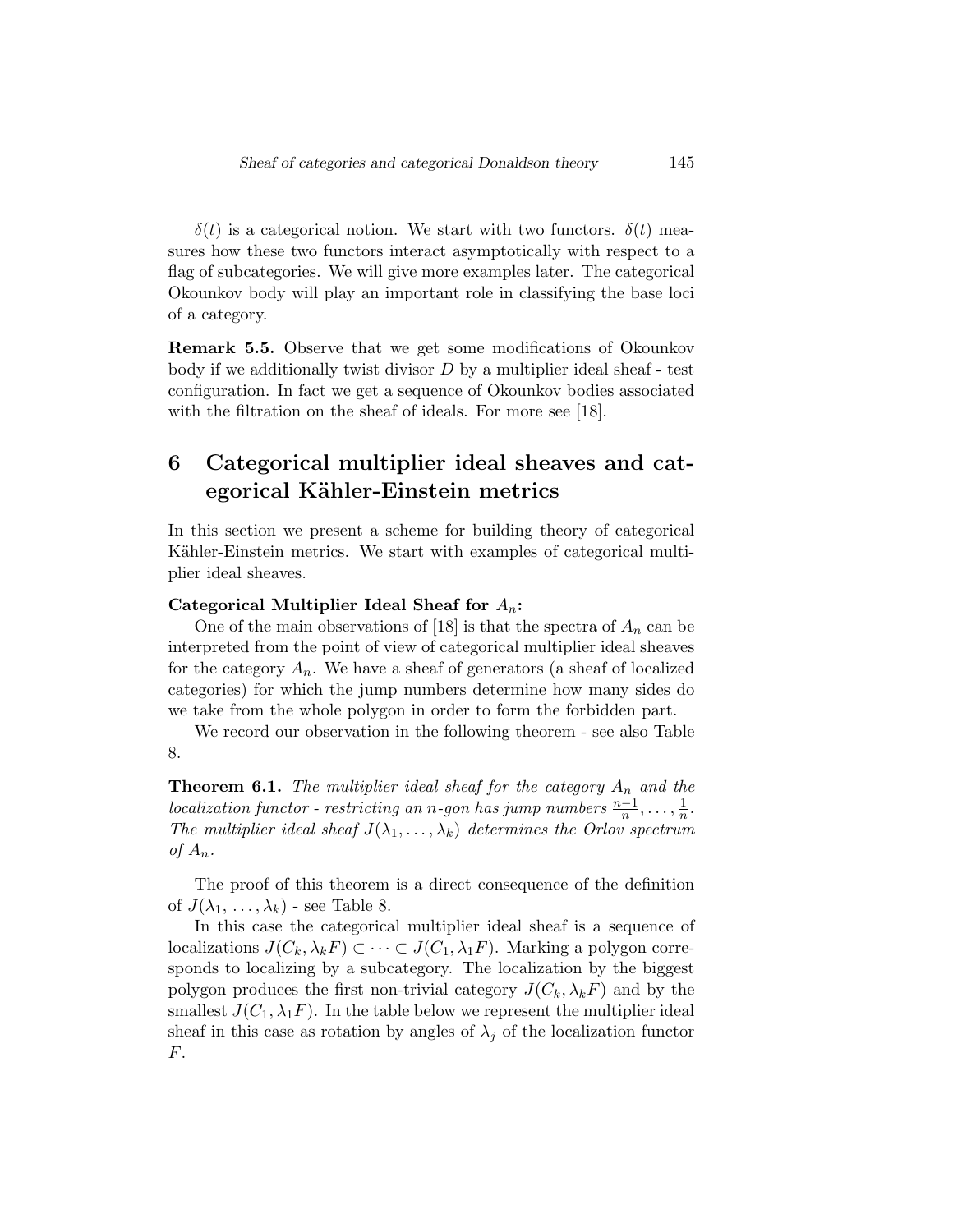

Table 7

<span id="page-25-0"></span>As the proof of Theorem [6.1](#page-24-1) shows obtaining Orlov spectra is moving up on marking polygons - see the table below. This is the baby  $K$ calculus.

| Spectra                                                                                                                   | Sheaves and Jump<br>numbers |
|---------------------------------------------------------------------------------------------------------------------------|-----------------------------|
| $\{\lfloor \frac{n-1}{2}\rfloor\} \cup \{n-1\}$                                                                           | $\lambda_n = \frac{n-1}{n}$ |
| $\{(\lfloor\frac{k-1}{2}\rfloor), \ldots, \lfloor\frac{n-1}{2}\rfloor\}$<br>$\bigcup \{\vec{k} - 2, \dots, \vec{n} - 1\}$ | $\lambda_k = \frac{k}{n}$   |
| $\{0, 1, \ldots, n-1\}$                                                                                                   | $\lambda_1=\frac{1}{n}$     |

Table 8

As we have seen the Okounkov body and the multiplier ideal sheaf can be made totally categorical. (Showing that categorical valuations we have defined satisfy the usual equalities requires additional work see [\[14\]](#page-51-5).) Classically these two notions have been used to define:

1. Futaki invariants - integral of functions (defining testing configurations) over Okounkov bodies for a line bundle L. If these integrals over all these testing configurations are all positive we conclude that the smooth projective variety  $X$  has a Kähler–Einstein met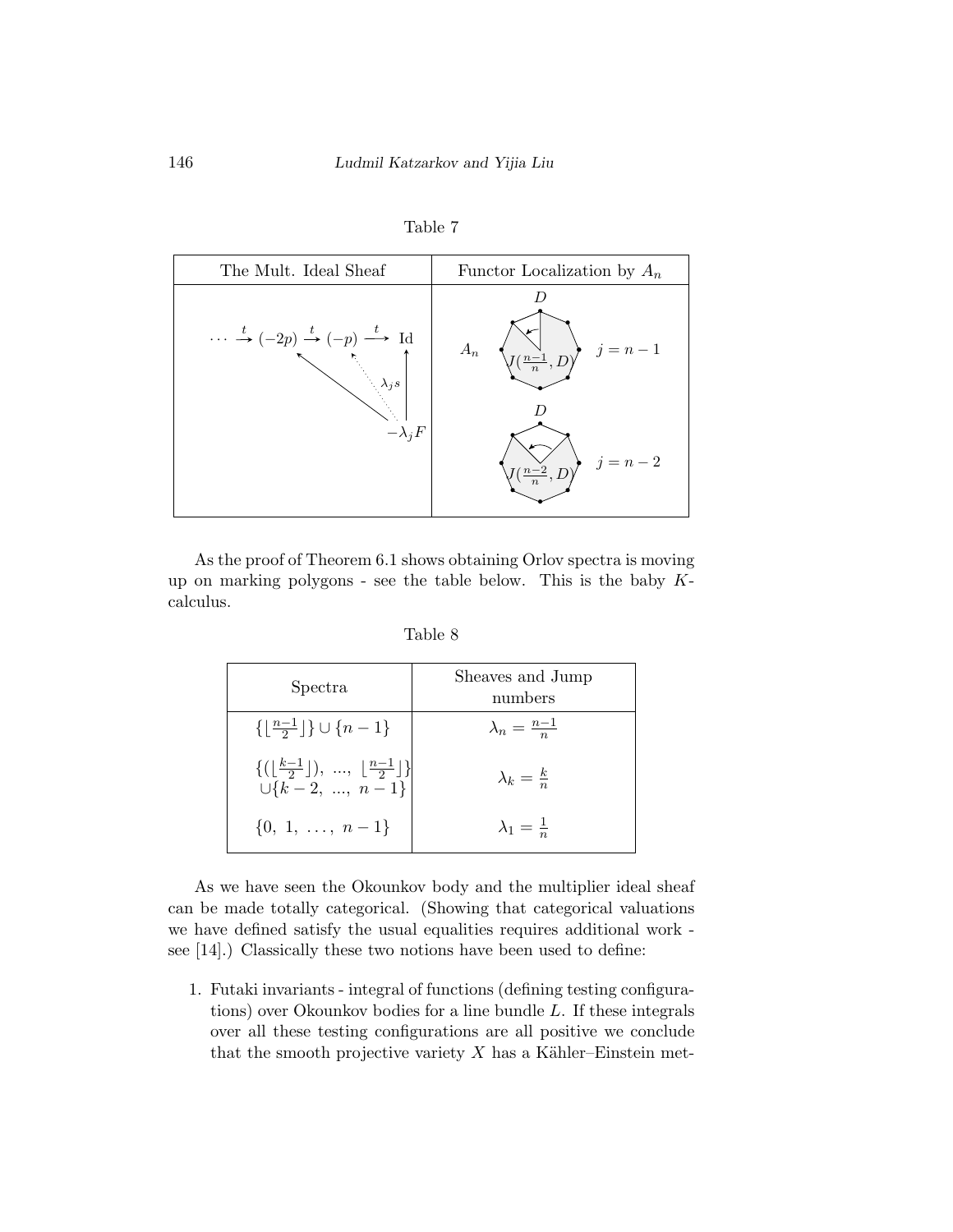ric.

2. The log canonical threshold - the smallest jump number. If a Fano manifold  $X$  of dimension  $n$  has a log canonical threshold bigger than  $n/(n+1)$  then we conclude that smooth projective variety X has a Kähler–Einstein metric (see [\[6\]](#page-51-7), [\[23\]](#page-52-5)).

The categorical interpretation of the Futaki invariant is an integral over the categorical Okounkov body defined by a functor  $F$  (the categorical version of a twist by  $L$ ) and a testing configuration - an additional twist by an ideal choosing faces of the categorical Okounkov body. We will call these special functors Landau-Ginzburg testing functors.

We introduce the definition:

Definition 6.2. We will call a category a Kähler–Einstein category if all categorical Futaki invariants for all Landau-Ginzburg testing functors are positive.

Recall that:

Definition 6.3 (Testing LG functors). We call a family of LG functors a testing configuration

$$
\begin{array}{c|c|c}\n\text{LG}_t & \swarrow & \mathbf{LG}_0 & f = f_1 \cdots f_k \\
\hline\n\mathbb{C} & 0 & \n\end{array}
$$

compatible with  $\mathbb{C}^*$ -action iff

1.  $\forall t \neq 0$ , LG<sub>t</sub> are isomorphic;

2.  $LG_0$  consists of several LG models.

Example 6.4  $(LG(\mathbb{P}^2))$ .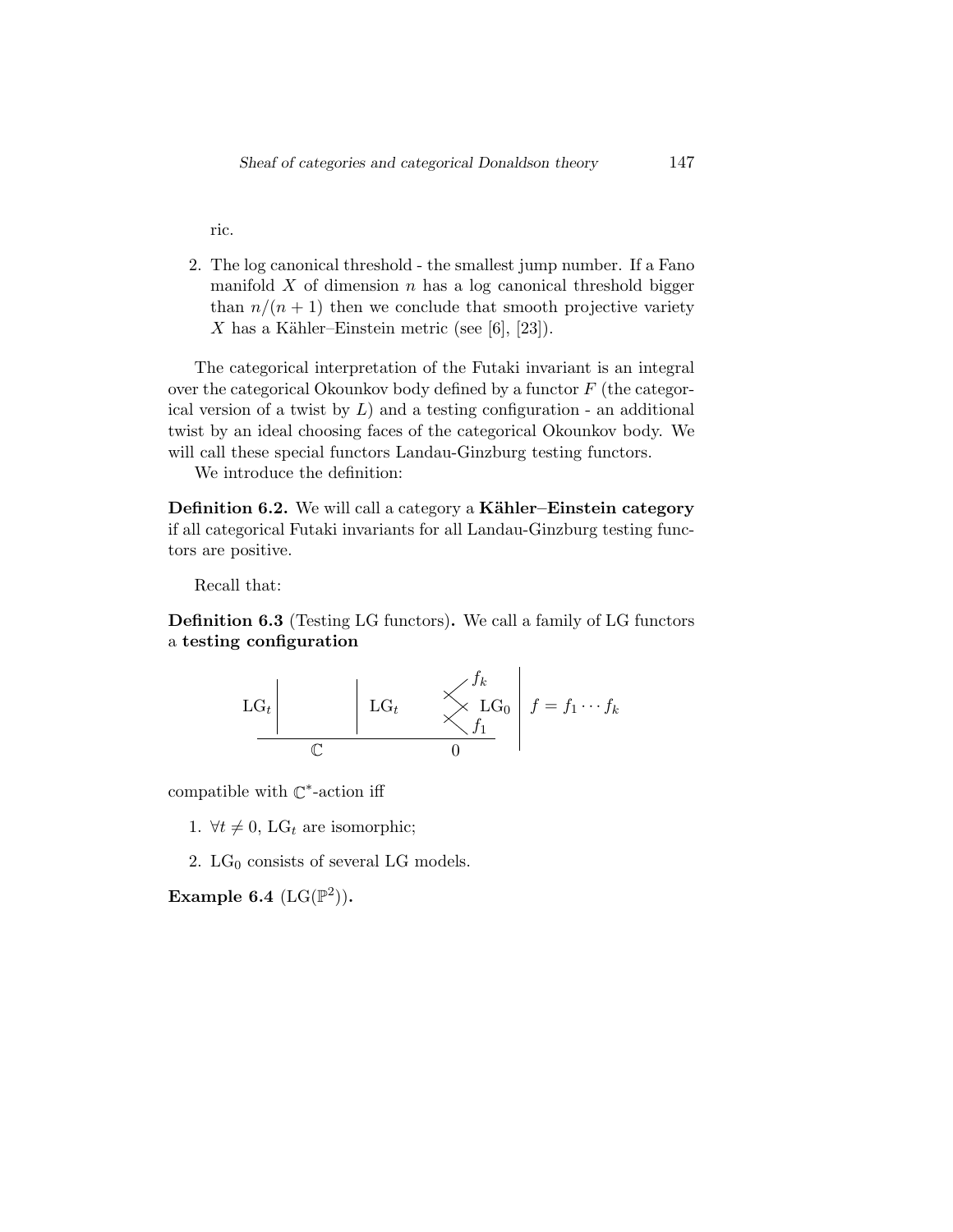

We collect the Kähler–Einstein correspondences in Table [9](#page-28-0) below.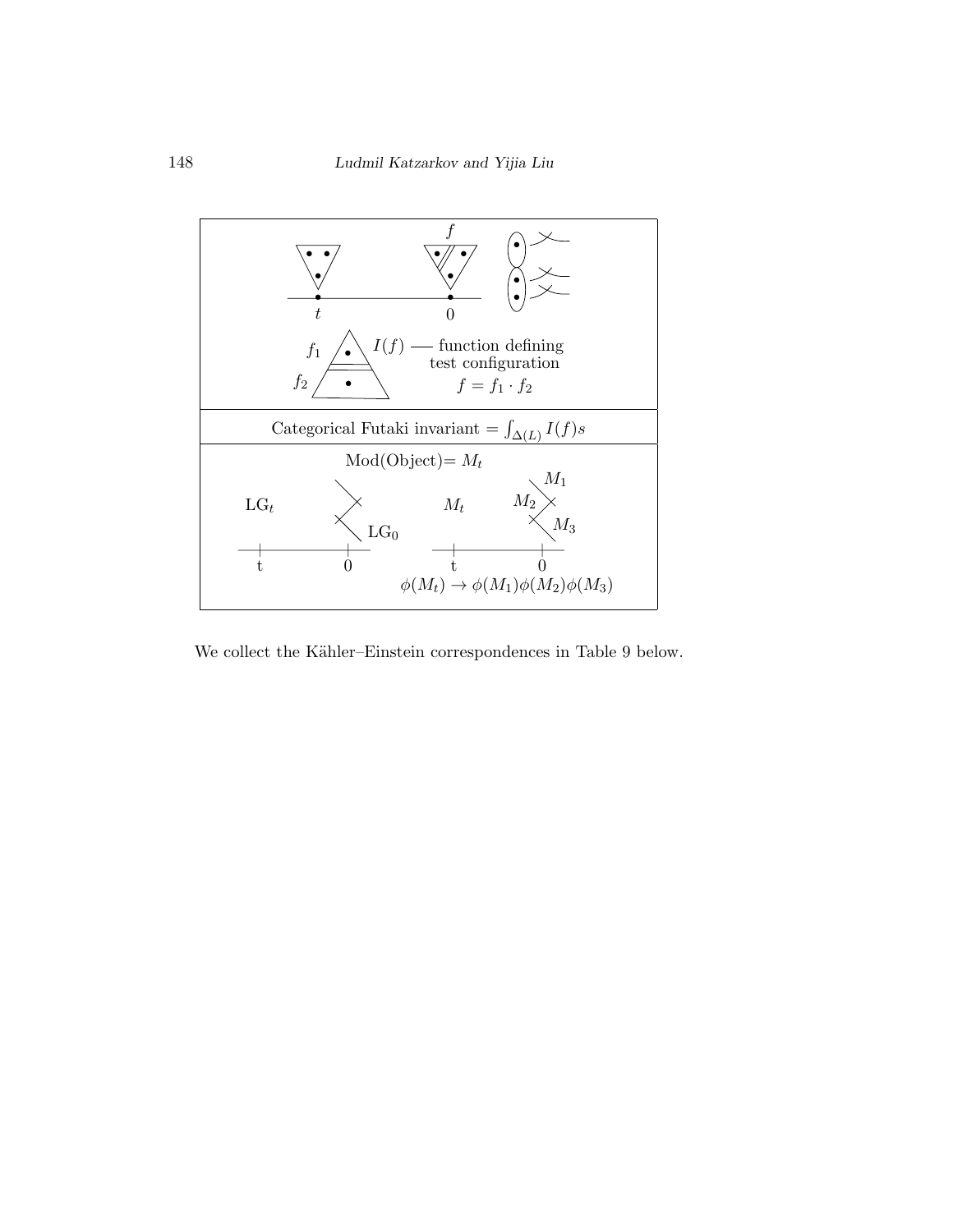<span id="page-28-0"></span>

| Classical Kähler-Einstein               | Categorical<br>Kähler-Einstein                                 |
|-----------------------------------------|----------------------------------------------------------------|
| X Fano, $dim(X) = n$                    | Category                                                       |
| $\exists$ Kähler-Einstein metric        | of Kähler-Einstein type                                        |
| $\forall f_{\lambda}$ , testing family  | $\int_{\Delta(L)} I(F) > 0$                                    |
| $\int_{\Delta(L)} f_{\lambda} > 0$      | $I$ - testing LG functor                                       |
| $\lambda_1 > \frac{\dim X}{\dim X + 1}$ | $\lambda_1 > \frac{\dim X}{\dim X + 1}$ ?<br>or Orlov spectra? |

Table 9

Let  $X, K_X$  be a maximal degeneration. We formulate the following conjectures:

Table 10: Correspondences

| Classical                                | Categorical                                                                             |
|------------------------------------------|-----------------------------------------------------------------------------------------|
| $X, K_X \to X_0$<br>maximal degeneration | $D_n \subset \cdots \subset D_1 \subset D$<br>sequence of Localizations<br>of LG models |
|                                          | Categorical<br><b>HN</b> Filtrations                                                    |
| HN Filtrations for $X_0$                 | for categories                                                                          |
| $X, K_X \to X_0$ , Ext                   | Orlov Spectra of $Fuk(X)$                                                               |

We have:

Conjecture 6.5. Degenerations  $X, K_X \to X$  correspond to HN filtrations for categorical KE metrics.

**Conjecture 6.6.** There exists a canonical degeneration  $X, K_X \to X$ among HN filtrations for categorical KE metrics.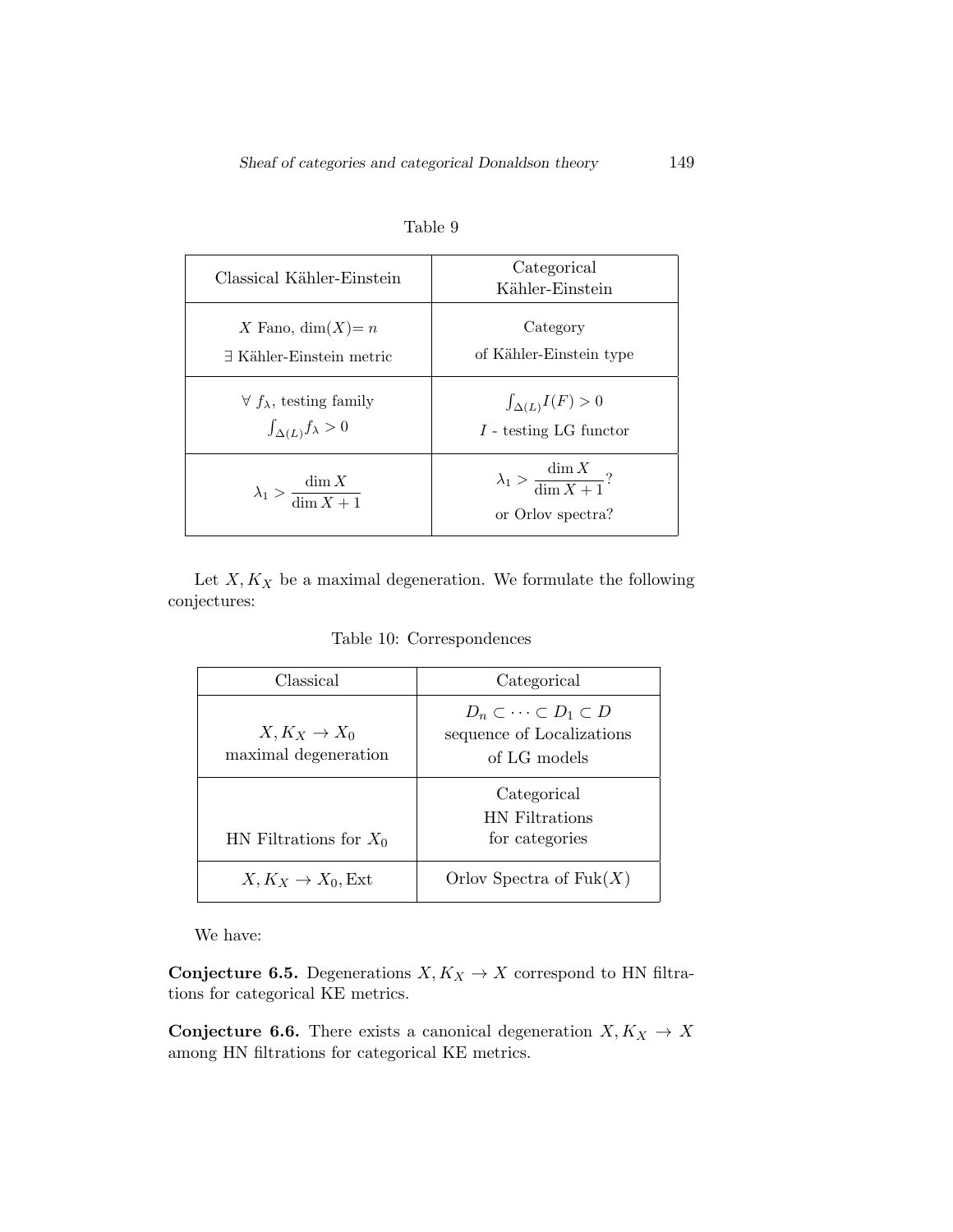Conjecture 6.7. There exists a categorical invariant  $\Phi$  associated with canonical degeneration  $X, K_X \to X$ .

Example 6.8 (Horikawa's).



The categorical invariants  $\Phi$  will be defined in the next section.

## <span id="page-29-0"></span>7 Applications

In this section we briefly introduce the moduli space of stable objects of Fukaya-Seidel categories of Landau-Ginzburg models (and their degenerations). We also introduce a categorical version of Donaldson's invariants. At the end we discuss some applications. We refer to [\[8\]](#page-51-1) for classical definitions.

### 7.1 Geometric applications

Assume that  $\mathcal C$  is a triangulated category with stability conditions, e.g.  $\mathcal{C}$  is  $D^b(X)$ , Fuk $(X)$ , FS $(X)$ .

Conjecture 7.1. Donaldson theory of the chamber invariant  $\Gamma$  has an analogue for compactified moduli spaces of stable objects for  $Stab(\mathcal{C})$ . We correspond conjecturally the chamber structure on  $H<sup>2</sup>(X)$  to the chamber structure of  $Stab(\mathcal{C})$ .

Here we use the wall structure for moduli spaces of stability conditions. We look at some examples.

Example 7.2 (Dolgachev Surface).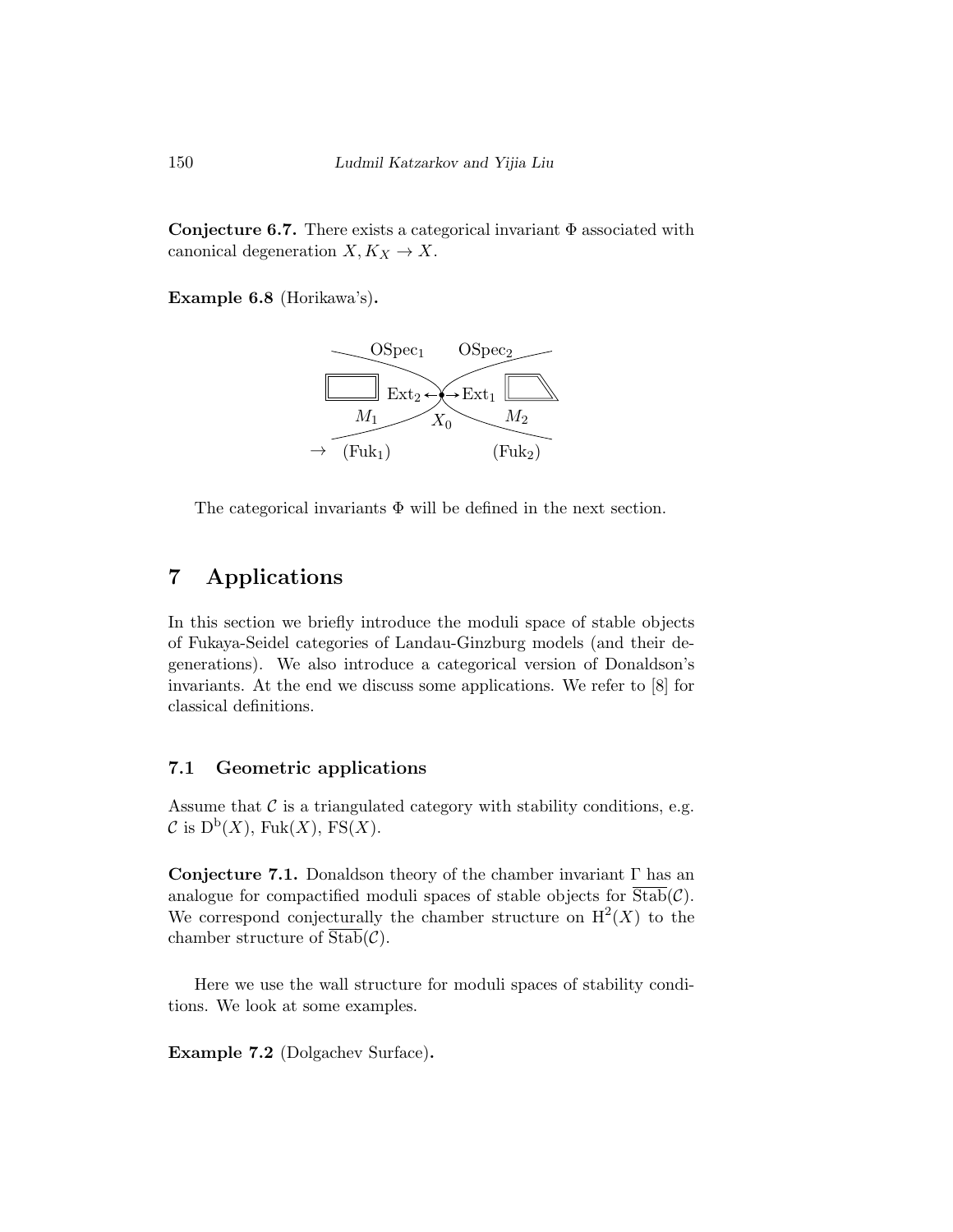

Example 7.3 (Godeaux surface).



#### 3-dimensional examples:

Example 7.4 (Artin-Mumford example).



We first build a parallel between:

1. Classical Donaldson theory and theory of categorical Kähler metrics.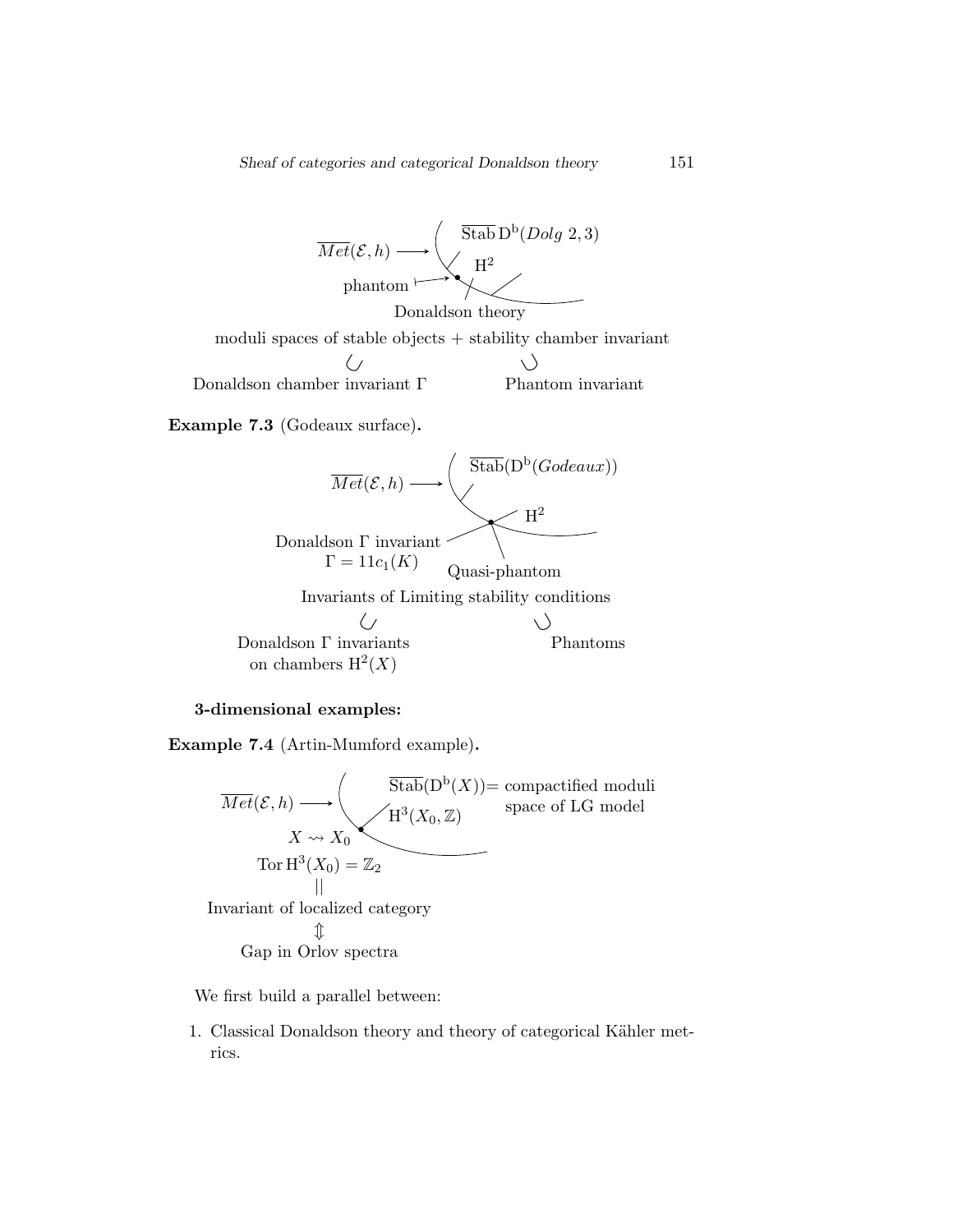2. Classical collapse for KE metrics and HN filtrations for KE metrics for FS category.

#### Categorical metrics and categorical Donaldson theory

The theory of moduli spaces of objects is a consequence from the categorical metrics. The moduli space  $Met(E, h)(c_1, c_2, \text{Amp})$  is the fixed point set of the Flow. We explore this moduli space and define categorical Donaldson invariants. For more see [\[15\]](#page-52-1).



#### Conjecture 7.5.

$$
\{Met(Comp) \neq 0\} \cong \{Voisin \text{ non-splitting on diagonal}\}\
$$

∼= {Impossible to stretch the neck}  $\cong$  {Gap in Orlov spectra}

We elaborate this table. Stretching the neck for Landau-Ginzburg models is the novelty we propose in this paper. This is a phenomenon stronger than Hodge theory. Stretching the neck and its obstructions serve as a way of putting together categories.

**Conjecture 7.6.** If X is rational, then  $\phi(\text{LG}_1 \# \text{LG}_2) = \phi(\text{LG}_1)$ .



This gives immediate possibilities.

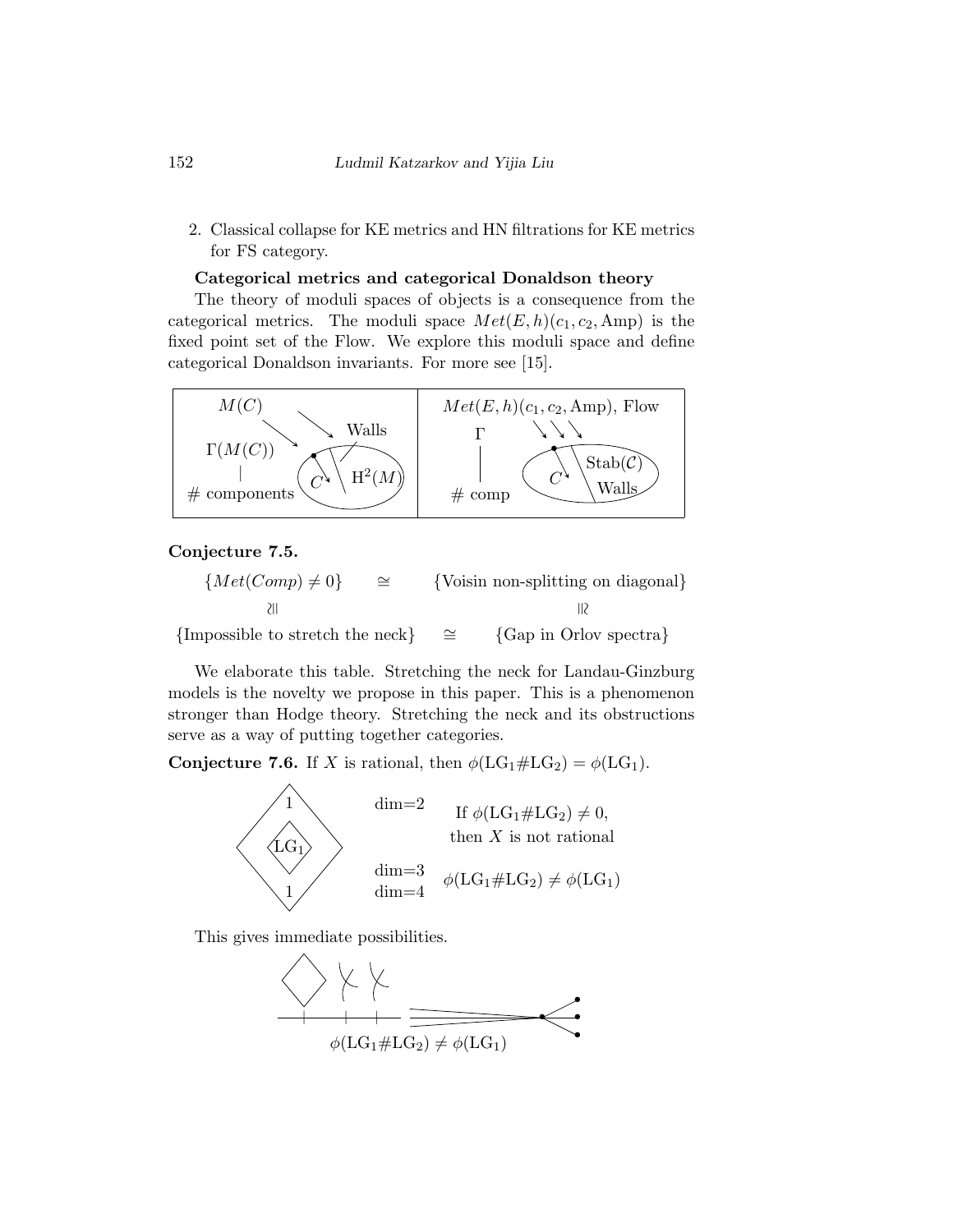- 1. Obstruction to splitting of the diagonal.
- 2. Gaps in the dynamical spectra.
- 3. Gaps in Orlov spectra.

We restrict ourselves to the case when  $X$  is a smooth projective variety such that  $h^{p,q}(X) \neq 0$  iff  $p = q$ . In this case extensions of Lagrangians  $L_1$ ,  $L_2$  coming from  $LG_1$  and  $LG_2$  produce nontrivial moduli spaces of Lagrangians  $Mod(L_1, L_2)$ .

(12) 
$$
1 \longrightarrow L_1 \longrightarrow \mathcal{E} \longrightarrow \varphi(L_2) \longrightarrow 1
$$



More generally,

(13) 
$$
\dim \text{Mod}(L_2) < \dim \text{Mod}(L_1, L_2).
$$

In the case of 3-dim Fano  $D^b(Y) = \langle B_Y, \mathcal{O}_Y, \mathcal{O}_Y(1) \rangle$  we have an acyclic instanton

(14) 
$$
1 \to E \to \widetilde{E} \to \mathcal{O}_Y^{n-2} \to 1,
$$

where  $E \in (\mathcal{O}_Y(1))^{\perp}$ . Here  $L_1 = E, L_2 = \mathcal{O}_Y^{n-2}$  $_{Y}^{n-2}.$ 

**Conjecture 7.7.** Assume that  $B_Y \neq D^b(C)$ , then  $Don(D^b(Y))$  =  $Don( )\sinh(t)$ . So it is a basic class which does not correspond to a blow-up.

#### Conjecture 7.8.

- 1. HF( $L_1, \varphi(L_2)$ )  $\neq 0$  is an obstruction to rationality.
- 2. dim  $Mod(L_2) < dim Mod(L_1, L_2)$  is an obstruction to rationality.

This considerations suggest the following:

**Conjecture 7.9.** Let X be a smooth projective variety s.t.  $h^{p,q}(X) \neq 0$ iff  $p = q$ . If  $Mod(L_1, L_2)$  is not trivial then X is not rational.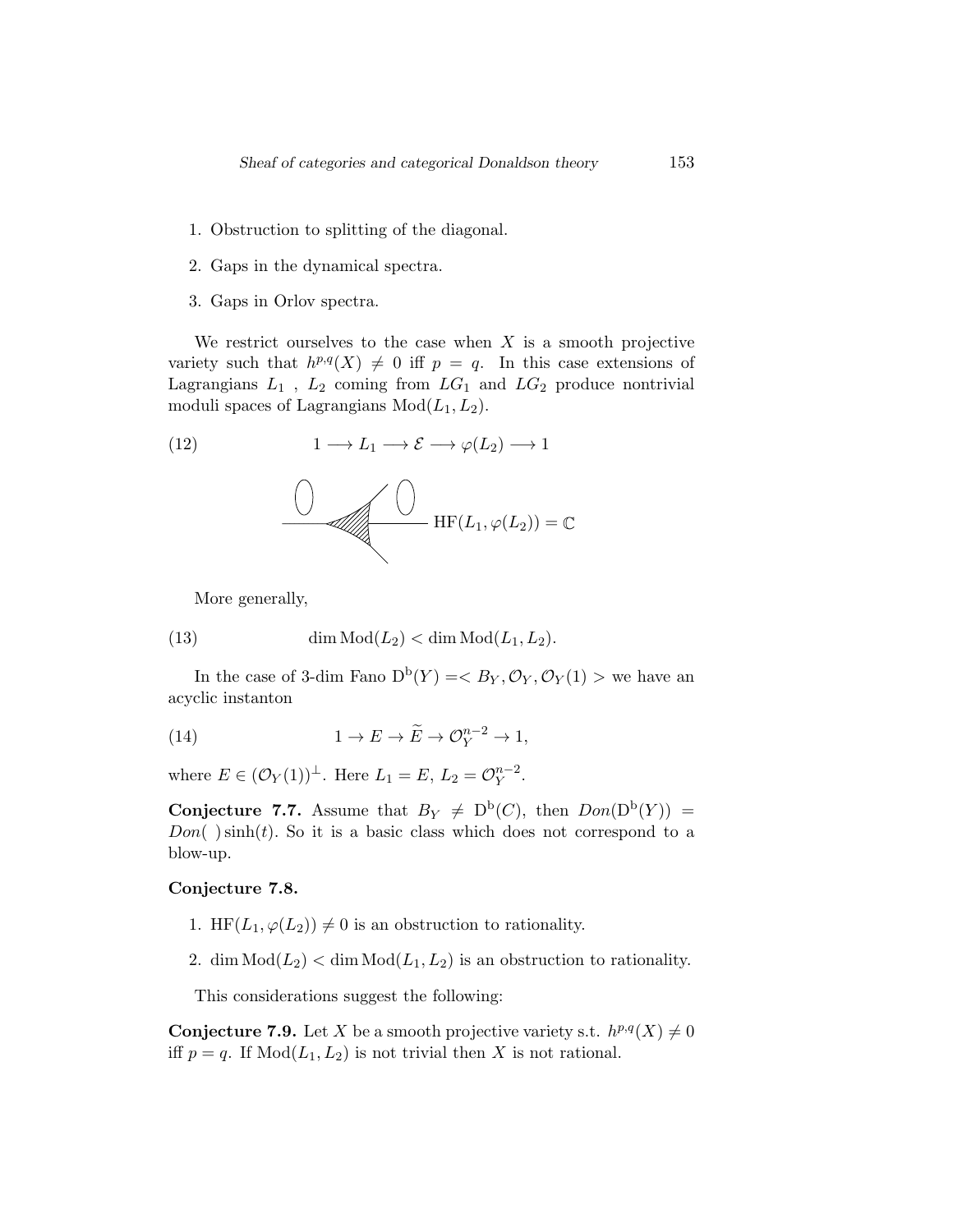Idea of proof. Let us consider the case when  $X$  is 3-dimensional. Let  $X$ be rational. Then  $X$  is a blow-up of a projective space in a curve. The space  $Mod(L_1, L_2)$  is the mirror of the space of instantons - extensions of the ideal sheaf of the exceptional curve. Such an instanton is non-stable if rigid.

 $\Box$ 

We have the opposite conjecture too. It comes from the theory of KE categories and the HN filtrations.

**Conjecture 7.10.** Let  $X$  be a smooth projective variety such that  $D^{\mathrm{b}}(X) = \langle E_1, \ldots, E_n \rangle$ . Then  $X \stackrel{\text{bir}}{=} \mathbb{P}^N$ .

Idea of Proof.



 $\Box$ 

Proposition 7.11. We have the following two operations:

1.



Mutation - Change of Stability

2.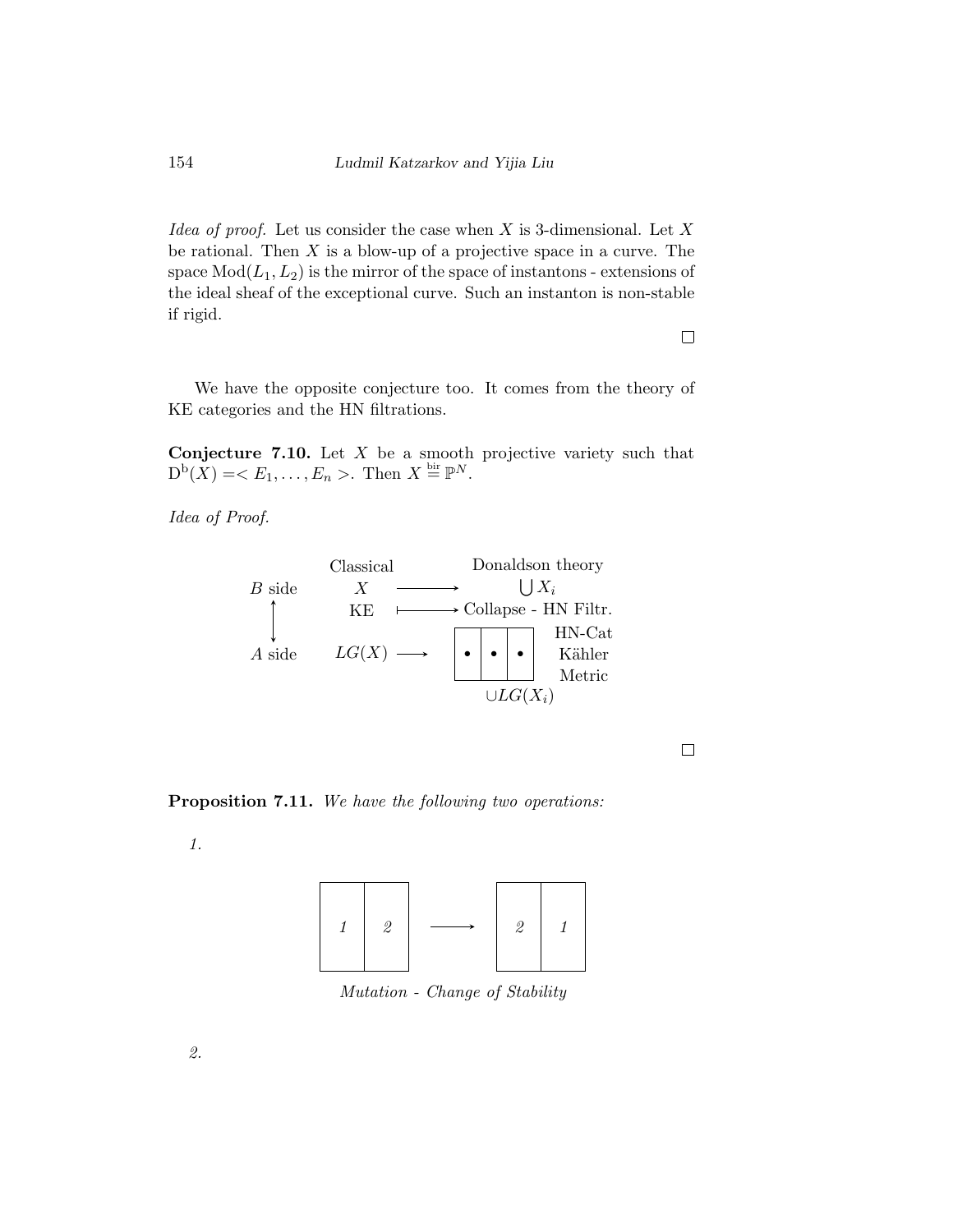

Change of  $HN \rightarrow Change$  of Categories

Idea.

 $\dim$  2 NH for Categorical Kähler Metric.



#### Step 1 Via further degeneration

$$
Cat \begin{pmatrix} \downarrow \downarrow \downarrow \\ \downarrow \downarrow \downarrow \end{pmatrix} \longrightarrow As \text{ it follows from [12] this is } \mathbb{P}^2.
$$

Step 2



Step 3 Regeneration  $HN \rightarrow Categorical$  Kähler Metric.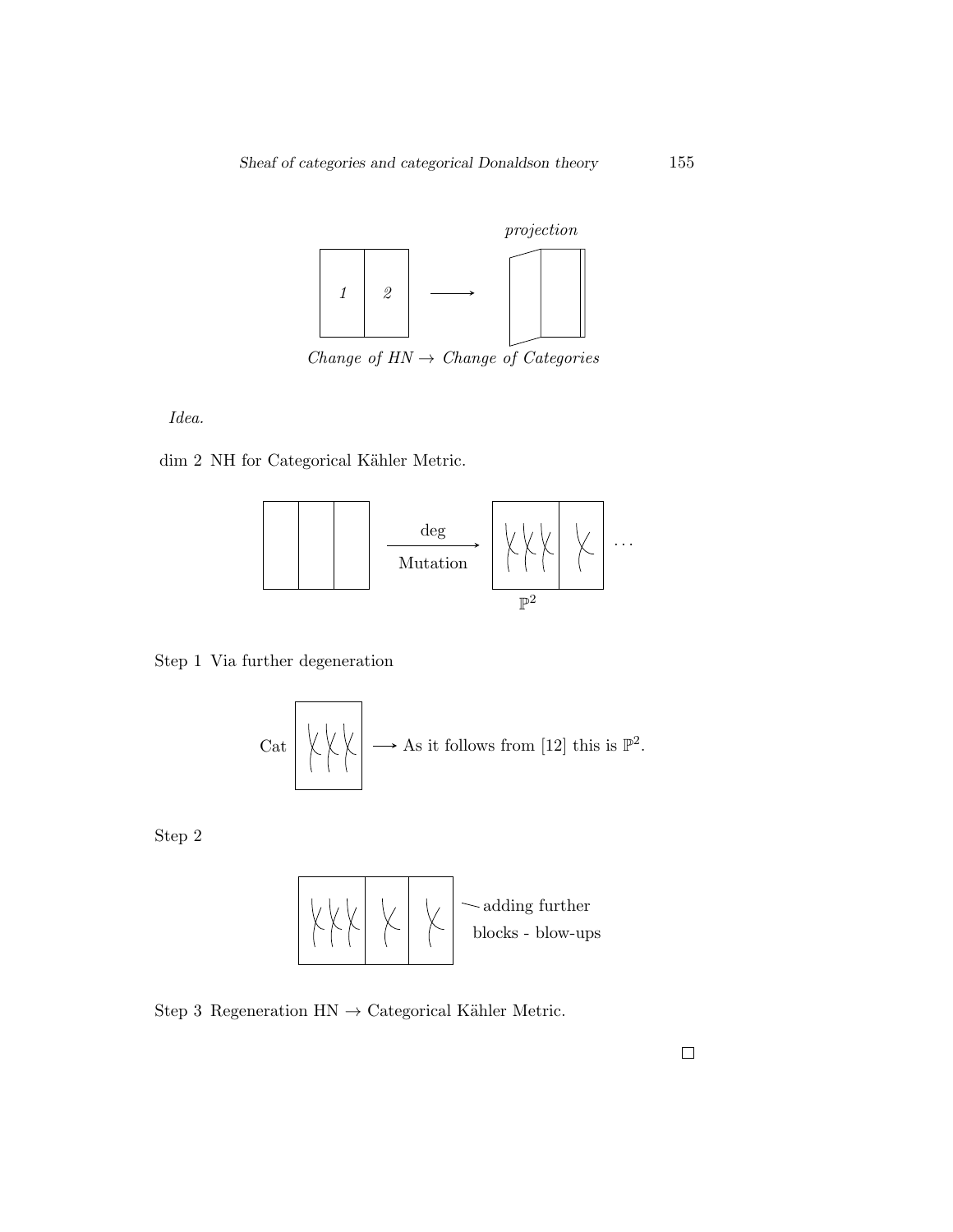The above observations lead to a general program. Let us concentrate on the  $B$  side. The stability condition is given by

(15)  
\n
$$
\int_X tr(e^{\frac{iw}{\hbar}+F})\Gamma(T_X) \xrightarrow{\hbar \to 0} \left(\frac{1}{n!} \left(\frac{1}{\hbar}\right)^{\dim X} w^n \operatorname{rk} \mathcal{E} + \frac{1}{n-1} \left(\frac{1}{\hbar}\right)^{\dim X-1} w^{n-1} c_1 + \cdots \right) \Gamma
$$

We have the following correspondence between classical Donaldson theory and categorical Donaldson theory:

(16) 
$$
Mod(Stab) \xrightarrow{\hbar \to 0} Mod(c_1, c_2)
$$

$$
Don(Stab) \xrightarrow{\hbar \to 0} Don(c_1, c_2)
$$

Recall that:



(17) 
$$
\Delta_K^{e^{2[T]}} Don(Ell) = Don(Dolg\ 2,3),
$$

where  $\Delta_K$  is an Alexander polynomial and  $T$  is a torus fiber.

We have similar examples in dimension 3.

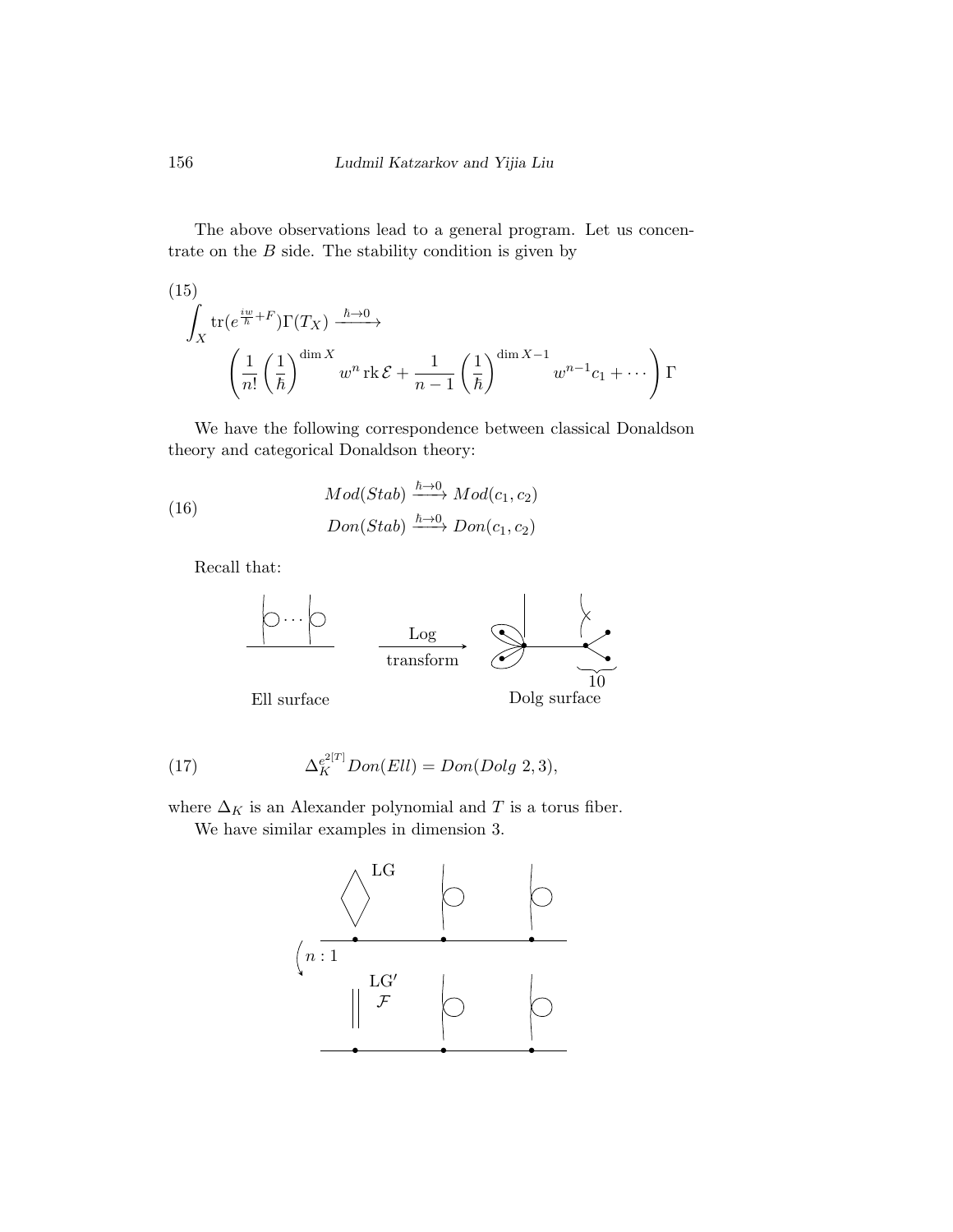(18) 
$$
Don(LG) \longrightarrow Don(LG') \cdot \Delta_{\mathcal{F}}(D^{b}(K3)).
$$

Here K3 is the fiber of the LG model and  $\Delta$ <sub>*F*</sub> is the Alexander polynomial of the functor  $\mathcal{F}$ .

Here we apply several incarnations of conjecture [1.3](#page-2-0) in the introduction.

Conjecture 7.12.

(19) 
$$
Don(\widehat{\mathbb{P}_C^3}) = Don(\mathbb{P}^3) \cdot Don(Rul(C)),
$$

where  $Rul(C)$  is the ruled surface over C.

Conjecture 7.13. In dimension 4,

(20) 
$$
Don(\mathbb{P}_S^4) = Don(\mathbb{P}^4) \cdot Don(Rul(S)).
$$

| Classical              | Categorical                |
|------------------------|----------------------------|
| $\eta_L$               | U                          |
| $mod \times X$         | $mod \times D^b(X)$        |
| $\mathrm{Ch}(u)$       | $\mathrm{Ch}(u)$           |
| $H(Mod) \times H^2(X)$ | $H(Mod) \times HP(D^b(X))$ |

We have  $D^b(X) = \langle A, E_1, \ldots, E_n \rangle$ .

### Conjecture 7.14.

(21) 
$$
Don(D^b(X)) = Don(\mathcal{A}) \cdot Don(E_1, ..., E_n).
$$

This allows us to connect birational geometry of 4-dimensional Fano with the theory of 2-dimensional categories.

Let  $X$  be a 4-dimensional Fano e.g. 4-dimensional cubic. The formula is:

(22)  

$$
\int_X \operatorname{tr} e^{\frac{i w}{\hbar} + F} \Gamma = \frac{1}{n!} \left( w^{\dim X} \operatorname{rk}(E) \right) +
$$

$$
\frac{1}{(n-1)!} \left( w^{\dim X + 1} c_1(E) \right) +
$$

$$
\frac{1}{(n-2)!} \left( w^{\dim X + 2} c_2(E) \right) + \cdots
$$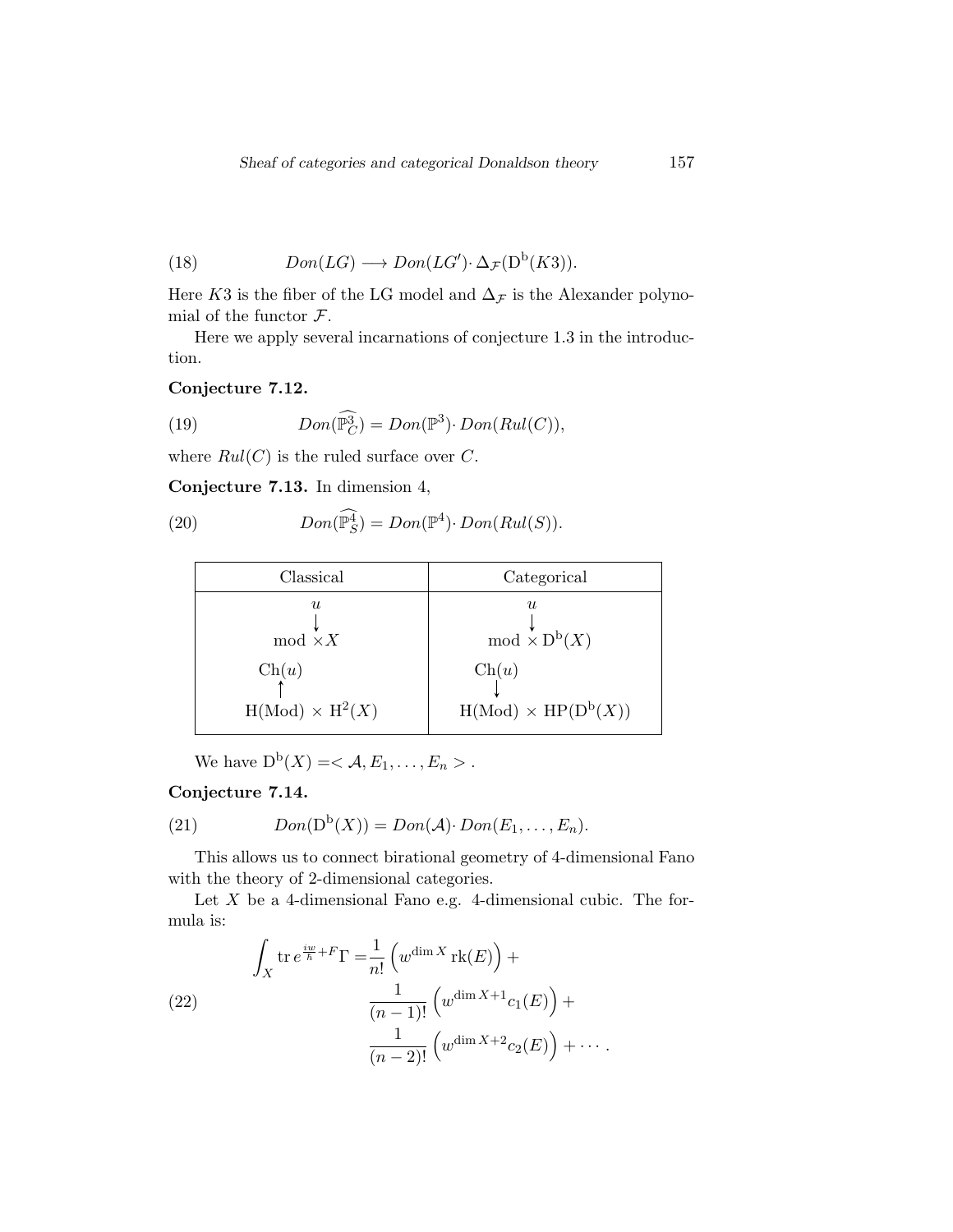

#### Conjecture 7.15.

(23) 
$$
Don(X_{\text{cubic}}^4) = Don(\mathcal{A})(\cosh \cdot l)^3.
$$

Here

(24) 
$$
Don(\mathcal{A}) = \exp(Q_R) \prod_{i=1}^{3} \frac{\sinh(F_i)}{\sinh(F_i/p)\sinh(F_i/q)}.
$$

The reason for this is

(25) 
$$
\text{Fuk}(E \times E/\mathbb{Z}_3) = D^{b}(E(2)(1, 2, 1, 2, 1, 2)).
$$

So  $p_1 = p_2 = p_3 = 1, q_1 = q_2 = q_3 = 2.$ 

**Conjecture 7.16.**  $Dom D^b(X_{\text{cubic}}^4)$  cannot be related to  $Don D^b(\widehat{\mathbb{P}_{S}^n})$ , where  $S$  is a surface of general type.

The main idea behind this conjecture is the conjecture [1.3.](#page-2-0) It will be interesting to define basic classes for LG models.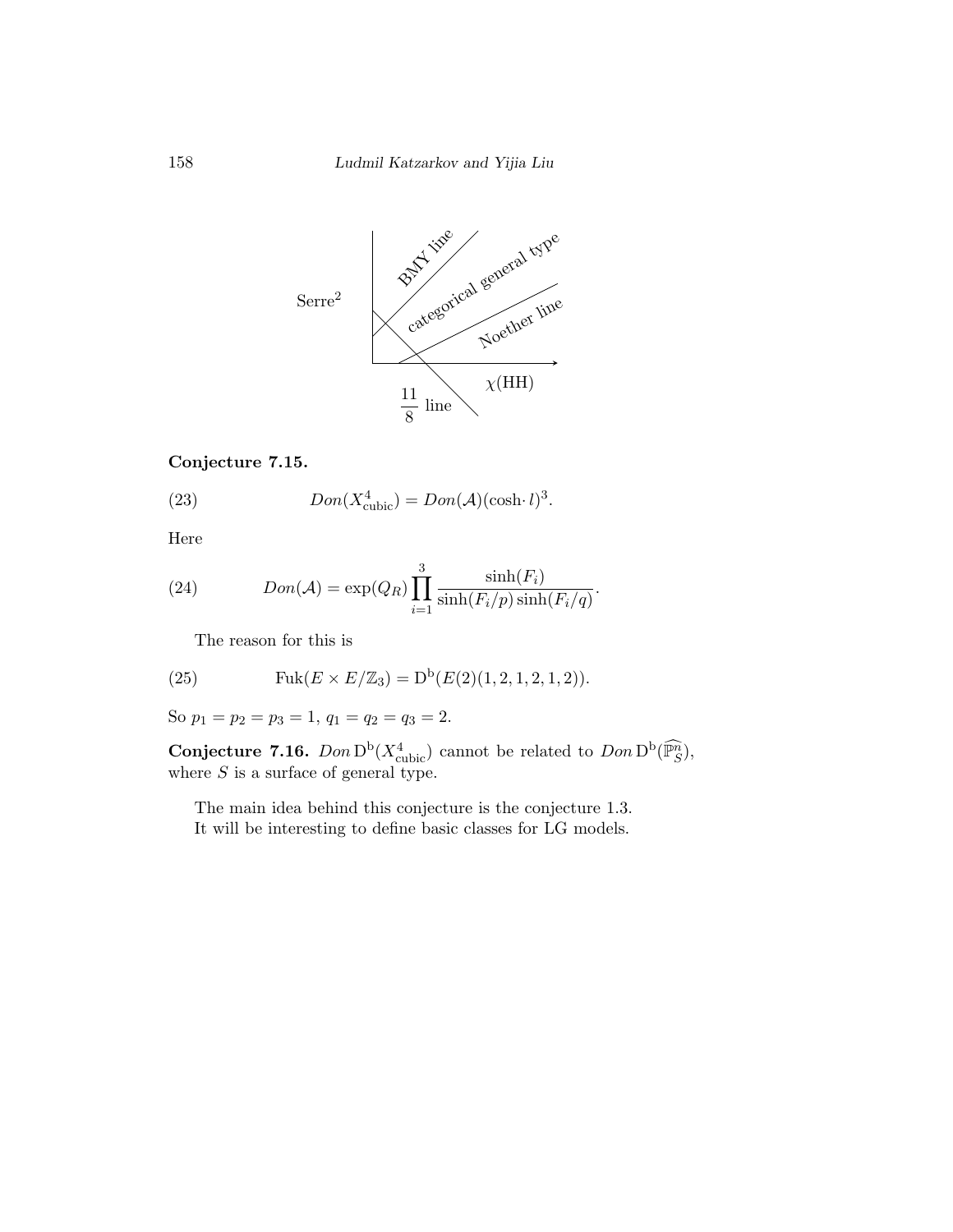| Classical                                   | Categorical                                                  |  |
|---------------------------------------------|--------------------------------------------------------------|--|
| Basic classes                               | Vanishing cycles                                             |  |
| gluing surfaces via Donaldson<br>invariants | gluing categories via<br>categorical Donaldson<br>invariants |  |
| Examples                                    |                                                              |  |
| Basic classes $F$                           | Vanishing cycles                                             |  |
| 12<br>additional<br>fibers                  |                                                              |  |

#### Question 7.17.

- Define categorical Bogomolov-Miyaoka-Yau inequalities.
- Noether inequalities.

- 
$$
\frac{11}{8}
$$
 conjecture.

Gluing of Donaldson invariants is parallel to  $CH<sup>0</sup>$  (non)triviality in Voisin theory.

| Voisin theory                          | Categorical theory                     |
|----------------------------------------|----------------------------------------|
| $X \xrightarrow{deg} X_0$              | $D^b(X) \longrightarrow D^b(X_0)$      |
| $Br(X_0) \neq 0$                       | Cat Br $(X_0) \neq 0$                  |
| $\Rightarrow$ X is stably non-rational | $\Rightarrow$ X is stably non-rational |

**Conjecture 7.18.** Let  $\mathcal{C}_b$ ,  $b \in B$  be a flat family of categories s.t.  $\exists U \subset B \ni 0, \mathcal{C}_b = D^b(X_b)$  and Cat  $D^b(X_0) \neq 0$ . Then there exists Zariski open  $U \subset B$  s.t. for very general  $b \in U$ ,  $X_b$  is stably nonrational.

<span id="page-38-0"></span>**Conjecture 7.19** (dim 4). If  $Don(D^b(X_0))$  acquires three additional basic classes then there exists Zariski open  $U \subset B$  s.t. for very general  $b \in U$ ,  $X_b$  is stably non-rational.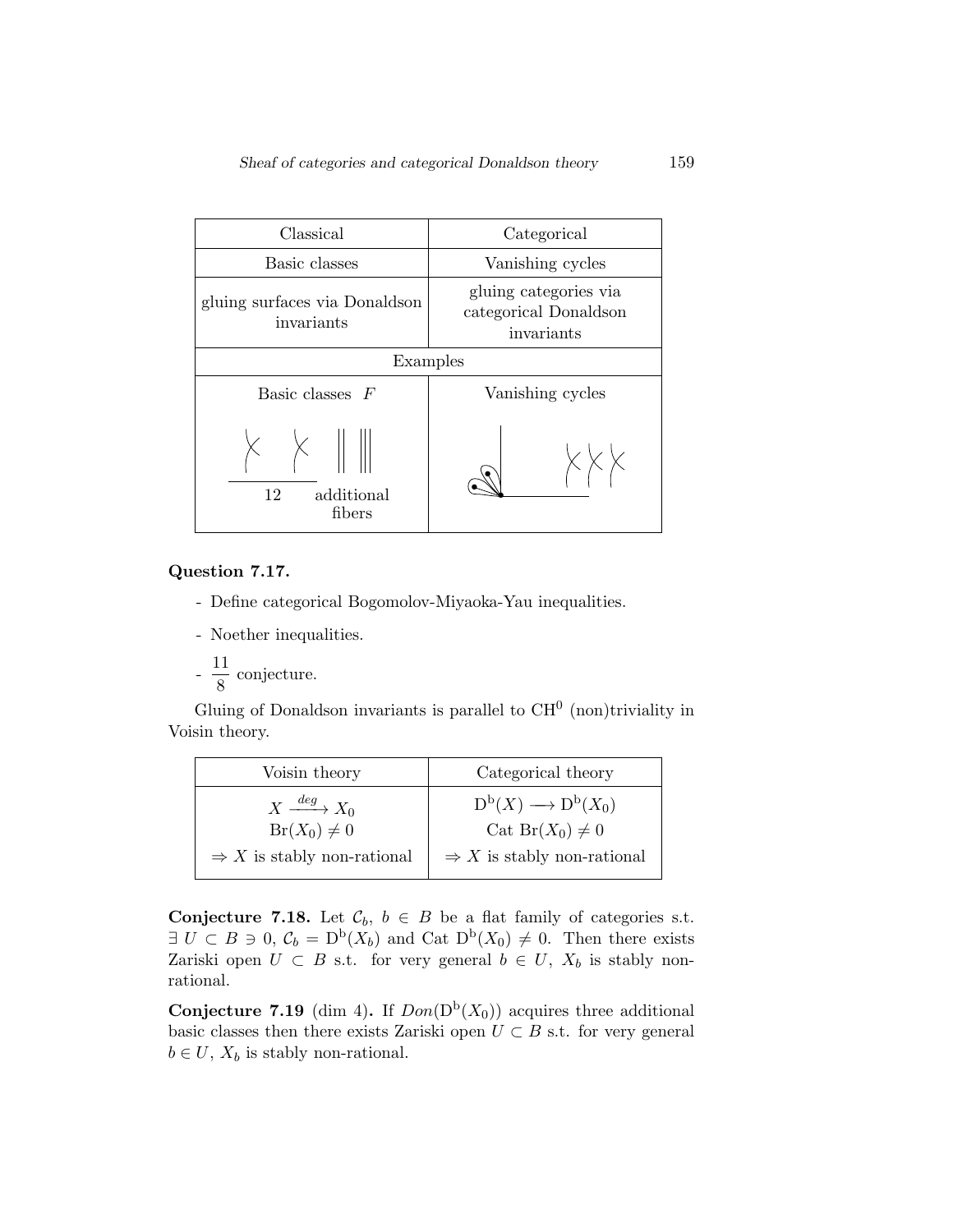As we have mentioned, the theory of sheaves of categories is a convenient way of computing Donaldson invariants.

Classically, Gompf and Mrowka perform 3 pairs of Log transforms.

$$
\overbrace{S^1 \times S^1 \times S^1 \times S^1}^{p_3, q_3}
$$
  
\n
$$
p_1, q_1 \quad p_2, q_2
$$

(26) 
$$
Don(E(2), p_1, q_1, p_2, q_2, p_3, q_3) = \exp(\frac{Q}{2}) \prod_{i=1}^{3} \frac{\sinh(F_i)^2}{\sinh(\frac{F_i}{p_i})\sinh(\frac{F_i}{q_i})}.
$$

In the case of 4-dim cubic, we have a LG model.



(27) 
$$
Don(D^b(X^3)) = Don(\mathcal{A})e^{Q_i}
$$

(28) 
$$
Don(\mathcal{A}) = Don(E(2), p_1, q_1, p_2, q_2, p_3, q_3)
$$

This is our most important application of sheaves of categories construction.

- 1. Log transform  $p_1, q_1$ 
	- − 1-basic class
	- − 1-phantom
	- − 1 additional generation time
- 2. Log transform
	- − 2-basic class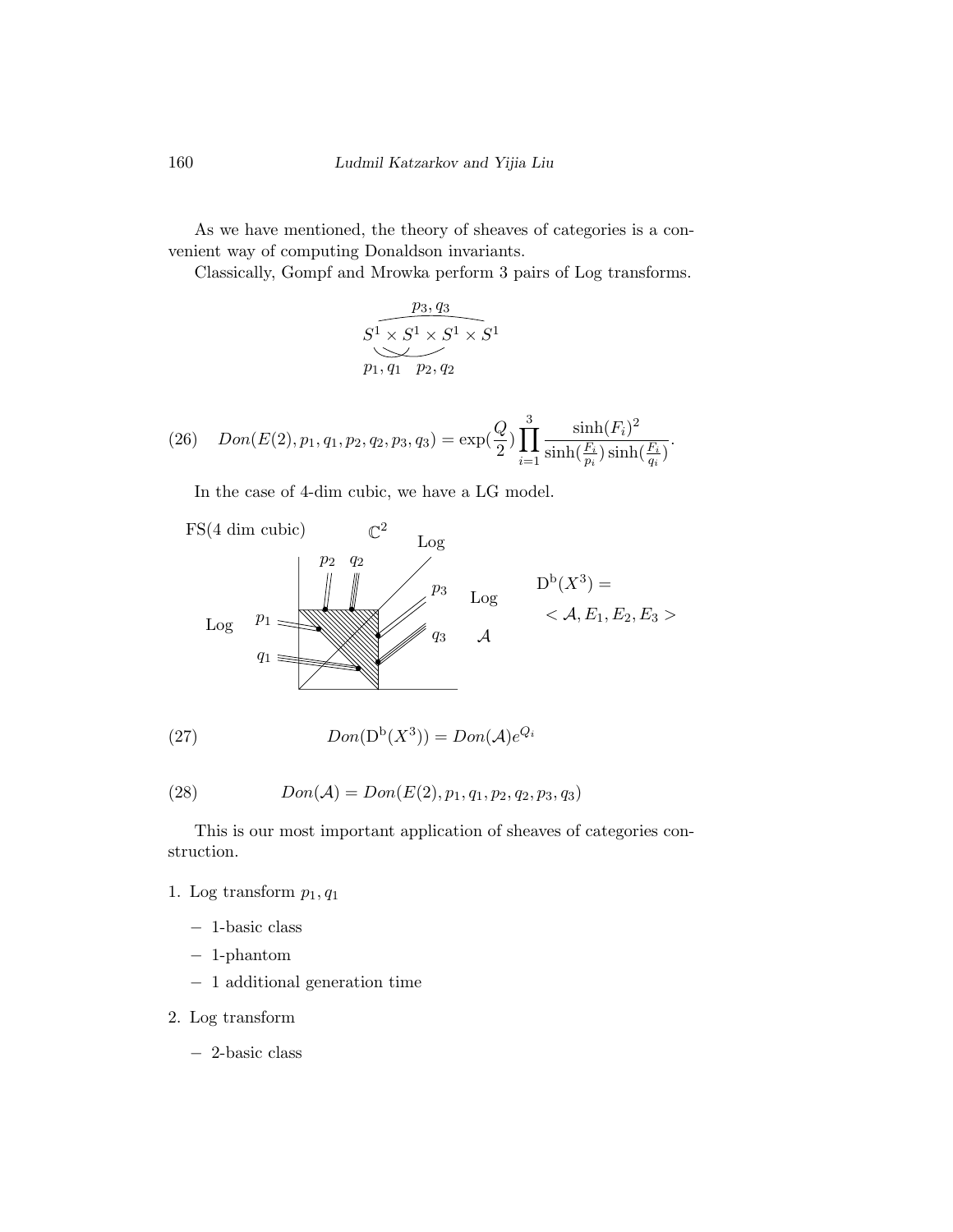- − 2-phantom
- − 2 additional generation times
- 3. Log transform
	- − 3-basic class
	- − 3-phantom
	- − 3 additional generation times



The structure of sheaves of categories suggests the following procedure of computing Donaldson invariants.

#### Conjecture 7.20.

(29) 
$$
Don(FS_{X_4}) = Don_{X_2}(\cdot \text{(function of } (t_1, t_2, t_3)) \cdot Don(),
$$

where  $t_1, t_2, t_3$  are basis classes.

The above considerations in connection with [\[18\]](#page-52-0) suggest the following correspondence.

 ${Basic classes} \longleftrightarrow {Gaps in Orlov spectra}$ 

Conjecture 7.21. The creation of 3 basic classes leads to non-rationality of 4-dimensional cubic.

This conjecture suggests that the gap of the Orlov spectrum of  $D^b(X) \geq 3$  if and only if X is non-rational.

Conjecture 7.22. We have the following conjecture: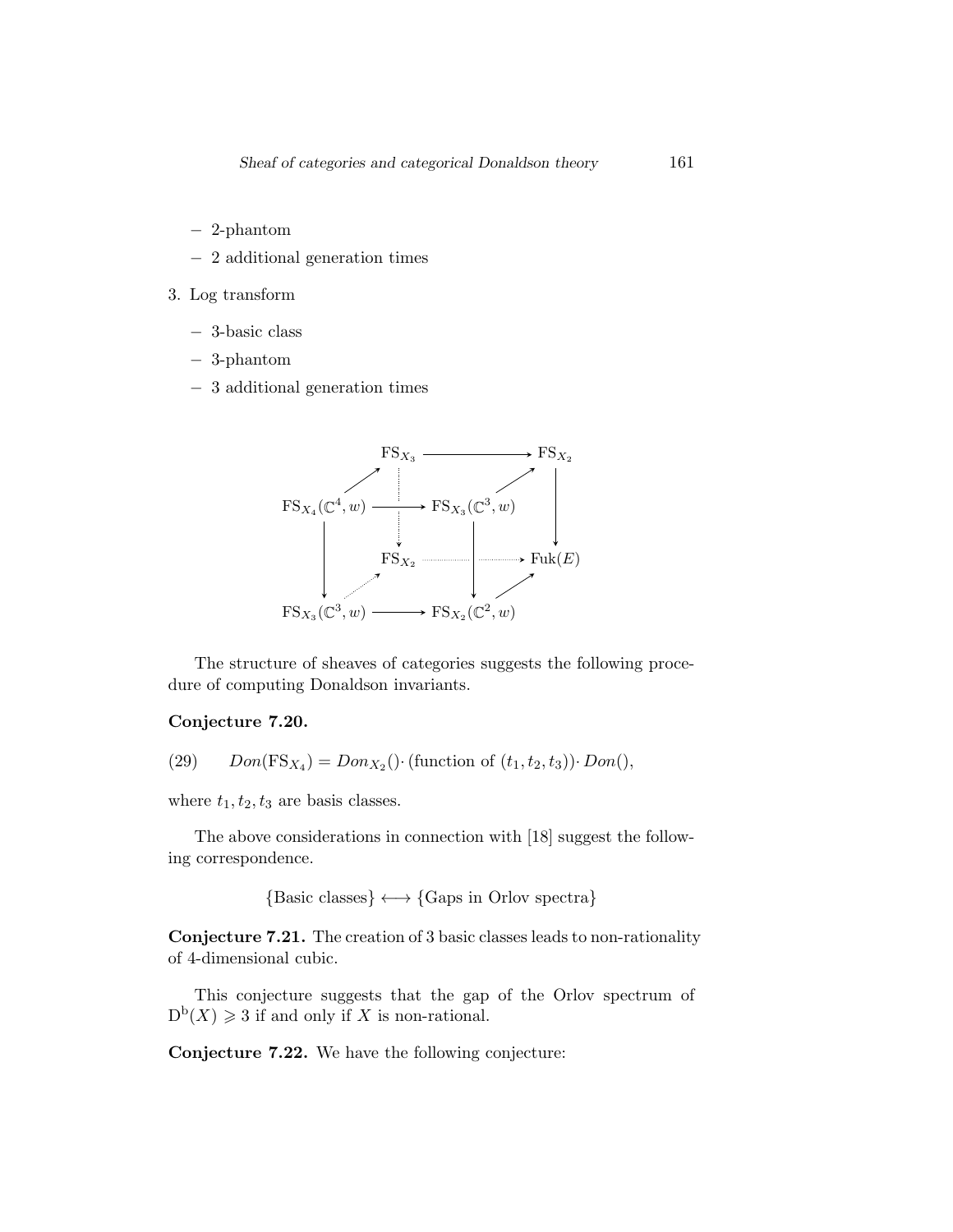

We develop further the connection with Voisin theory. In the case dim  $X = 3$ , we have Voisin theory:

$$
X \xrightarrow{deg} X_0
$$
  
\n
$$
\text{Tor } H^3(X_0, \mathbb{Z})
$$
  
\n
$$
K = \wedge H^{\text{odd}} \oplus S \text{ H}^{\text{even}}
$$
  
\n
$$
A(K) \longrightarrow \mathbb{Z}
$$
  
\nnew basic class  
\n
$$
\parallel
$$
  
\ngap in Orlov spectra

So we formulate:

**Conjecture 7.23.** Let  $\mathcal{C}_b$  be a flat family of categories, where  $b \in B \ni 0$ , so that  $Don(D^b(X_0))$  has an l additional basic classes for  $l = dim(X_0) -$ 2. Then  $\exists U \subset B$  s.t. for very general  $u \in U$  so that  $\mathcal{C}_u = D^b(X_u)$ ,  $X_u$ is stably non-rational.

We move to dim  $X = 4$ . We start with  $E(2)(p_1, q_1, p_2, q_2, p_3, q_3)$ .

b

#### Theorem 7.24.

$$
(30) \tDb(E(2)(p1, q1, p2, q2, p3, q3)) \neq ,
$$

where  $X_1$  and  $X_2$  are algebraic surfaces.

Proof. It follows from [\[13\]](#page-51-9).

We move to special families - conic and quadric bundles. We consider a three-dimensional conic bundle:

 $\Box$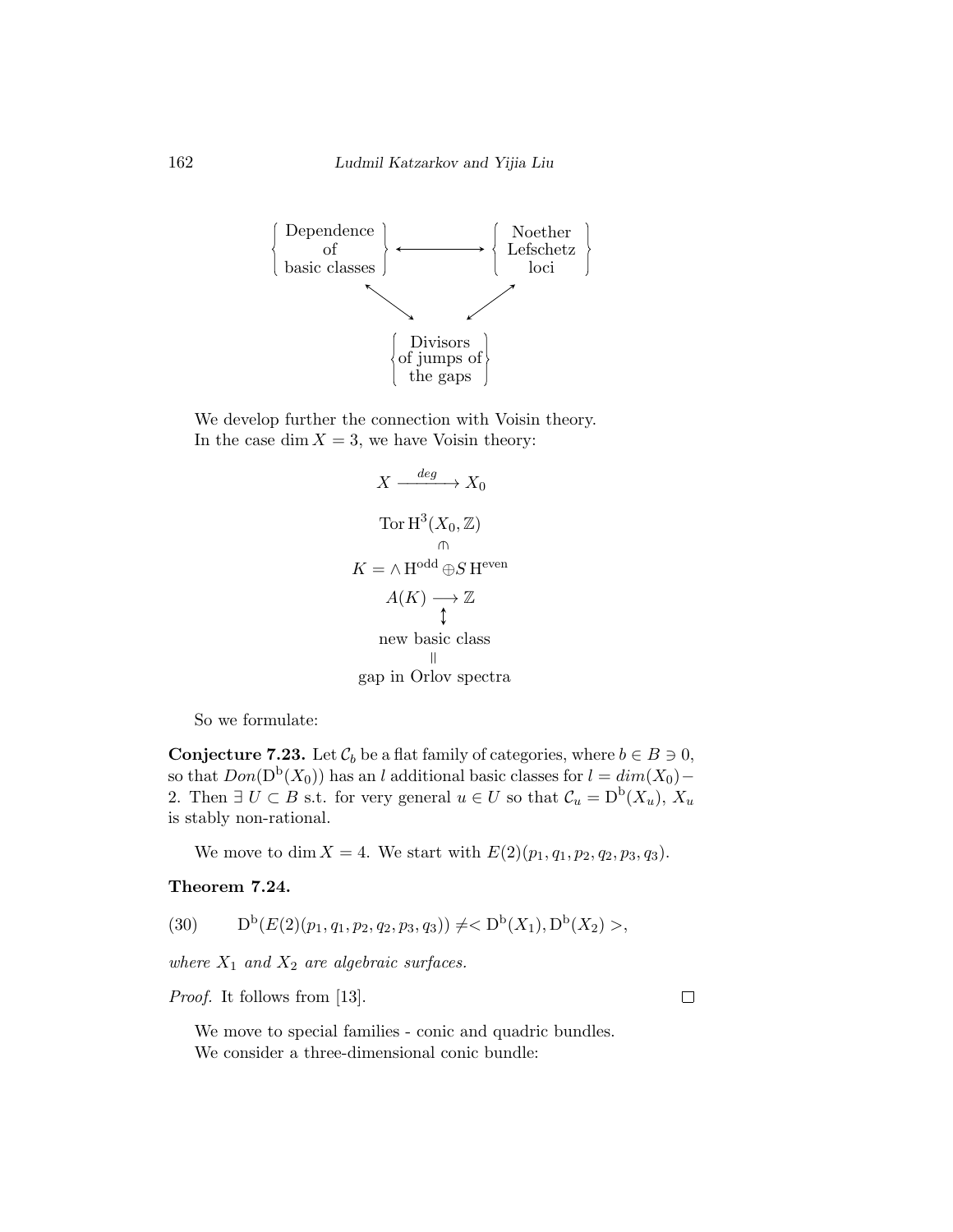$$
\boxed{\bigodot_{C_1 \ C_2}} \mathbb{P}^2 \longleftarrow \text{Conic Bundle}
$$

We consider a degeneration of conic bundles:

$$
X \xrightarrow{deg} X_0.
$$



From the conjectures formulated above we get:

**Theorem 7.25.** Assume that  $Don(D^b(X_0))$  acquires two additional basic classes. Then this implies  $\text{Tor } H^3(X_0, \mathbb{Z}) \neq 1$  and  $X_u$  is stably nonrational.

**Theorem 7.26.** Let  $X$  be a 4-dimensional quadric bundle.



Assume that  $Don(D^b(X_0))$  acquires three additional basic classes. Then  $X_u$  is stably non-rational.

Proof. Both theorems follow from [\[16\]](#page-52-6).

Similarly to 2-dimensional Fukaya categories the same approach applies. Consider two Horikawa surfaces:

(31) 
$$
FS(X_1/K_{X_1}) \xleftarrow{\text{Luttinger}} FS(X_2/K_{X_2}).
$$

 $\Box$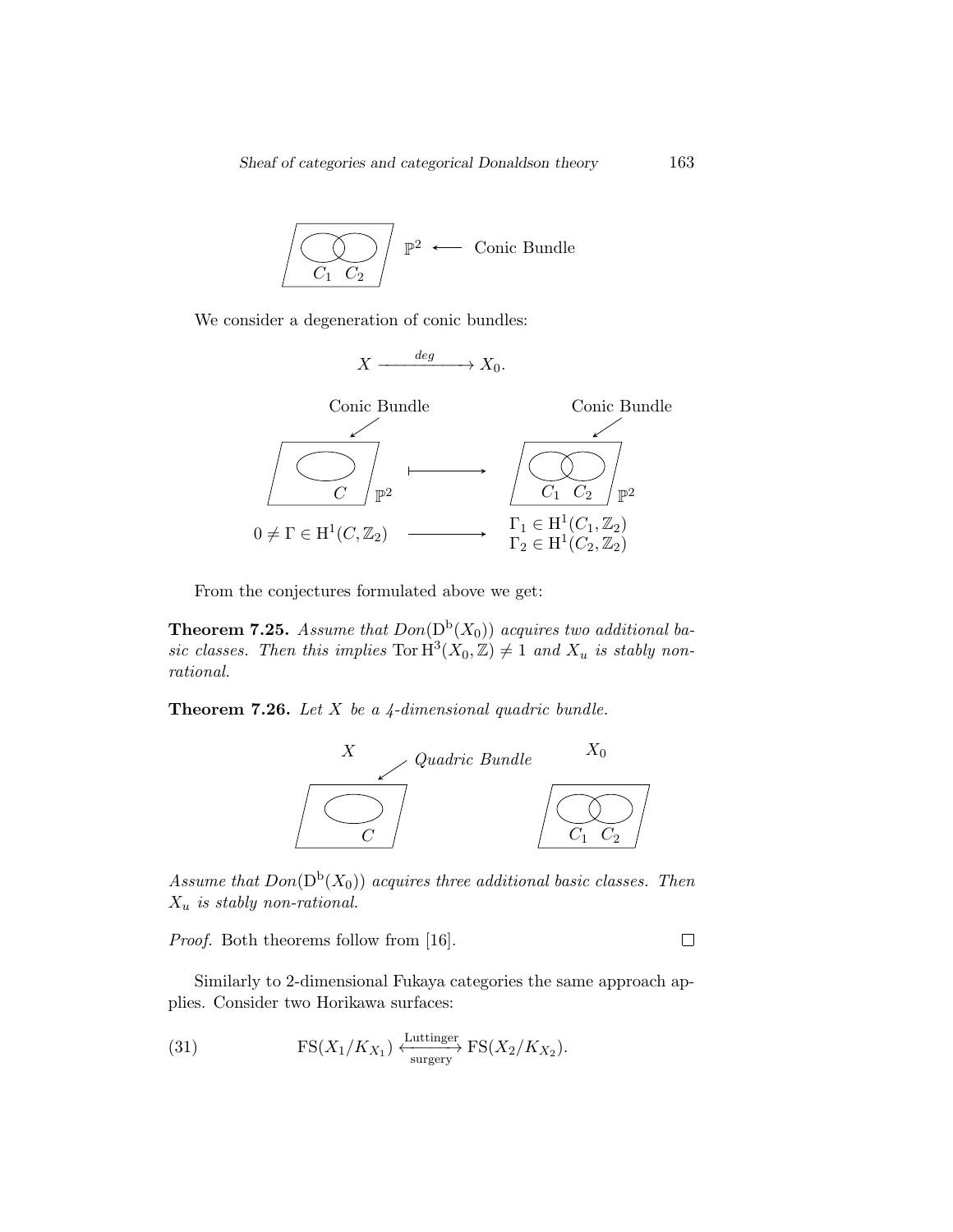#### Conjecture 7.27.

(32) 
$$
Don(FS(X_2/K_{X_2})) = Don(FS(X_1/K_{X_1})) \cdot S(F),
$$

where  $S$  is a function of an additional basic class  $F$ .

Here *Don* are  $SU(n)$  bundles for  $n > 2$ . This suggests that gaps of Orlov spectra change from  $\operatorname{FS}(X_1/K_{X_1})$  to  $\operatorname{FS}(X_2/K_{X_2})$ .

We also conjecture:

Conjecture 7.28. The creation of additional basic classes creates gaps in dynamical spectra of smooth projective varieties.

This suggests that the dynamical spectrum is a birational invariant. Conjecture [7.19](#page-38-0) suggests that we have a correspondence:

(33) 
$$
Don((Ell Surf) log tr) = Don(Ell Surf) \Delta(e^t)
$$

(34) Ell Surf 
$$
\xrightarrow{\log \text{transforms}} Dolg 2, 3 \xrightarrow{\log \text{transforms}} Dolg p, q \cdots
$$

Similarly in the case of 3-dim Fano.

$$
\operatorname{FS}\left(\begin{matrix}\mathbb{C}^3\\ w\downarrow\\ \mathbb{C}^2\end{matrix}\right)=\operatorname{D^b}(\mathbb{P}^3)
$$

$$
\left\{\begin{array}{c}\boxed{\phantom{0}}\\ \phantom{0}\end{array}\right\}
$$
 2-dim log transform=  $D^b(X_3)$ 

We have

(35) 
$$
Don(D^b(X_3)) = Don(D^b(\mathbb{P}^3)) \cdot \Delta_1(e^{t_1}) \cdot \Delta_2(e^{t_2}).
$$

So we have a 3-dim analogue:

(36) 
$$
\mathbb{P}^3 \xrightarrow{\log \text{transform}} X_1 \xrightarrow{\log \text{transform}} X_2.
$$

Conjecture 7.29. The categorical Donaldson invariants of 3-dimensional Fanos are connected by the formula

(37) 
$$
Don(X_1) = Don(X_2)\Delta_1(e^{t_1})\Delta_2(e^{t_2}),
$$

where  $\Delta_1$  and  $\Delta_2$  correspond to 2 log transforms.

Similarly the same should be true for 4-dimensional Fanos.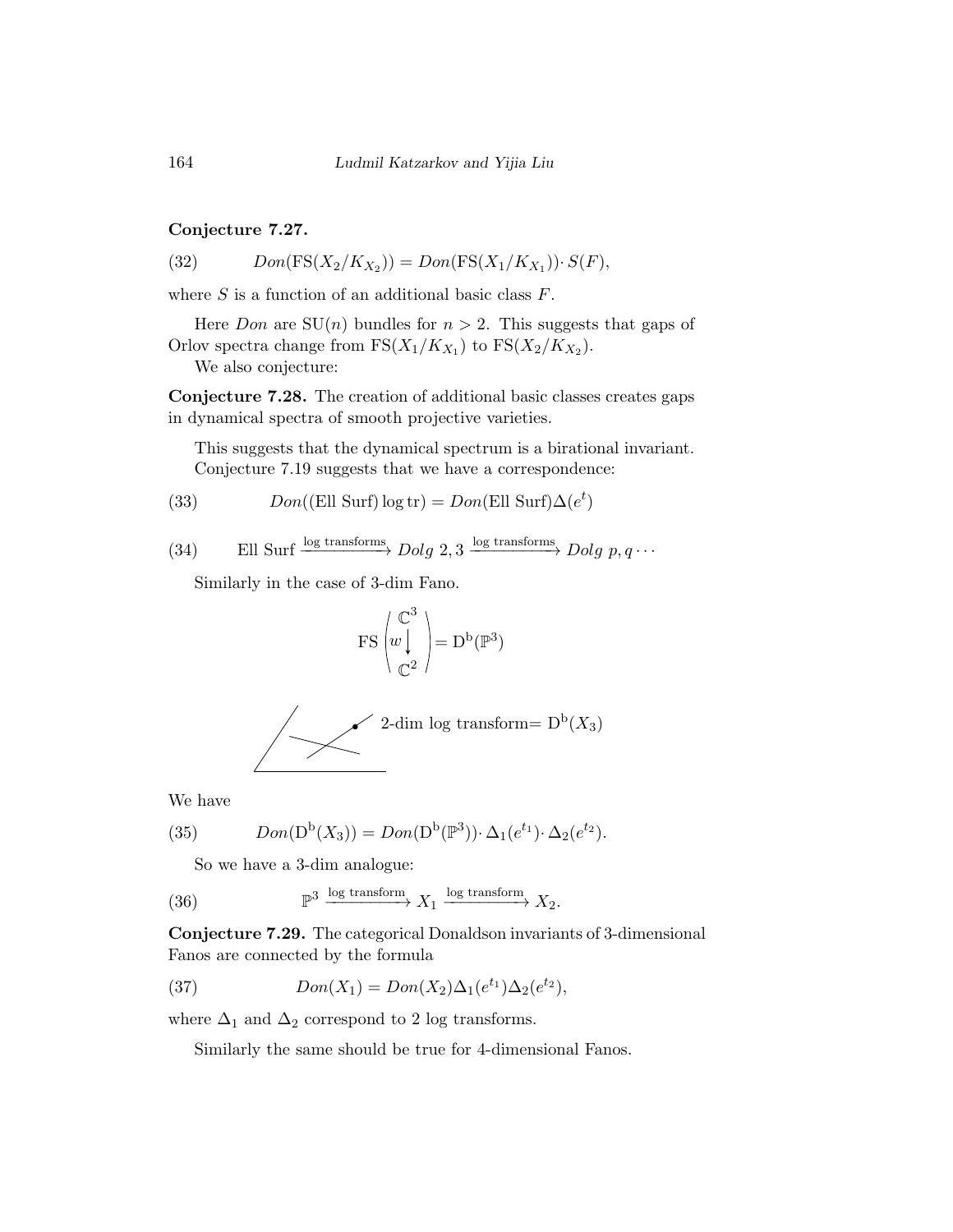| Elliptic Surfaces | $Don(X) = Don() \Delta(e^t)$                                                                                      | $t$ is not a blow-up basic class      |
|-------------------|-------------------------------------------------------------------------------------------------------------------|---------------------------------------|
| 3-dim Fanos       | $Don(X) = Don \Delta_1(e^{t_1})\Delta_2(e^{t_2})$                                                                 | $t_1$ , $t_2$ are not blow-up classes |
| 4-dim Fanos       | $\Box$ $Don(X) = Don \Delta_1(e^{t_1})\Delta_2(e^{t_2})\Delta_3(e^{t_3})   t_1, t_2, t_3$ are not blow-up classes |                                       |

This leads to a parallel between the theory of elliptic fibrations and Fano 3-folds of  $Pic = 1$ .

| <b>Elliptic Fibrations</b>                                                                   | 3-dim Fanos                                                                                                                                                                      |
|----------------------------------------------------------------------------------------------|----------------------------------------------------------------------------------------------------------------------------------------------------------------------------------|
| rational<br>blow-ups $E_2$<br>$E_1$<br>surgeries<br>Log transforms<br>rational<br>blow-downs | degeneration<br>$X_1 \sim \sim \sim \sim \sim X'_{\text{tor}}$<br>bir<br>degeneration $X_2^{\prime\prime}$<br>$X_2^{\prime\prime}$ $\sim\sim\sim\sim X_{\rm tor}^{\prime\prime}$ |

In the case of Elliptic surfaces, the Donaldson invariants depend on the vanishing classes of blow-downs. Indeed we start with  $\mathbb{P}^2$  blown up in 9 points - intersection of 2 smooth cubics in  $\mathbb{P}^2$ 

| Surfaces               | Log 2<br>Dolg $2,3$<br>$\n  D2$<br>$\frac{1}{t_1}$ $\frac{p_1,,p_9}{t_1,,t_9}$ $\frac{108}{\log 3}$                                                |
|------------------------|----------------------------------------------------------------------------------------------------------------------------------------------------|
| Sheaf of<br>Categories | $\times$ $\times$ $\times$ $\cdot$ $\times$<br>$\begin{array}{c} \mbox{spectral network} \\ \mbox{new basic class} \end{array}$<br>9 basic classes |

and end with one basic class which is represented by a spectral network. See [\[19\]](#page-52-7).

Consider the degeneration and regeneration of 3-dimensional Fanos.

(38) 
$$
X_1 \xrightarrow{deg} X'_{\text{tor}} \xrightarrow{bir} X'_{\text{tor}} \xleftarrow{bir} X_2
$$

Conjecture 7.30. The degeneration of MHS associated with degenerations  $X_1 \stackrel{deg}{\longrightarrow} X'_{\text{tor}}$ ,  $X_2 \stackrel{deg}{\longrightarrow} X''_{\text{tor}}$  of 3-dimensional Fanos leads to a connection  $Don(X_1) = Don(X_2) (Don(MHS)).$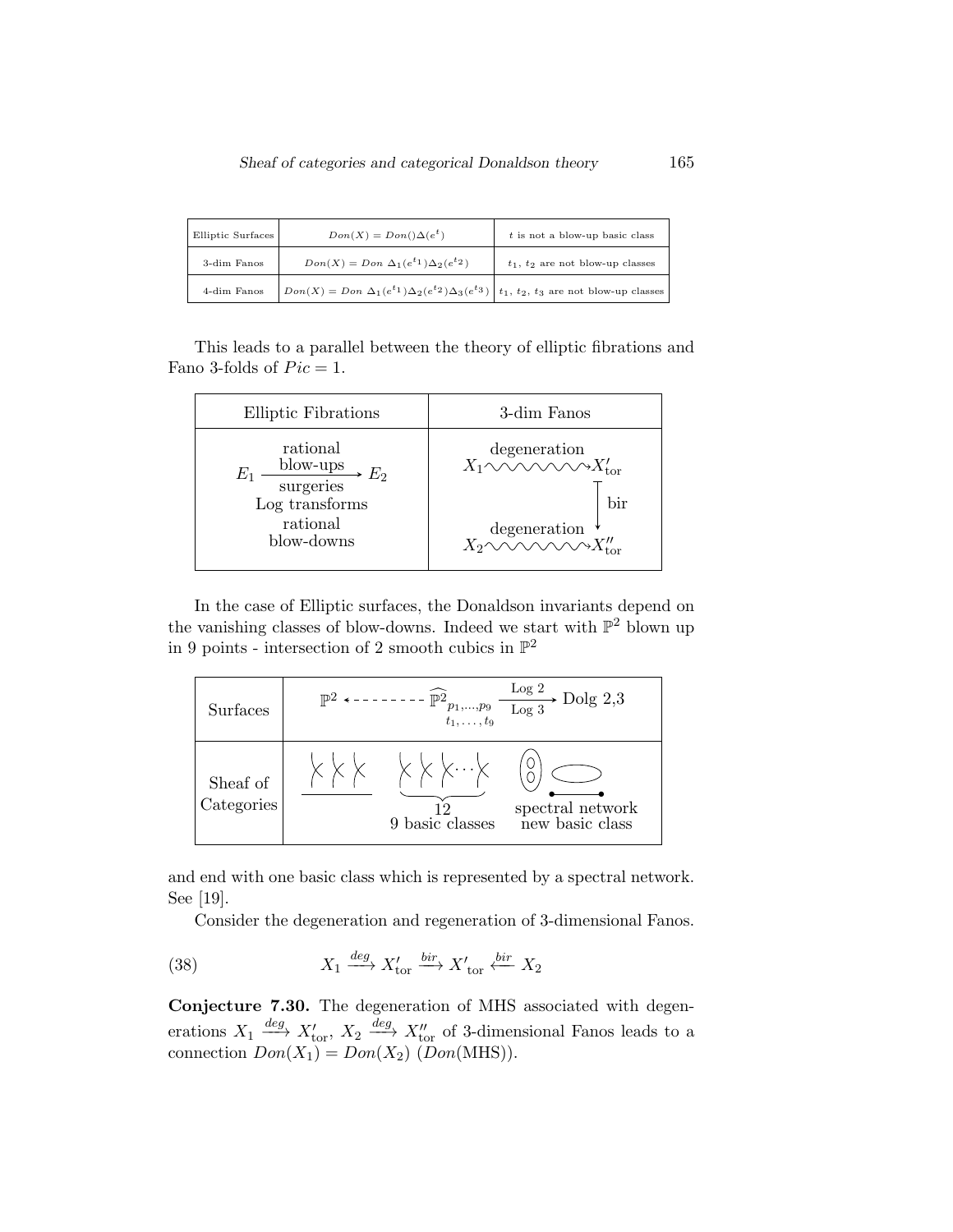**Conjecture 7.31.** For 3-dim Fanos  $X_1$ ,  $X_2$ ,  $Pic(X_1) = Pic(X_2)$ ,

Don(MHS)

is connected with the Bardelli invariant  $\psi(\alpha_1, \alpha_2)$ . (See [\[3\]](#page-51-10)).

Idea of Proof. As before basic classes are obtained via change of sheaf category construction.



Change of monodromy leads to

- new spectral network.
- new moduli space of a new basic class.
- change of Bardelli form.

 $\Box$ 

We need to mention that there is an issue with wall crossing. In order to compare Donaldson invariants we need wall crossing formulas for moduli spaces of objects with wall crossing formulas in Donaldson theory.

Conjecture 7.32. In the case of Dolgachev surface we have a wall crossing formula on the Donaldson invariants for moduli spaces of objects which in limit produces the classical Donaldson formula  $Don(C) =$  $Don(C') + \sum_i e_i.$ 

In dim 4 we have also (4-dim cubic)

(39) 
$$
LG(X_1) \xrightarrow{\log \text{transform}} LG(X_2).
$$

This log transform changes the basic classes. In the case of  $X_1$  being rational 4-dim cubic and  $X_2$  being generic 4-dim cubic, we lose  $\mathcal{O}_{K3}$  as a basic class (see [\[21\]](#page-52-8) and [\[14\]](#page-51-5)).

We arrive at several correspondences with classical Donaldson theory.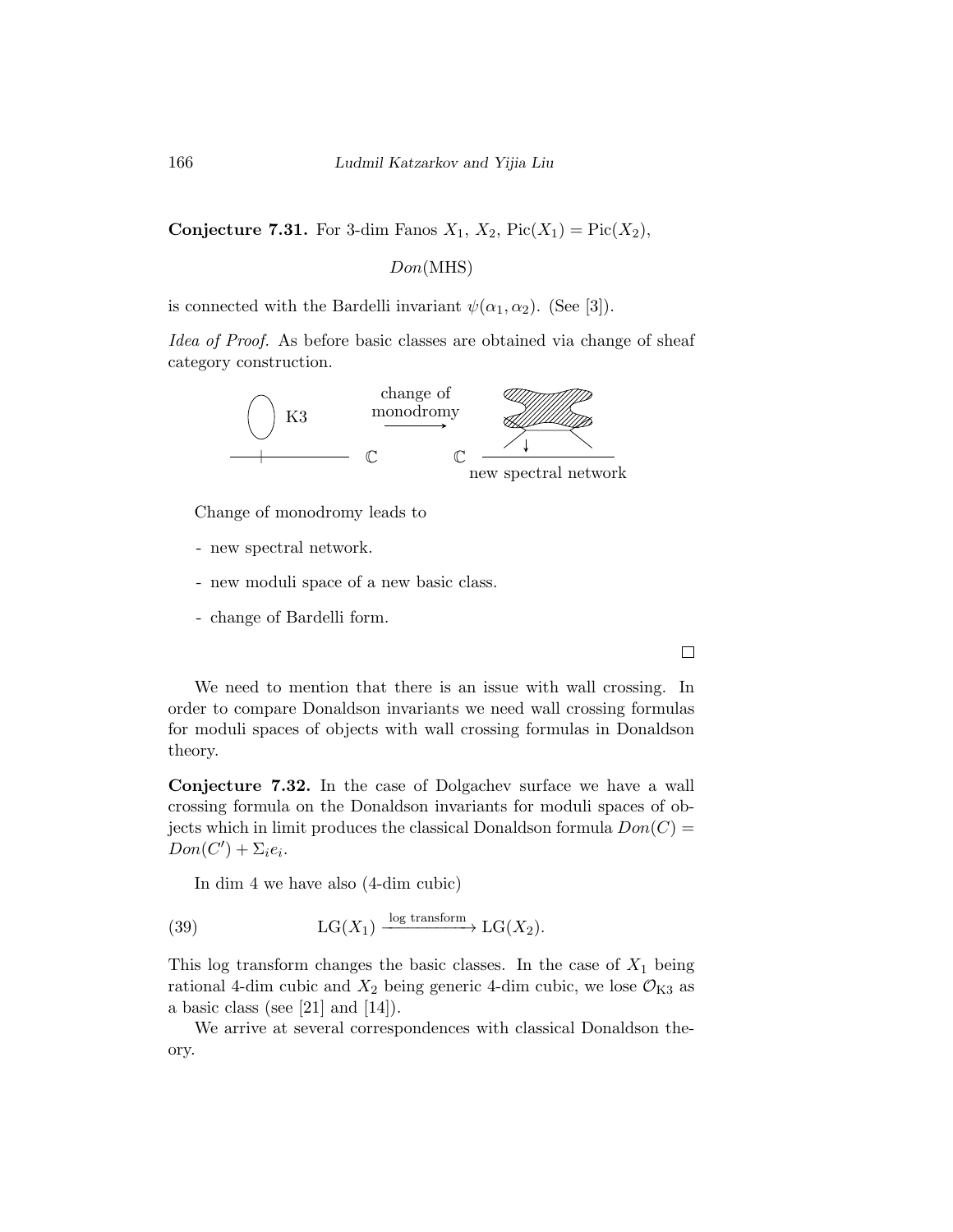| Classical Donaldson Theory | Categorical Donaldson Theory                                                                             |
|----------------------------|----------------------------------------------------------------------------------------------------------|
|                            | sheaf of categories is not<br>connected with a potential                                                 |
| $X = X_1 \#_C X_2$         | local sheaf of categories does<br>not split in two sheaves which<br>are not connected with<br>potentials |

We recall two examples.

1. Dolgachev surface.



No function on these sheaves of categories.

2. 4-dim cubic.



Obstructions to such splitting are the moduli spaces of stable objects.

The following theorem could lead to a new approach to irrationality.

**Theorem 7.33.** Let X be a rational manifold. Then  $SC(X)$  - the sheaf of categories associated with the  $LG$  mirror of  $X$  can be connected with a potential.

We conjecture that the sheaves of categories  $SC(X)$  are determined by moduli spaces of objects.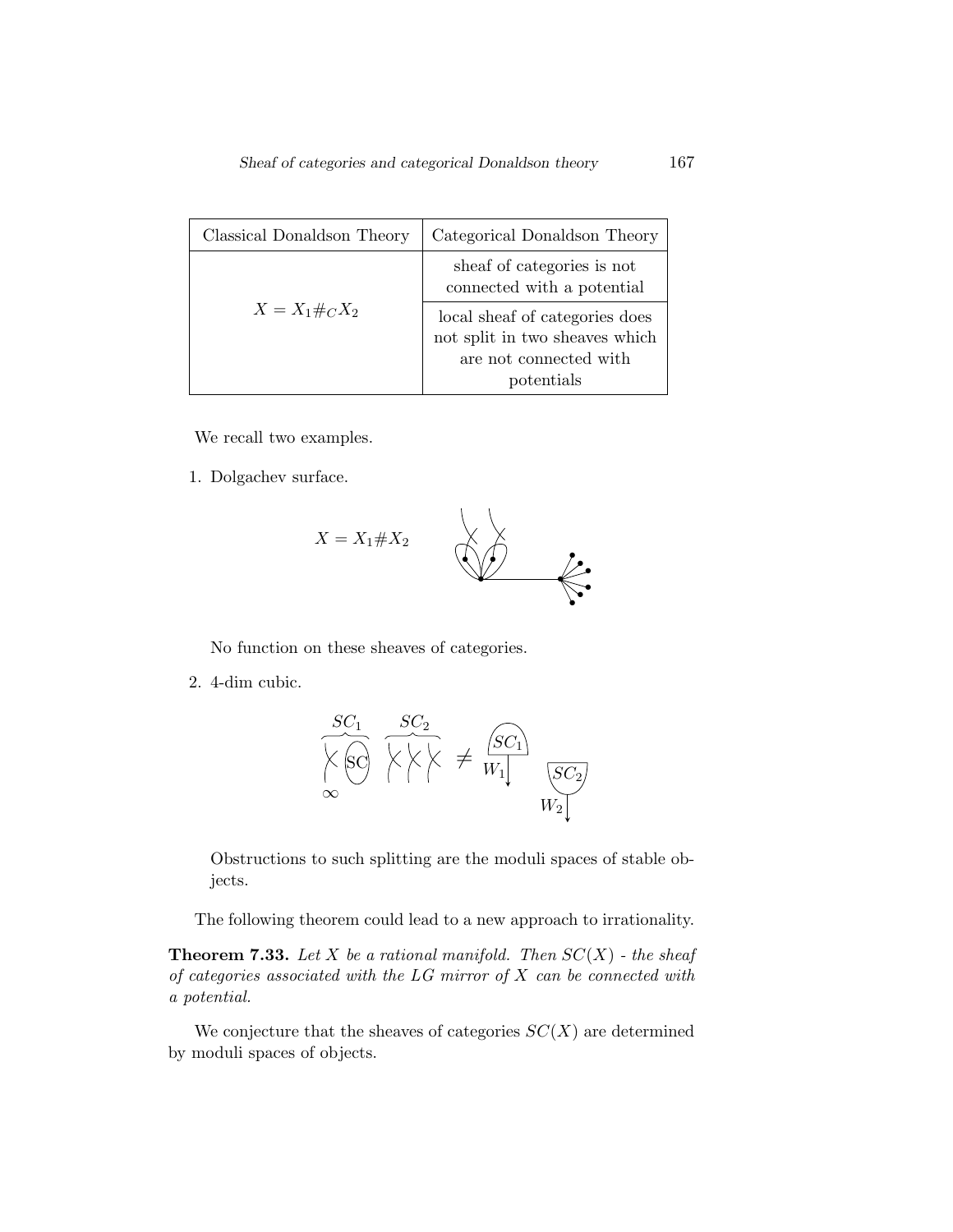**Conjecture 7.34.** The sheaves of categories  $SC(X)$  are determined by moduli spaces of objects and sheaves on dg-algebras on them.

The Donaldson invariants (if properly defined) determine if  $SC(X)$ are sheaves of categories given by a function.

Clearly constructing sheaves of categories not coming from potentials could have an important application in studying rationality questions. Before giving several procedures of constructing sheaves of categories  $SC(X)$  not connected with potentials we return to our basic example - the 2-dimensional LG model for Dolgachev surface.

**Theorem 7.35.** The sheaves of categories  $SC(X)$  associated with the 2-dimensional LG model for Dolgachev surface is not connected with a potential.

Indeed in this case the sheaf of categories does not come form the push-forward of the structure but from a gerb. The 4-dimensional LG model for Dolgachev surface produces a sheaf of categories which is connected with a potential. This observation suggests the following:

Theorem 7.36. The following procedure could lead to sheaves of categories  $SC(X)$  not connected with a potential:

- 1. Changing the structure sheaf of the initial sheaf of categories coming from a potential to a gerb.
- 2. Taking a covering of a sheaf of categories.
- 3. Taking a part of a sheaf of categories.

This observation suggests that sheaves of categories coming from potentials play the role of simple 4-manifolds in Donaldson's theory and the procedure of splitting these sheaves is the analogue of the procedure of stretching the neck.

Question 7.37. Consider  $SC(X)$  - the sheaf of categories of LG model of a Fano threefold X. Assume that  $SC(X) = (SC_1, SC_2)$ i.e. we split  $SC(X)$  to two sheaves of categories and one of them  $SC_2$  is not connected with a potential. Can we then claim that  $X$  is not rational?

A positive answer to this question will build a categorical parallel to Voisin's theory of  $CH<sup>0</sup>$ - trivial Fano varieties.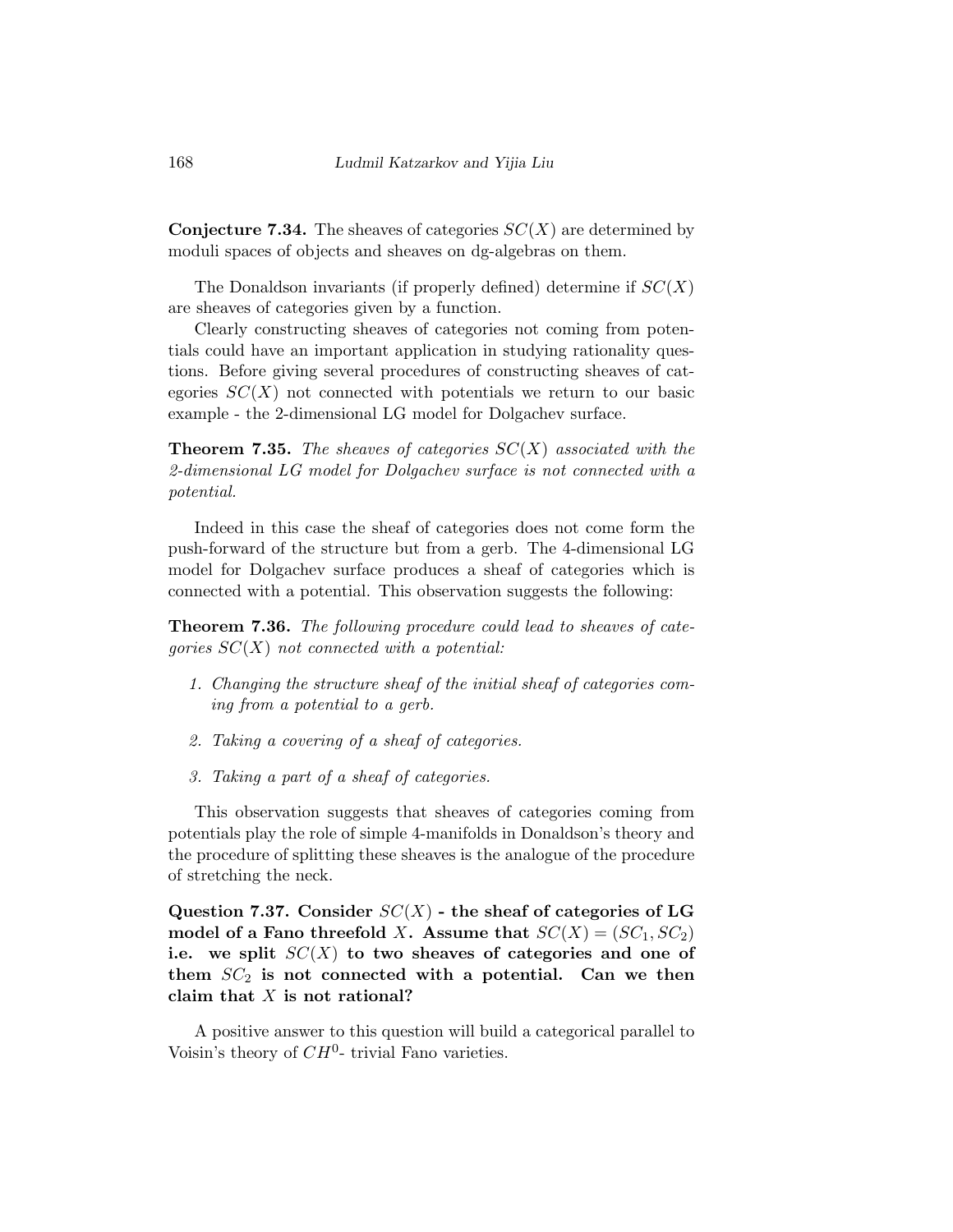The splitting  $SC_1$ ,  $SC_2$  as sheaves of categories can be interpreted as limited stability conditions and as testing configurations. These are more general than just to split LG models - which produces more opportunities for applying Voisin's techniques.

#### 7.2 More on sheaves of categories.

In this subsection we will try to summarize our observations.

**Definition 7.38.** Let  $f: Y \to \mathbb{C}$  be a regular map. Then  $f_*(D_{\mathcal{O}_Y})$  is a sheaf of categories connected with a function (with a potential) . (Here  $D_{\mathcal{O}_Y}$  is the category of  $\mathcal{O}_Y$ -D modules.)

We can also consider Fukaya - Seidel category with coefficients in a stack  $Z$  -  $FS(Y, Z)$ .

How to obtain  $FS(Y, \mathcal{F})$  not connected with a function:

- 1. Change  $\mathcal{O}_Y$  on a Gerb G (Stack). Example of that is Dolg 2,3, 2-dim LG model.
- 2. Taking finite group quotients of Y .
- 3. Degeneration, taking open subset  $Y' \subset Y$ , regeneration.

This suggests a possible conceptual definition of  $FS(Y, f, G)$  in the situation above.

**Definition 7.39.** FS $(Y, f, G)$  is defined as global sections of the sheaf of categories  $f_*(D_{\mathcal{O}_Y})$ . or  $f_*(D_G)$ .

**Conjecture 7.40.** The change of the sheaf of categories from  $f_*(D_{\mathcal{O}_Y})$ to  $f_*(D_G)$  leads to the following:

1. FS $(Y, f, G)$  can attain a phantom.

2.  $\text{FS}(Y, f, G)$  attains additional categorical basic classes.

Similarly we define categories of matrix factorizations with coefficients,  $\text{MF}(Y, f, G)$ .

This means the pair

changes to  $P_1 \stackrel{d}{\longrightarrow} P_0$  $d^2 = f$  $P_i$  is an  $\mathcal{O}_Y$ -module  $P_1 \stackrel{d}{\longrightarrow} P_0$  $d^2 = f$  $P_i$  is a G-module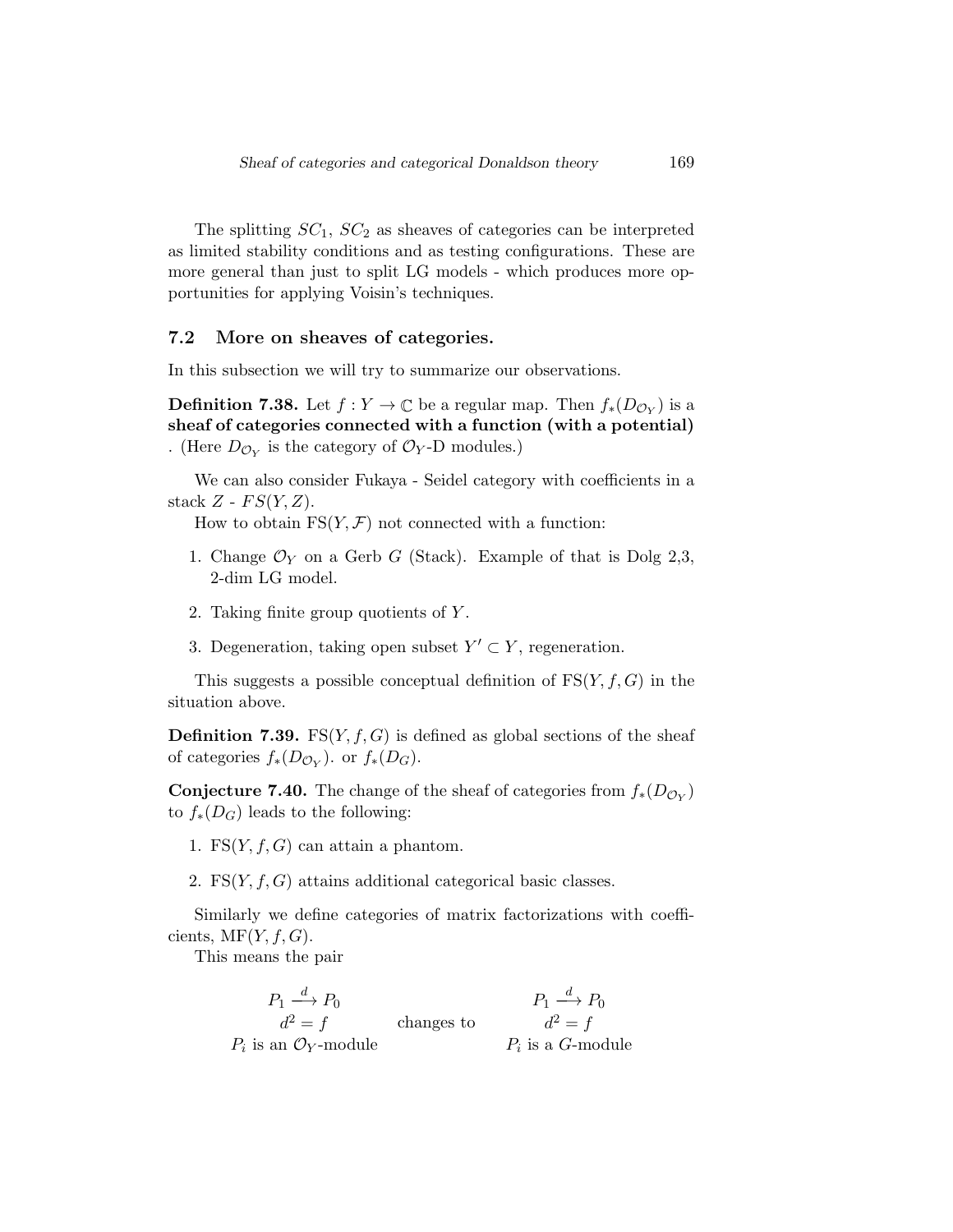### **Definition 7.41.** We call  $MF(Y, f, G)$  a category of matrix factorization with coefficients.

**Conjecture 7.42.** The change  $MF(Y, f) \rightarrow MF(Y, f, G)$  leads to new categorical basic classes.

We can say this differently:

$$
\begin{array}{c}\nY, G - a \text{ gerb} \\
\downarrow f \\
Z\n\end{array}
$$

We get a sheaf over  $Z$ ,  $D^b(Y, G)/Perf(Y, G)$ .

(40) MF(Y, G) := global section of  $D^b(Y, G)/Perf(Y, G)$ .

So we summarise the proposed definition of A and B side sheaves of categories connected and not connected with a function.

| Sheaf of<br>categories with<br>a function | $f:Y\to\mathbb{C}$<br>$\text{FS}(Y, f, f_*\mathcal{O}_Y)$ | $f:Y\to\mathbb{C}$<br>$\mathrm{MF}(Y, f, f_* \mathcal{O}_Y)$ |
|-------------------------------------------|-----------------------------------------------------------|--------------------------------------------------------------|
| Sheaf of<br>categories with<br>a function | $Y \rightarrow Z$ -stack<br>$G$ -gerb only<br>FS(Y, Z, G) | $Y \rightarrow Z$ -stack<br>$G$ -gerb only<br>MF(Y, Z, G)    |

Example 7.43. Consider Fuk(Dolg 2,3)  $\cong$  MF(Y, G).

$$
\mathrm{Fuk}(\widehat{\mathbb{P}^2}_{p_1,\ldots,p_9}) \cong \mathrm{MF}(\bigoplus_{1}^{12} \mathbb{C}[x,y]/_{x^2+y^2})
$$
  

$$
\Downarrow \left\downarrow \mathrm{Log\,tr} \quad \begin{array}{c}\text{different basic} \\ \text{classes}\end{array}\right\downarrow \mathrm{Log\,tr}
$$
  

$$
\mathrm{Fuk}(\mathrm{Dolg\,2,3}) \cong \mathrm{MF}(Y,G)
$$

Fuk(Dolg 2,3) has no phantoms since it is a Calabi -Yau category. But it has new basic classes. Similarly new basic classes appear in Fukaya categories after rational blow-down, surgery.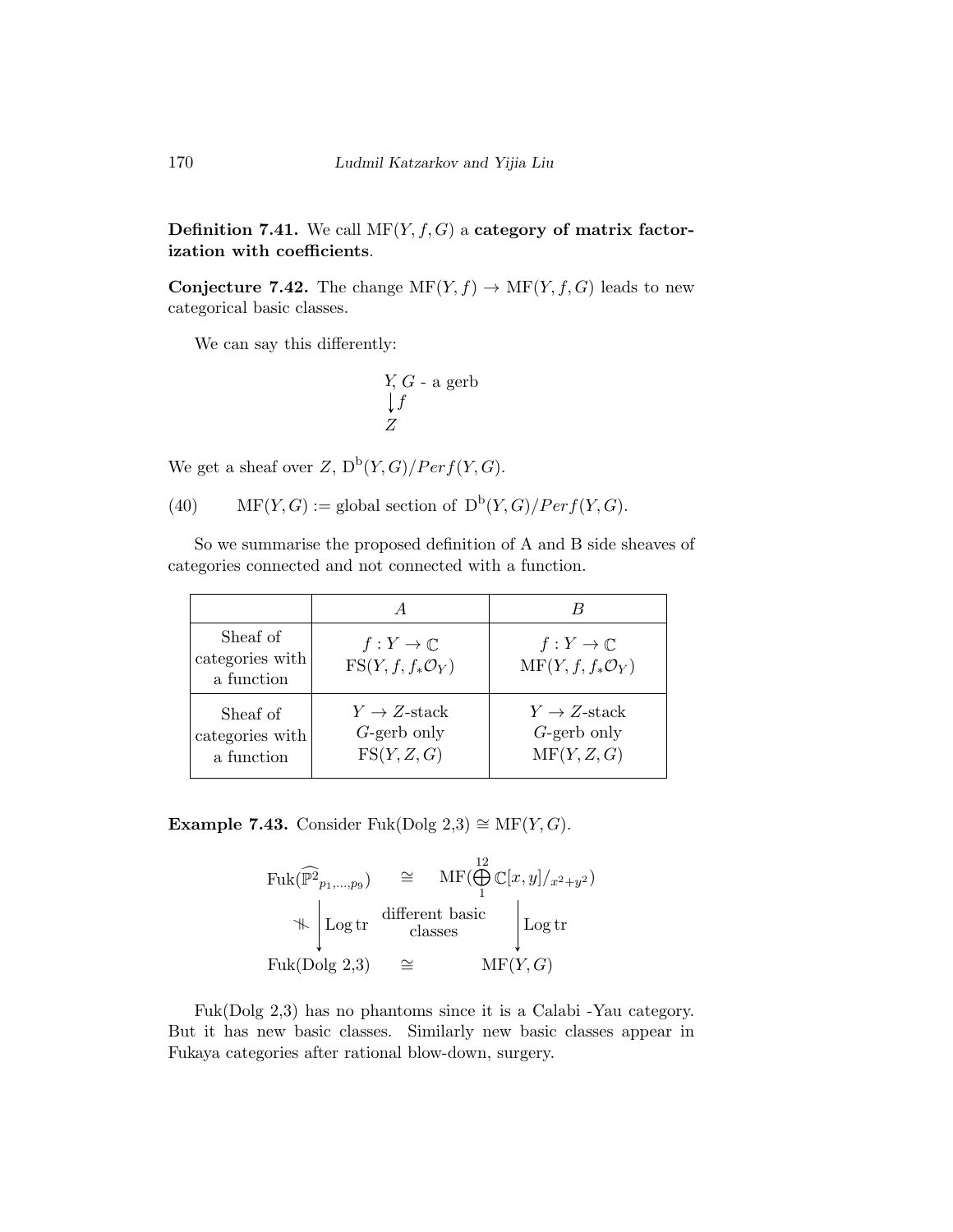### **Example 7.44.** Consider  $A_2 \times A_2 \times A_2$ .



We can define  $\mathrm{MF}(A^2, D_4)$  with additional basic classes.

All these suggest a generalization of Orlov's Theorem for sheaves of categories with coefficients.

## Conjecture 7.45. 1.  $\text{MF}(Y, G) = \langle D^b(A, G'), E_1, \ldots, E_n \rangle$ .

2.  $D^b(B, G') = \langle \text{MF}(Y, G), E_1, \dots, E_n \rangle.$ 

Here  $A$  is a category of general type,  $B$  is a category of Fano type.  $G, G'$  are gerbs (stacks).

Some version of this conjecture appears in [?].

#### Acknowledgement

We are grateful to D. Auroux, S. Donaldson, F. Haiden, P. Horja, M. Kapranov, G. Kerr, M. Kontsevich, A. Kuznetsov, J. Morgan and P. Pandit for the help with the paper. The authors were supported by Simons research grant, NSF DMS 150908, ERC Gemis, DMS-1265230, DMS-1201475 and OISE-1242272 PASI.

| Ludmil Katzarkov           | Yijia Liu                                 |
|----------------------------|-------------------------------------------|
| Department of Mathematics, | Department of Mathematics and Statistics, |
| University of Miami,       | McGill University.                        |
| Miami, FL, USA,            | Montreal, QC, Canada,                     |
| lkatzarkov@gmail.com       | vijia.liu@mail.mcgill.ca                  |
|                            |                                           |

## References

- <span id="page-50-1"></span>[1] Mohammed Abouzaid, Denis Auroux, and Ludmil Katzarkov. Lagrangian fibrations on blowups of toric varieties and mirror symmetry for hypersurfaces. arXiv preprint arXiv:1205.0053, 2012.
- <span id="page-50-0"></span>[2] Denis Auroux, Ludmil Katzarkov, and Dmitri Orlov. Mirror symmetry for weighted projective planes and their noncommutative deformations. Ann. of Math. (2), 167(3):867–943, 2008.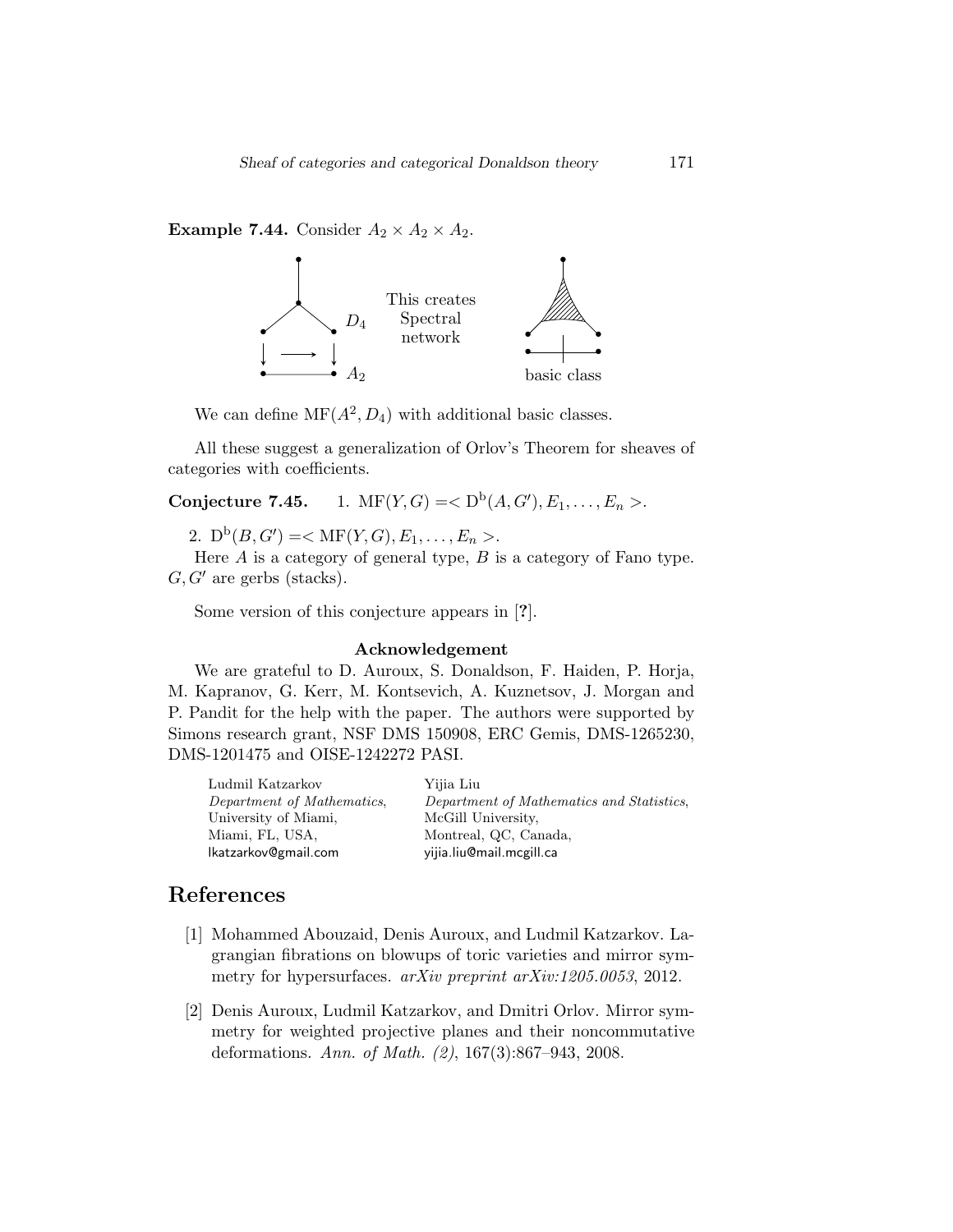- <span id="page-51-10"></span>[3] Fabio Bardelli. Polarized mixed Hodge structures: on irrationality of threefolds via degeneration. Ann. Mat. Pura Appl. (4), 137:287– 369, 1984.
- [4] 14]BDFIK Matthew Ballard, Dragos Deliu, David Favero, M Umut Isik, and Ludmil Katzarkov. On the derived categories of degree d hypersurface fibrations. arXiv preprint arXiv:1409.5568, 2014.
- <span id="page-51-4"></span>[5] Nero Budur. Bernstein-Sato ideals and local systems. arXiv preprint arXiv:1209.3725, 2012.
- <span id="page-51-7"></span>[6] Xiu-Xiong Chen, Simon Donaldson, and Song Sun. Kahler-Einstein metrics and stability. arXiv preprint arXiv:1210.7494, 2012.
- <span id="page-51-2"></span>[7] S. K. Donaldson. Irrationality and the h-cobordism conjecture. J. Differential Geom., 26(1):141–168, 1987.
- <span id="page-51-1"></span>[8] S. K. Donaldson. Polynomial invariants for smooth fourmanifolds. Topology, 29(3):257–315, 1990.
- <span id="page-51-0"></span>[9] SK Donaldson. Extremal metrics on toric surfaces: A continuity method. JOURNAL OF DIFFERENTIAL GEOMETRY, 79:389– 432, 2008.
- <span id="page-51-3"></span>[10] David Favero. A study of the geometry of the derived category. Ph.D. Thesis, University of Pennsylvania, January 1, 2009. Dissertations available from ProQuest. Paper AAI3363290. http://repository.upenn.edu/dissertations/AAI3363290.
- <span id="page-51-6"></span>[11] Phillip Griffiths and Joseph Harris. Principles of algebraic geometry. John Wiley & Sons, 2014.
- <span id="page-51-8"></span>[12] Sergey Galkin, Ludmil Katzarkov, Anton Mellit, and Evgeny Shinder. Derived categories of Keum's fake projective planes. Adv. Math., 278:238–253, 2015.
- <span id="page-51-9"></span>[13] Robert E. Gompf and Tomasz S. Mrowka. Irreducible 4-manifolds need not be complex. Ann. of Math. (2), 138(1):61–111, 1993.
- <span id="page-51-5"></span>[14] P. Horja and L. Katzarkov. Noncommutative Okounkov bodies In preparation.